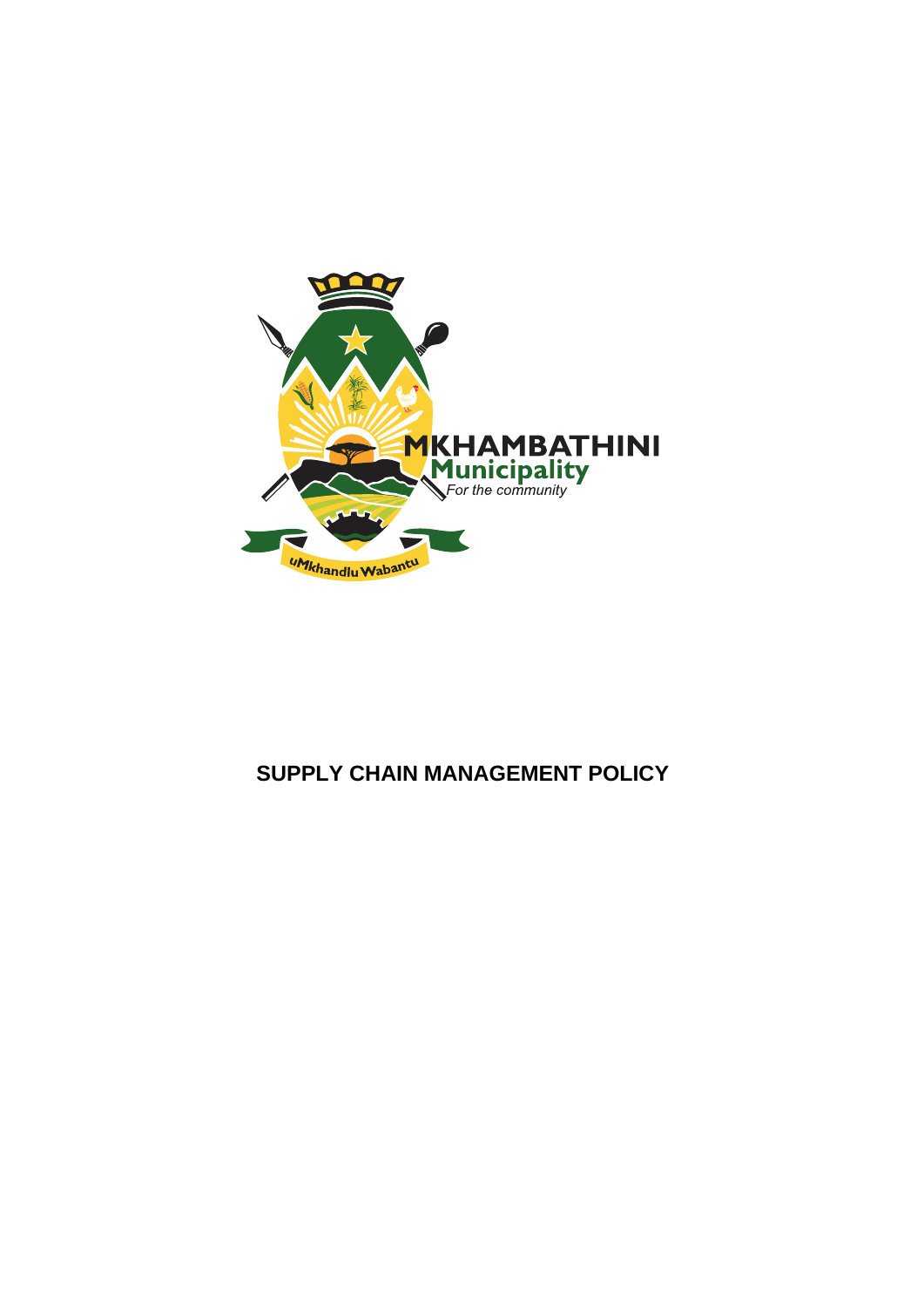**Council** resolves in terms of section 111 of the Local Government Municipal Finance Management Act (No. 56 of 2003), to adopt the following proposal as the Supply Chain Management Policy of Mkhambathini Local Municipality.

# **TABLE OF CONTENTS**

1. Definitions

# **CHAPTER 1**

# **IMPLEMENTATION OF SUPPLY CHAIN MANAGEMENT POLICY**

- 2. Supply chain management policy
- 3. Amendment of supply chain management policy
- 4. Delegation of supply chain management powers and duties
- 5. Subdelegations
- 6. Oversight role of council
- 7. Supply chain management units
- 8. Training of supply chain management officials

# **CHAPTER 2**

# **SUPPLY CHAIN MANAGEMENT SYSTEM**

9. Format of supply chain management system

### *Part 1: Demand management*

10. System of demand management

### *Part 2: Acquisition management*

- 11. System of acquisition management
- 12. Range of procurement processes
- 13. General preconditions for consideration of written quotations or bids
- 14. Lists of accredited prospective providers
- 15. Petty cash purchases
- 16. Written or verbal quotations
- 17. Formal written price quotations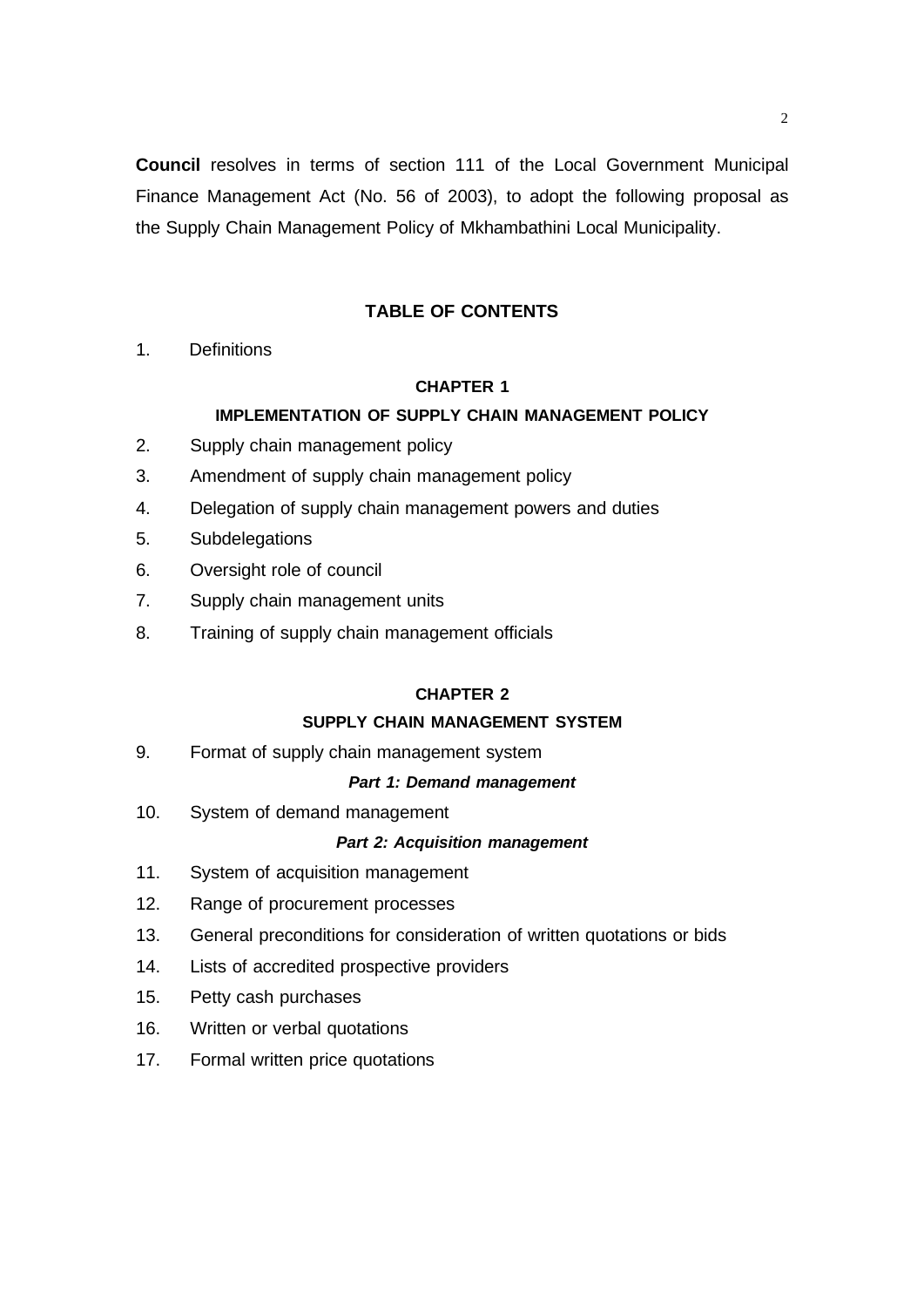- 18. Procedures for procuring goods or services through written or verbal quotations and formal written price quotations
- 19. Competitive bidding process
- 20. Process for competitive bidding
- 21. Bid documentation for competitive bids
- 22. Public invitation for competitive bids
- 23. Procedure for handling, opening and recording of bids
- 24. Negotiations with preferred bidders
- 25. Two-stage bidding process
- 26. Committee system for competitive bids
- 27. Bid specification committees
- 28. Bid evaluation committees
- 29. Bid adjudication committees
- 30. Procurement of banking services
- 31. Procurement of IT related goods or services
- 32. Procurement of goods and services under contracts secured by other organs of state
- 33. Procurement of goods necessitating special safety arrangements
- 34. Proudly SA Campaign
- 35. Appointment of consultants
- 36. Deviation from, and ratification of minor breaches of, procurement processes
- 37. Unsolicited bids
- 38. Combating of abuse of supply chain management system

# *Part 3: Logistics, Disposal, Risk and Performance Management*

- 39. Logistics management
- 40. Disposal management
- 41. Risk management
- 42. Performance management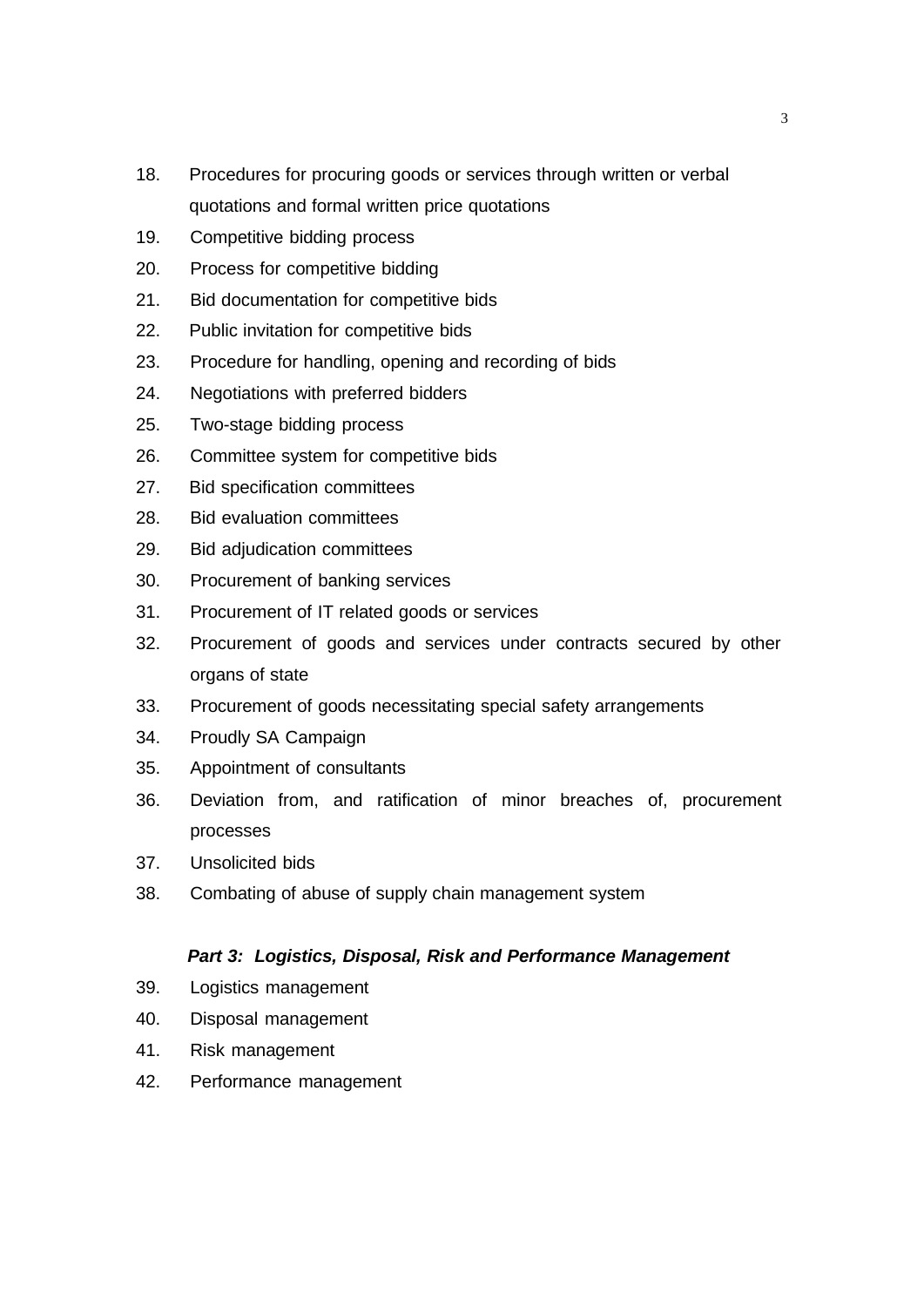### *Part 4: Other matters*

- 43. Prohibition on awards to persons whose tax matters are not in order
- 44. Prohibition on awards to persons in the service of the state
- 45. Awards to close family members of persons in the service of the state
- 46. Ethical standards
- 47. Inducements, rewards, gifts and favours
- 48. Sponsorships
- 49. Objections and complaints
- 50. Resolution of disputes, objections, complaints and queries
- 51. Contracts providing for compensation based on turnover
- 52. Calculation of the Preferential Point System

## **Definitions**

**1.** In this Policy, unless the context otherwise indicates, a word or expression to which a meaning has been assigned in the Act has the same meaning as in the Act, and –

**"competitive bidding process"** means a competitive bidding process referred to in paragraph 12 (1) (d) of this Policy;

**"competitive bid"** means a bid in terms of a competitive bidding process;

**"final award"**, in relation to bids or quotations submitted for a contract, means the final decision on which bid or quote to accept;

**"formal written price quotation"** means quotations referred to in paragraph 12 (1) (c) of this Policy;

**"in the service of the state"** means to be –

(a) a member of  $-$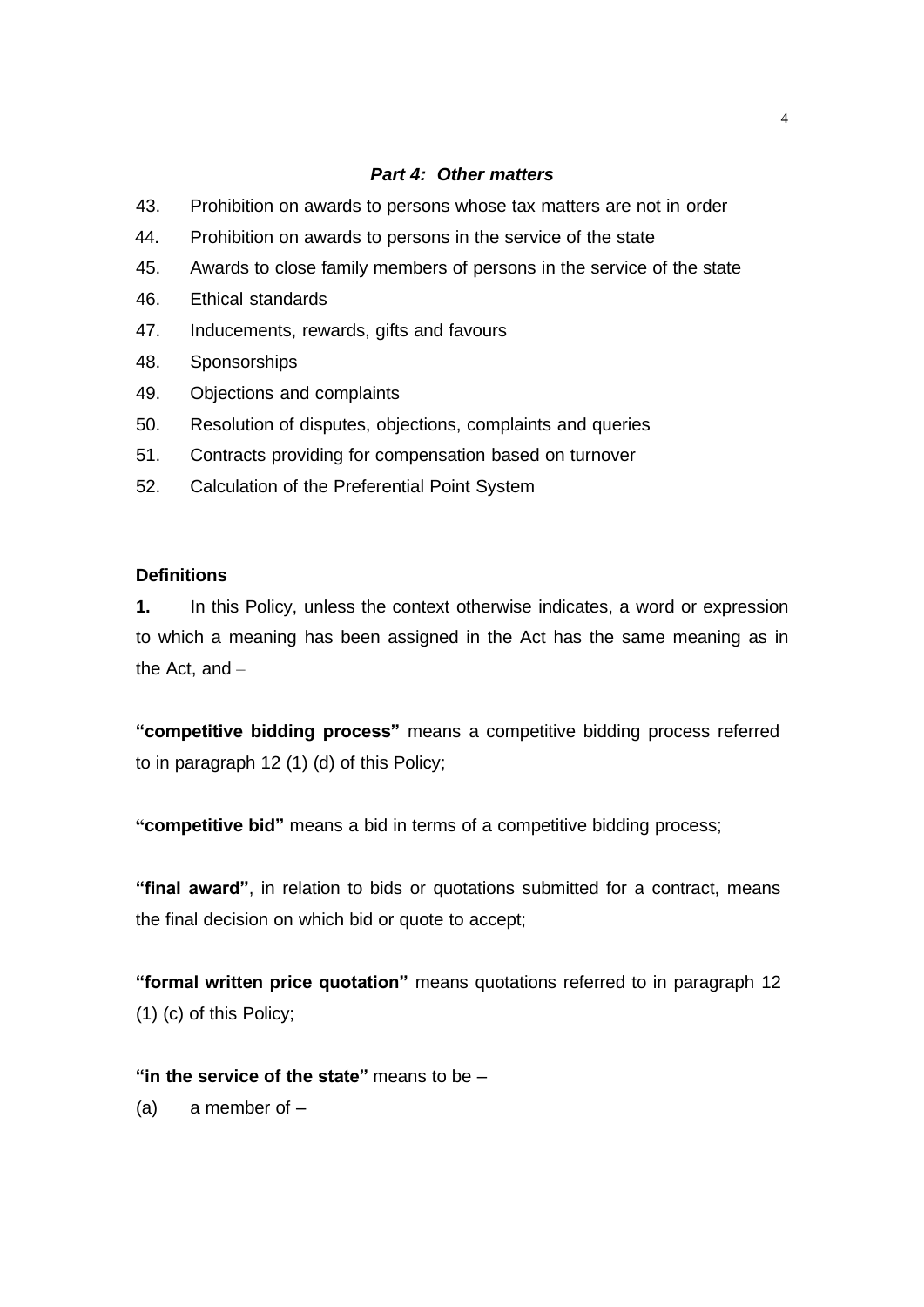- (i) any municipal council;
- (ii) any provincial legislature; or
- (iii) the National Assembly or the National Council of Provinces;
- (b) a member of the board of directors of any municipal entity;
- (c) an official of any municipality or municipal entity;
- (d) an employee of any national or provincial department, national or provincial public entity or constitutional institution within the meaning of the Public Finance Management Act, 1999 (Act No.1 of 1999);
- (e) a member of the accounting authority of any national or provincial public entity; or
- (f) an employee of Parliament or a provincial legislature;

**"long term contract"** means a contract with a duration period exceeding one year;

**"list of accredited prospective providers"** means the list of accredited prospective providers which the **municipality** must keep in terms of paragraph 14 of this policy;

**"other applicable legislation"** means any other legislation applicable to municipal supply chain management, including –

- (a) the Preferential Procurement Policy Framework Act, 2000 (Act No. 5 of 2000);
- (b) the Broad-Based Black Economic Empowerment Act, 2003 (Act No. 53 of 2003); and
- (c) the Construction Industry Development Board Act, 2000 (Act No.38 of 2000);

**"Treasury guidelines"** means any guidelines on supply chain management issued by the Minister in terms of section 168 of the Act;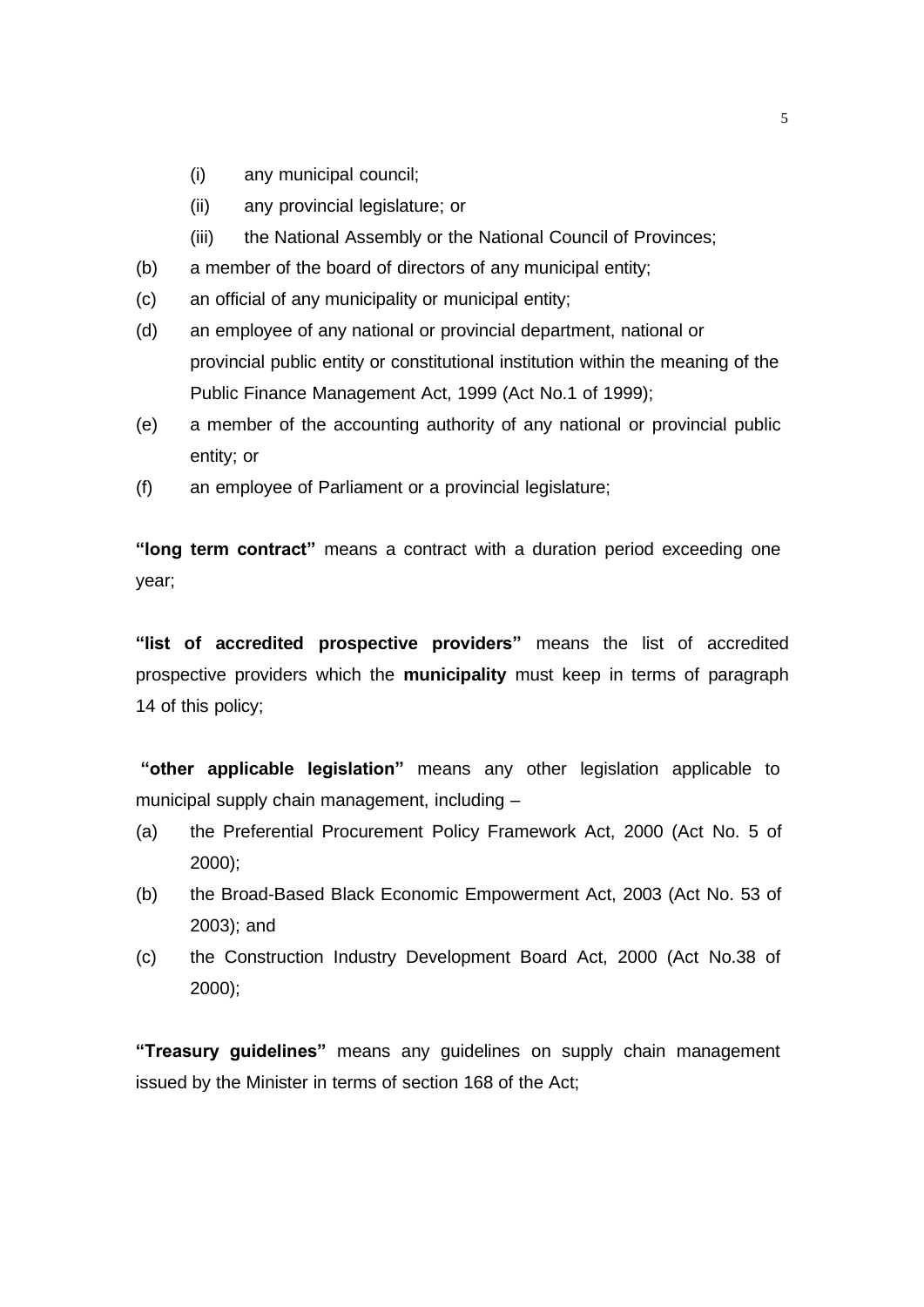**"the Act"** means the Local Government: Municipal Finance Management Act, 2003 (Act No. 56 of 2003);

**"the Regulations"** means the Local Government: Municipal Finance Management Act, 2003, Municipal Supply Chain Management Regulations published by Government Notice 868 of 2005;

**"written or verbal quotations"** means quotations referred to in paragraph 12(1)(b) of this Policy.

**"municipality"** means Mkhambathini Local Municipality.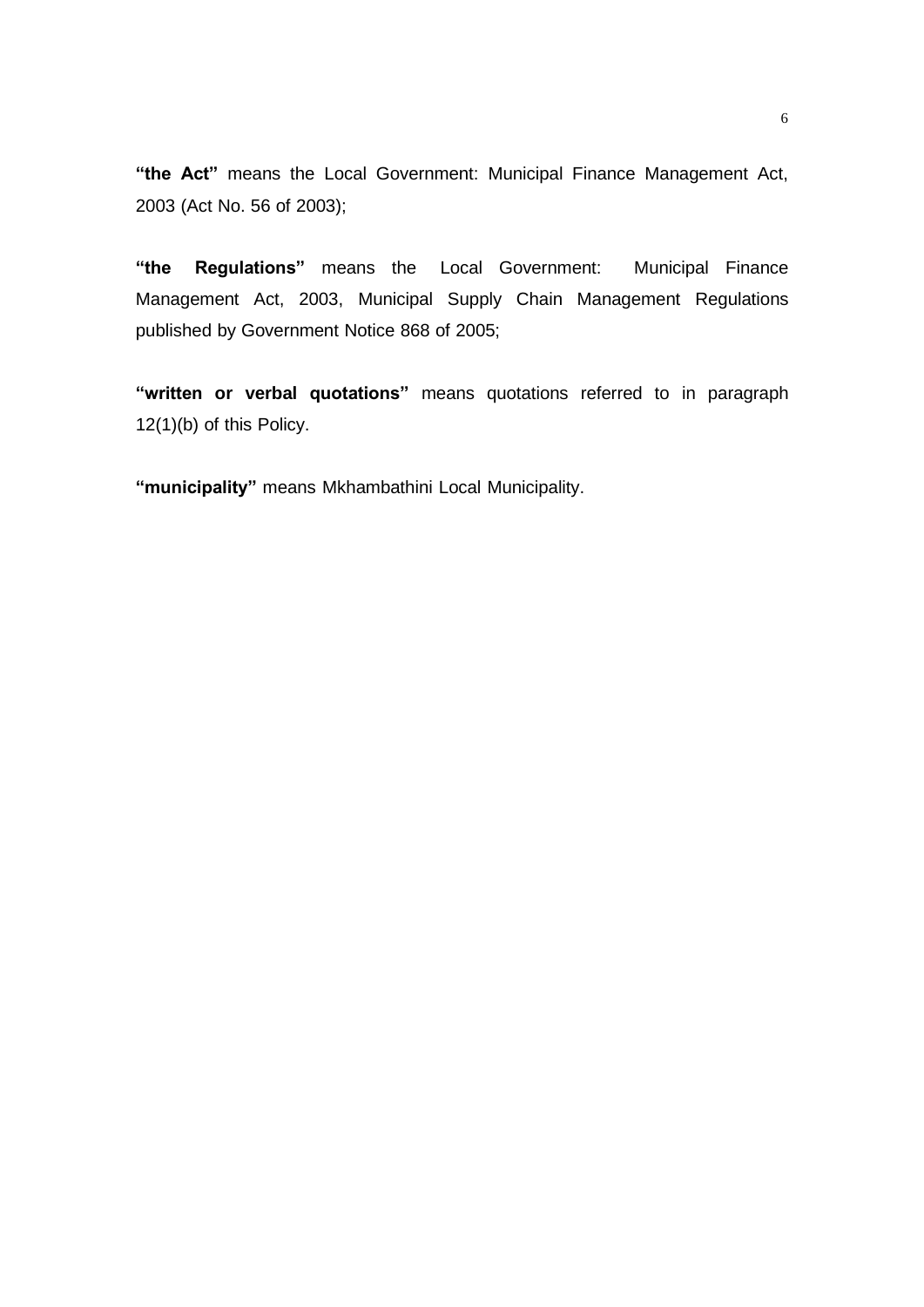# **CHAPTER 1**

### **IMPLEMENTATION OF SUPPLY CHAIN MANAGEMENT POLICY**

# **Supply chain management policy**

**2.** (1) All officials and other role players in the supply chain management system of the municipality must implement this Policy in a way that –

- (a) gives effect to  $-$ 
	- (i) section 217 of the Constitution; and
	- (ii) Part 1 of Chapter 11 and other applicable provisions of the Act;
- (b) is fair, equitable, transparent, competitive and cost effective;
- (c) complies with
	- (i) the Regulations; and
	- (ii) any minimum norms and standards that may be prescribed in terms of section 168 of the Act;
- (d) is consistent with other applicable legislation;
- (e) does not undermine the objective for uniformity in supply chain management systems between organs of state in all spheres; and
- (f) is consistent with national economic policy concerning the promotion of investments and doing business with the public sector.
	- (2) This Policy applies when the municipality –
- (a) procures goods or services;
- (b) disposes of goods no longer needed;
- (c) selects contractors to provide assistance in the provision of municipal services otherwise than in circumstances where Chapter 8 of the Municipal Systems Act applies; or
- (d) selects external mechanisms referred to in section 80 (1) (b) of the Municipal Systems Act for the provision of municipal services in circumstances contemplated in section 83 of that Act.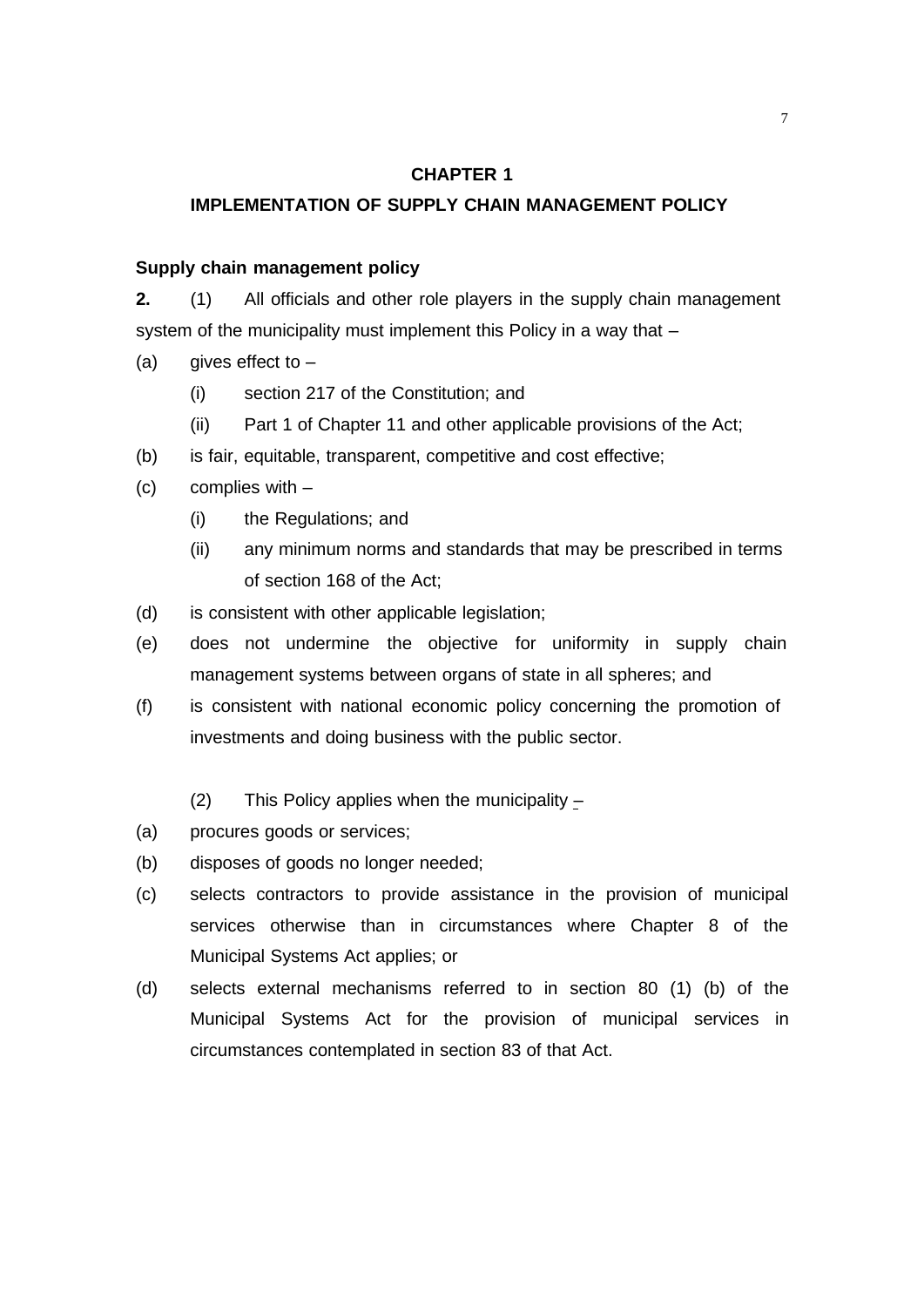(3) This Policy, except where provided otherwise, does not apply in respect of the procurement of goods and services contemplated in section 110(2) of the Act, including –

- (a) water from the Department of Water Affairs or a public entity, another municipality or a municipal entity; and
- (b) electricity from Eskom or another public entity, another municipality or a municipal entity.

### **Amendment of the supply chain management policy**

- **3.** (1) The municipal manager must –
- (a) at least annually review the implementation of this Policy; and
- (b) when the municipal manager considers it necessary, submit proposals for the amendment of this Policy to the council.

(2) If the municipal manager submits proposed amendments to the council that differs from the model policy issued by the National Treasury, the accounting officer must –

- (a) ensure that such proposed amendments comply with the Regulations; and
- (b) report any deviation from the model

policy to the National Treasury and the relevant provincial treasury.

(3) When amending this supply chain management policy the need for uniformity in supply chain practices, procedures and forms between organs of state in all spheres, particularly to promote accessibility of supply chain management systems for small businesses must be taken into account.

### **Delegation of supply chain management powers and duties**

**4.** (1) The council hereby delegates all powers and duties to the municipal manager which are necessary to enable the municipal manager –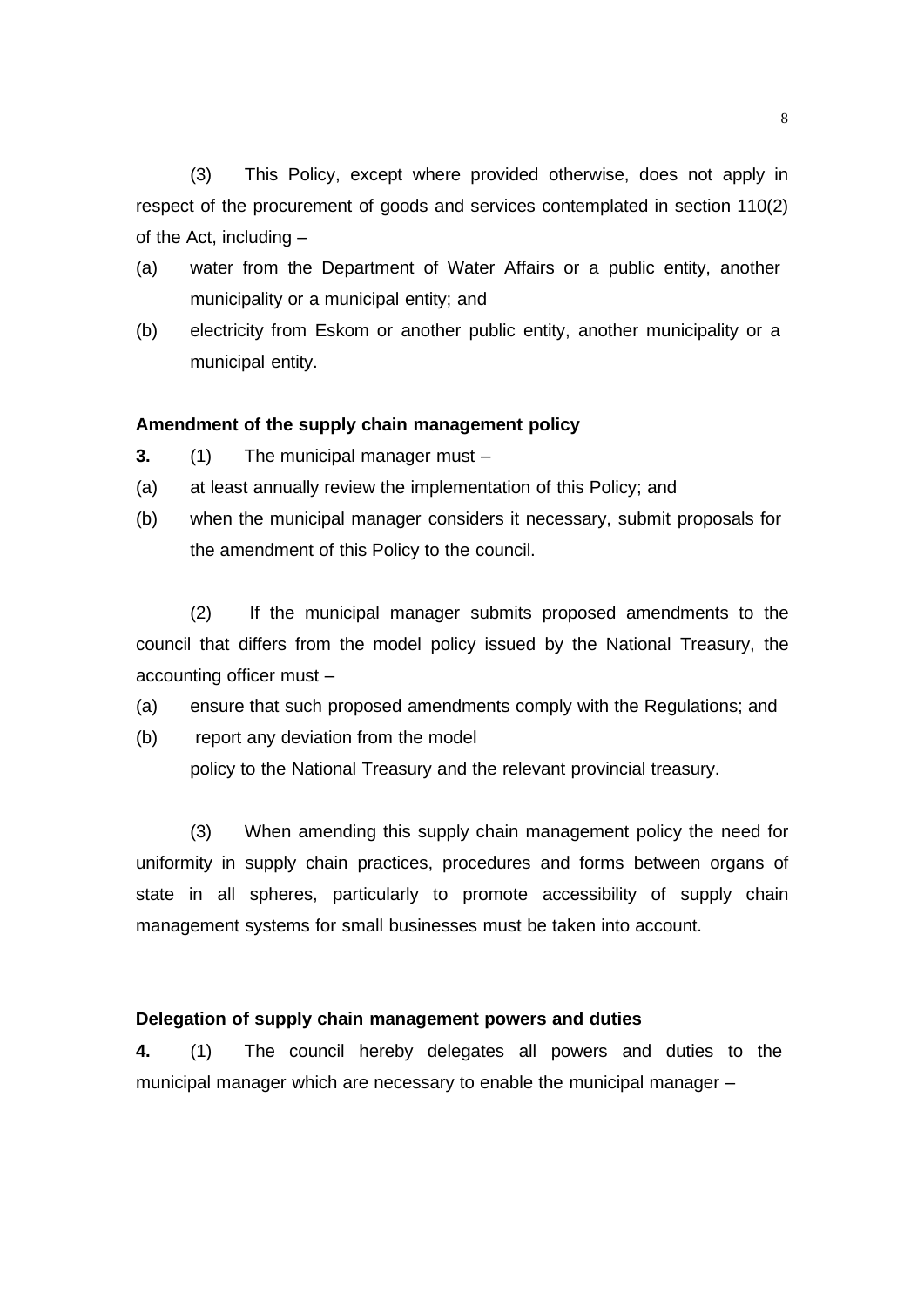- (a) to discharge the supply chain management responsibilities conferred on accounting officers in terms of –
	- (i) Chapter 8 or 10 of the Act; and
	- (ii) this Policy;
- (b) to maximise administrative and operational efficiency in the implementation of this Policy;
- (c) to enforce reasonable cost-effective measures for the prevention of fraud, corruption, favouritism and unfair and irregular practices in the implementation of this Policy; and
- (d) to comply with his or her responsibilities in terms of section 115 and other applicable provisions of the Act.

(2) Sections 79 and 106 of the Act apply to the sub-delegation of powers and duties delegated to an accounting officer in terms of sub-paragraph (1).

(3) The municipal manager may not sub-delegate any supply chain management powers or duties to a person who is not an official of municipality or to a committee which is not exclusively composed of officials of the municipality.

(4) This paragraph may not be read as permitting an official to whom the power to make final awards has been delegated, to make a final award in a competitive bidding process otherwise than through the committee system provided for in paragraph 26 of this Policy.

# **Sub-delegations**

**5.** (1) The municipal manager may in terms of section 79 or 106 of the Act sub-delegate any supply chain management powers and duties, including those delegated to the accounting officer in terms of this Policy, but any such subdelegation must be consistent with sub-paragraph (2) of this paragraph and paragraph 4 of this Policy.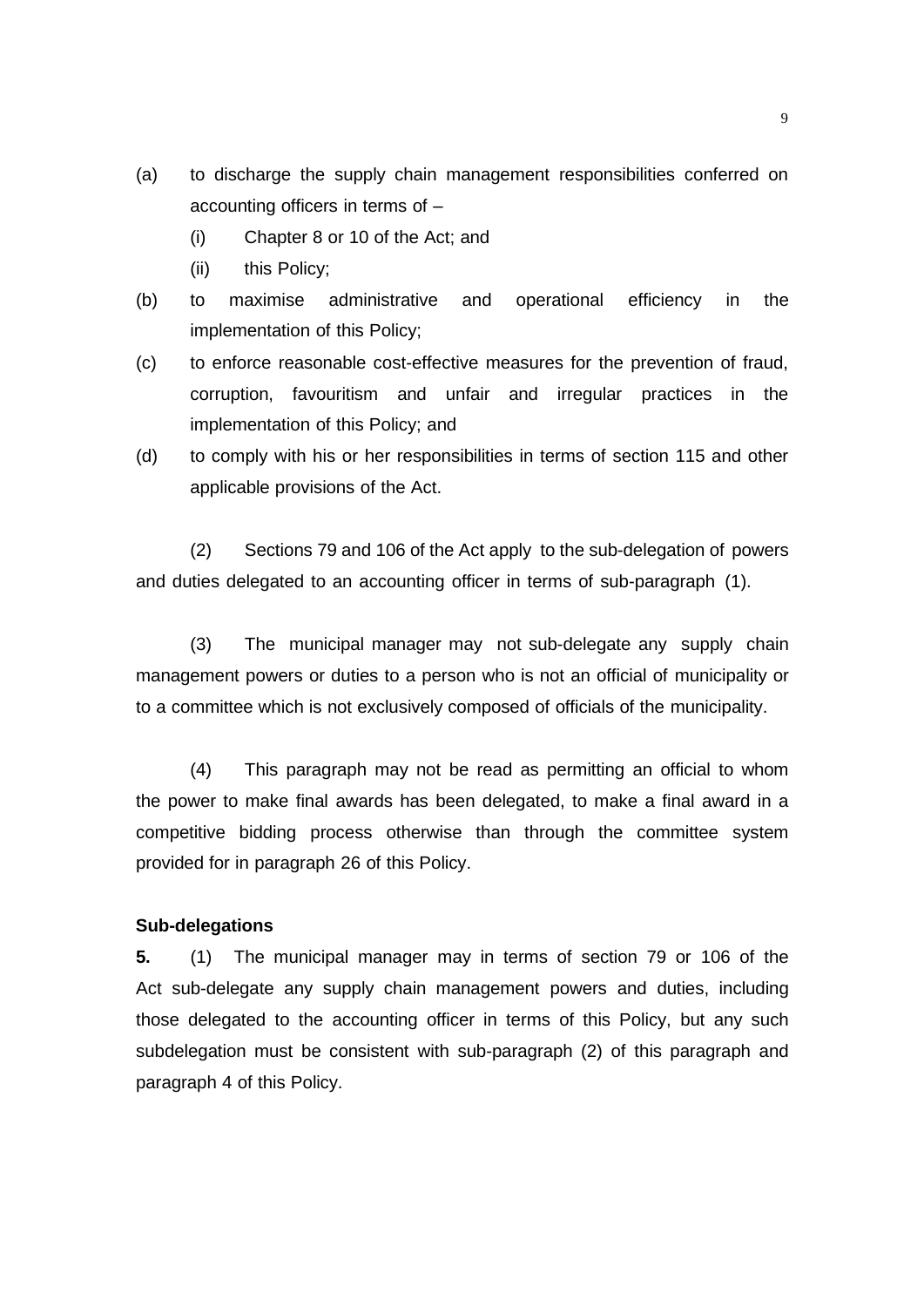- (2) The power to make a final award –
- (a) above R10 million (VAT included) may not be sub-delegated by the municipal manager;
- (b) above R2 million (VAT included), but not exceeding R10 million (VAT included), may be sub-delegated but only to –
	- (i) Chief Financial Officer;
	- (ii) Director Technical Services; or
	- (iii) Director Corporate Services;
- (c) not exceeding R2 million (VAT included) may be sub-delegated but only  $to -$ 
	- (i) Chief Financial Officer;
	- (ii) Other departments Senior Managers; or
	- (iii) a bid adjudication committee.

(3) An official or bid adjudication committee to which the power to make final awards has been sub-delegated in accordance with subparagraph (2) must within five days of the end of each month submit to the municipal manager a written report containing particulars of each final award made by such official or committee during that month, including–

- (a) the amount of the award;
- (b) the name of the person to whom the award was made; and

(c) the reason why the award was made to that person.

(4) Sub-paragraph (3) of this paragraph does not apply to procurements out of petty cash.

(5) This paragraph may not be interpreted as permitting an official to whom the power to make final awards has been sub-delegated, to make a final award in a competitive bidding process otherwise than through the committee system provided for in paragraph 26 of this Policy.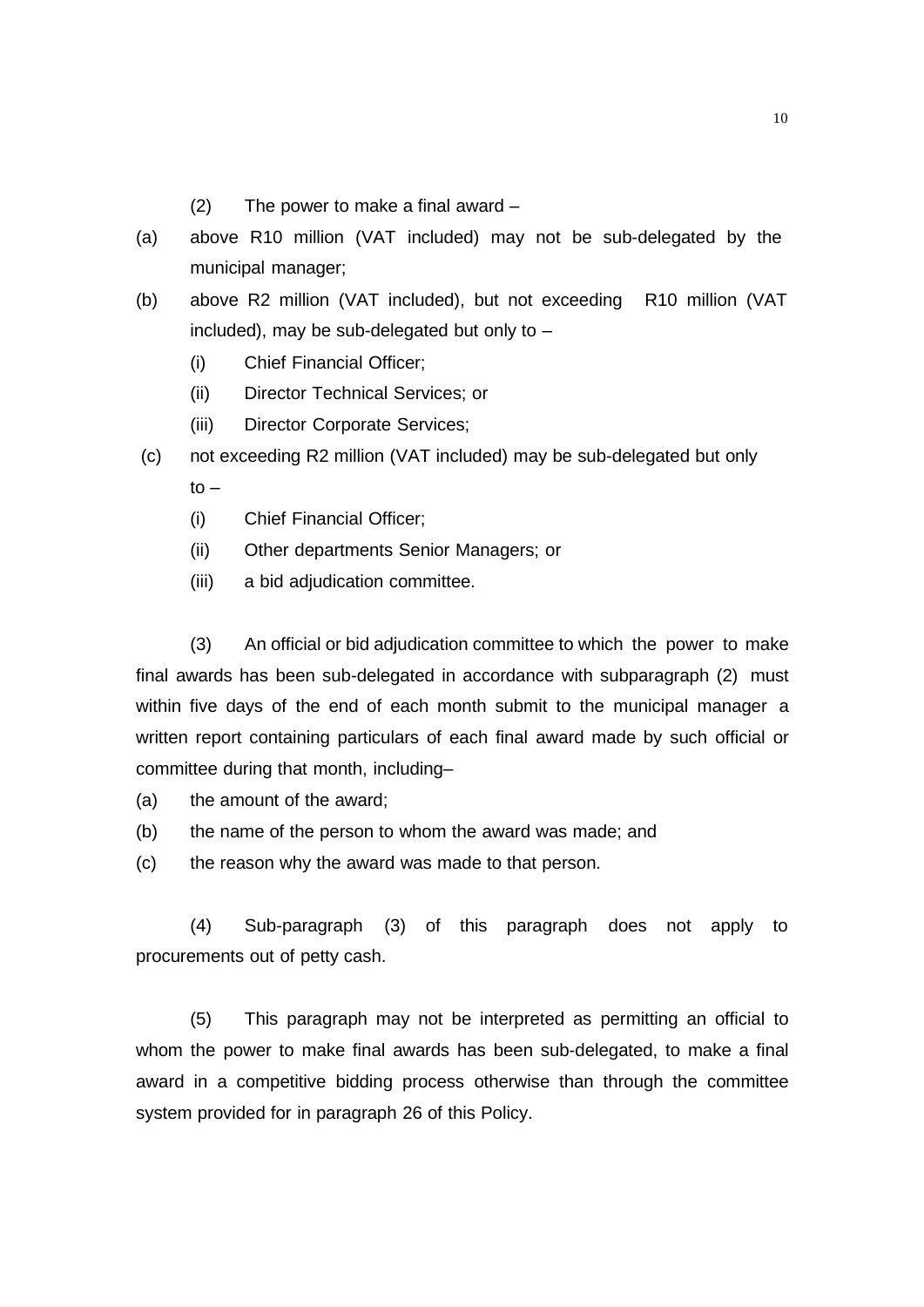(6) No supply chain management decision-making powers may be delegated to an advisor or consultant.

# **Oversight role of council**

**6.** (1) The council reserves its right to maintain oversight over the implementation of this Policy.

(2) For the purposes of such oversight the municipal manager must –

(a) (i) within 30 days of the end of each financial year, submit a report on the implementation of this policy, to the council of Mkhambathini Local Municipality; and

(ii) whenever there are serious and material problems in the implementation of this policy, immediately submit a report to the council .

(3) The municipal manager must, within 10 days of the end of each quarter, submit a report on the implementation of the supply chain management policy to the mayor.

(4) The reports must be made public in accordance with section 21A of the Municipal Systems Act.

# **Supply chain management unit**

**7.** (1) A supply chain management unit is hereby established to implement this Policy.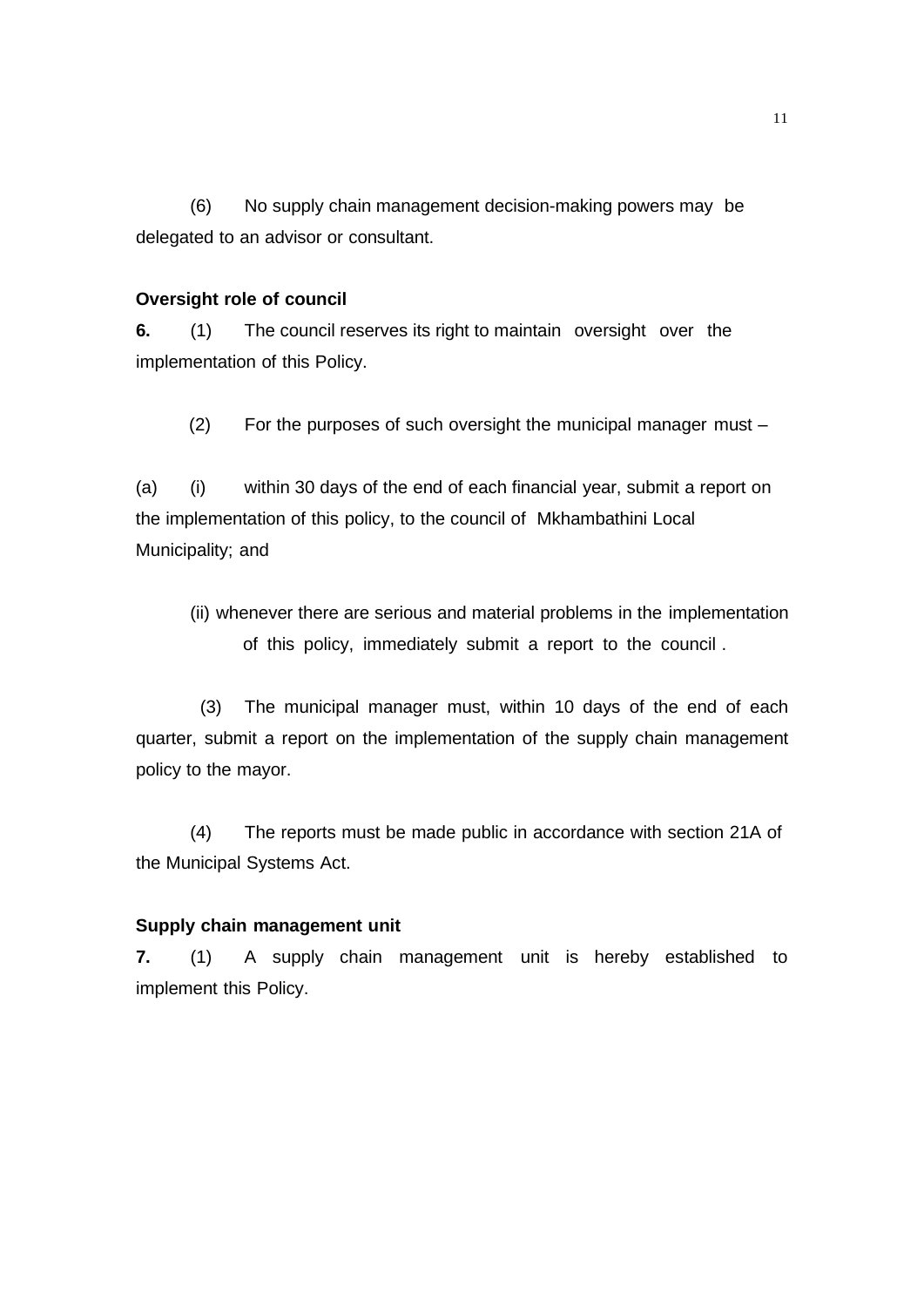(2) The supply chain management unit operates under the direct supervision of the chief financial officer or an official to whom this duty has been delegated in terms of section 82 of the Act.

# **Training of supply chain management officials**

**8.** The training of officials involved in implementing this Policy should be in accordance with any Treasury guidelines on supply chain management training.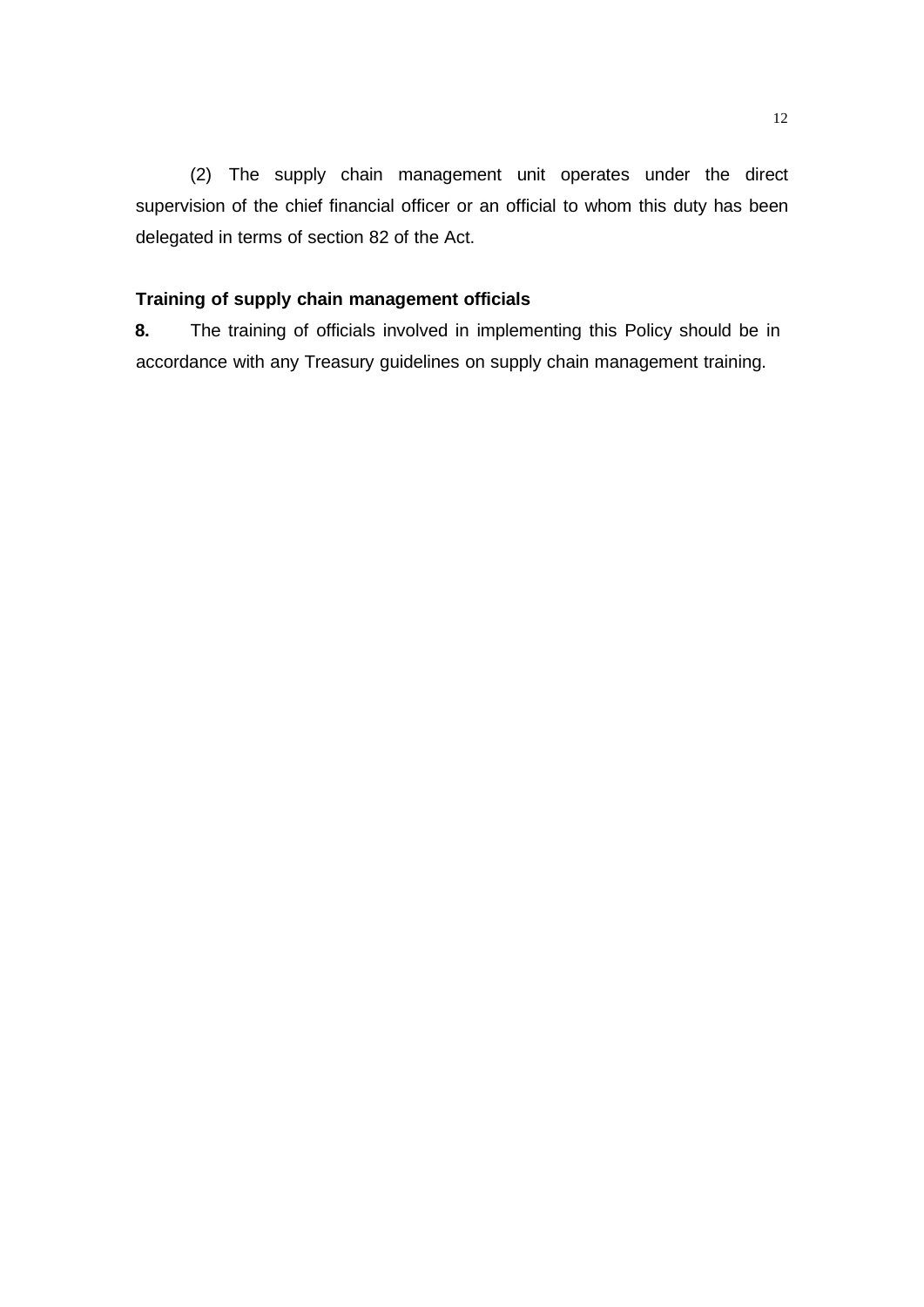# **CHAPTER 2**

# **SUPPLY CHAIN MANAGEMENT SYSTEM**

# **Format of supply chain management system**

- **9.** This Policy provides systems for
	- (i) demand management;
	- (ii) acquisition management;
	- (iii) logistics management;
	- (iv) disposal management;
	- (v) risk management; and
	- (vi) performance management.

### *Part 1: Demand management*

### **System of demand management**

**10.** (1) The municipal manager must establish and implement an appropriate demand management system in order to ensure that the resources required by Mkhambathini Local Municipality support its operational commitments and its strategic goals outlined in the Integrated Development Plan.

- (2) The demand management system must –
- (a) include timely planning and management processes to ensure that all goods and services required by the municipality are quantified, budgeted for and timely and effectively delivered at the right locations and at the critical delivery dates, and are of the appropriate quality and quantity at a fair cost;
- (b) take into account any benefits of economies of scale that may be derived in the case of acquisitions of a repetitive nature; and
- (c) provide for the compilation of the required specifications to ensure that its needs are met.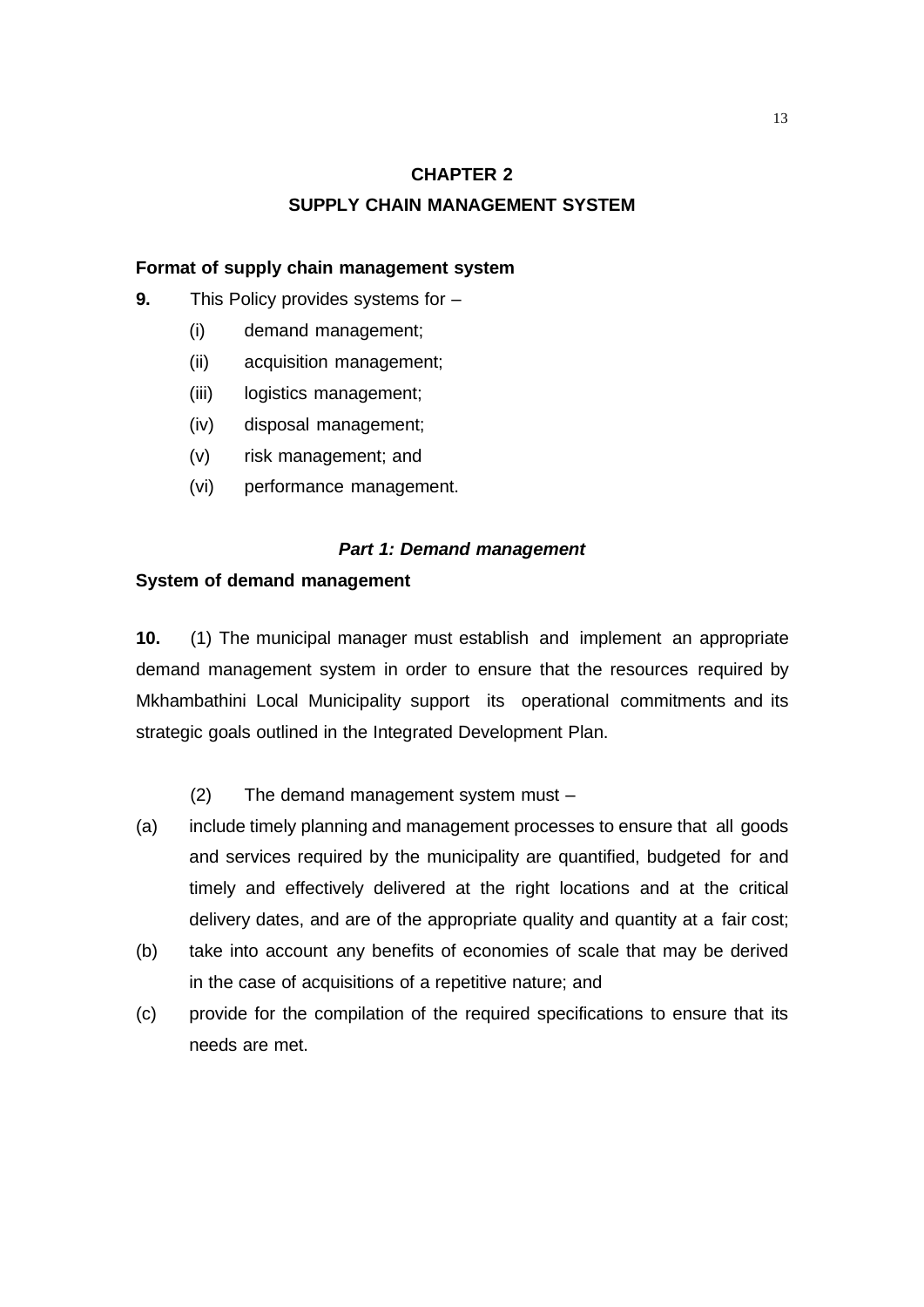(d) To undertake appropriate industry analysis and research to ensure that innovations and technological benefits are maximized.

## *Part 2: Acquisition management*

### **System of acquisition management**

.

**11.** (1) The municipal manager must implement the system of acquisition management set out in this Part in order to ensure –

- (a) that goods and services are procured by the municipality in accordance with authorised processes only;
- (b) that expenditure on goods and services is incurred in terms of an approved budget in terms of section 15 of the Act;
- (c) that the threshold values for the different procurement processes are complied with;
- (d) that bid documentation, evaluation and adjudication criteria, and general conditions of a contract, are in accordance with any applicable legislation; and
- (e) that any Treasury guidelines on acquisition management are properly taken into account.

(2) When procuring goods or services contemplated in section 110(2) of the Act, the municipal manager must make public the fact that such goods or services are procured otherwise than through the municipality's supply chain management system, including -

- (a) Water from the Department of Water Affairs or a public entity, another municipality or a municipal entity; and
- (b) Electricity from Eskom or another public entity, another municipality or a municipal entity.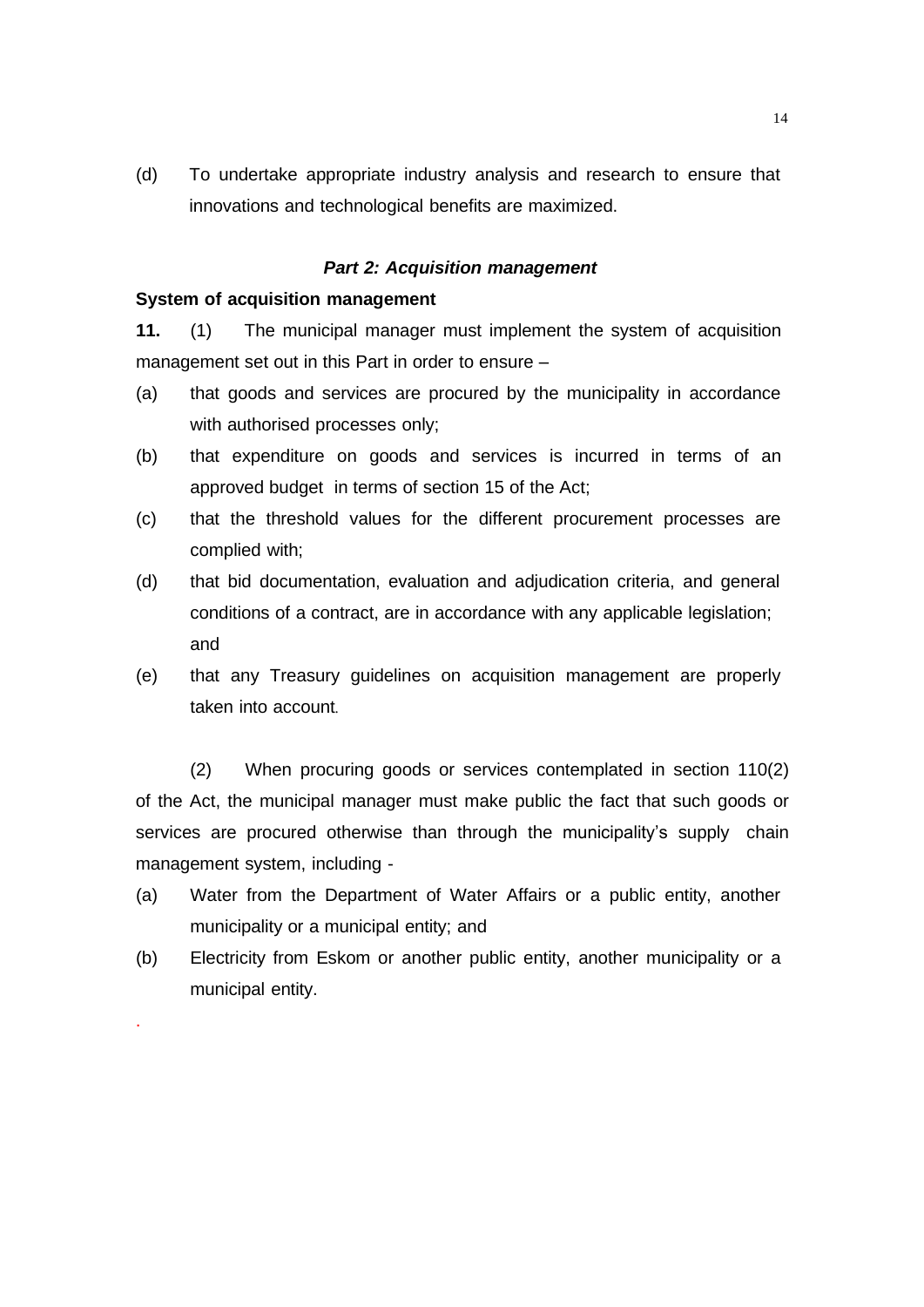### **Range of procurement processes**

- **12.** (1) Goods and services may only be procured by way of –
- (a) petty cash purchases, up to a transaction value of R500 (VAT included);
- (b) Written or verbal quotations for procurement transactions valued over R501 up to R3 500 (VAT included);

(c) Formal written price quotations for procurement transactions valued over R 3 500 up to R200 000 (VAT included); and

- (d) a competitive bidding process for–
	- (i) procurement above a transaction value of R200 000 (VAT included); and
	- (ii) the procurement of long term contracts.
	- (2) The municipal manager may, in writing-
- (a) lower, but not increase, the different threshold values specified in subparagraph (1); or
- (b) direct that
	- (i) written or verbal quotations be obtained for any specific procurement transaction value lower than R3 500;
	- (ii) formal written price quotations be obtained for any specific procurement of a transaction value higher than R3 500; or
	- (iii) a competitive bidding process be followed for any specific procurement of a transaction value lower than R200 000.

(3) Goods or services may not deliberately be split into parts or items of a lesser value merely to avoid complying with the requirements of the policy. When determining transaction values, a requirement for goods or services consisting of different parts or items must as far as possible be treated and dealt with as a single transaction.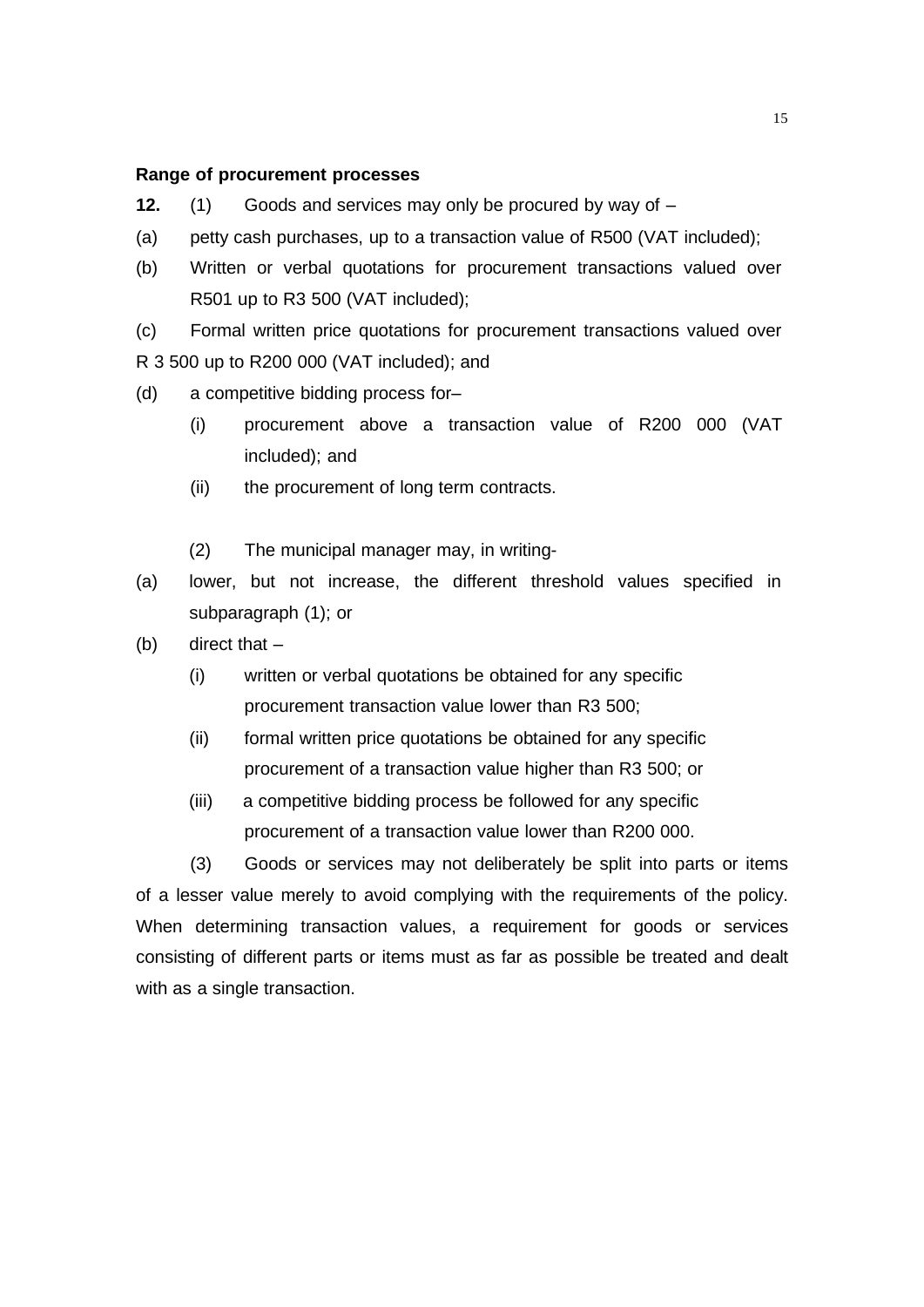# **General preconditions for consideration of written quotations or bids**

**13.** A written quotation or bid may not be considered unless the provider who submitted the quotation or bid –

- (a) has furnished
	- (i) full name;
	- (ii) identification number or company or other registration number; and
	- (iii) tax reference number and VAT registration number, if any;

(b) has submitted a tax clearance from the South African Revenue Services that the provider's tax matters are in order; and

- (c) has indicated
	- (i) whether he or she is in the service of the state, or has been in the service of the state in the previous twelve months;
	- (ii) if the provider is not a natural person, whether any of its directors, managers, principal shareholders or stakeholder is in the service of the state, or has been in the service of the state in the previous twelve months; or
	- (iii) whether a spouse, child or parent of the provider or of a director, manager, shareholder or stakeholder referred to in subparagraph (ii) is in the service of the state, or has been in the service of the state in the previous twelve months.

# **Lists of accredited prospective providers**

- **14.** (1) The municipal manager must –
- (a) keep a list of accredited prospective providers of goods and services that must be used for the procurement requirements through written or verbal quotations and formal written price quotations; and
- (b) at least once a year through newspapers commonly circulating locally, the website and any other appropriate ways, invite prospective providers of goods or services to apply for evaluation and listing as accredited prospective providers;
- (c) specify the listing criteria for accredited prospective providers; and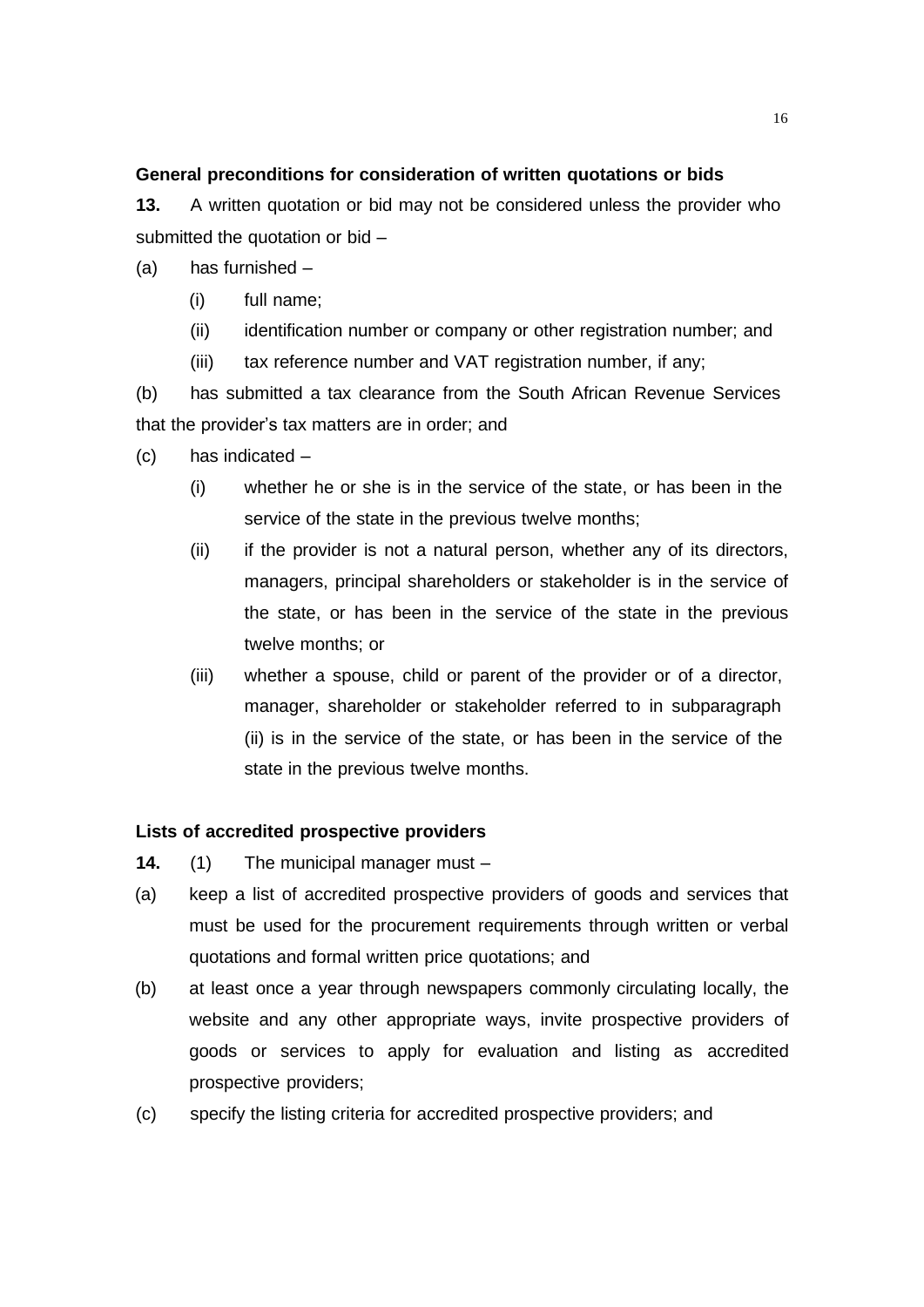(d) disallow the listing of any prospective provider whose name appears on the **National Treasury's database** as a person prohibited from doing business with the public sector.

(2) The list must be updated at least quarterly to include any additional prospective providers and any new commodities or types of services. Prospective providers must be allowed to submit applications for listing at any time.

(3) The list must be compiled per commodity and per type of service.

### **Petty cash purchases**

**15.** The conditions for procurement of goods by means of petty cash referred to in paragraph 12 (1) (a) of this Policy, are as follows –

- (a) The Chief Financial Officer may, in writing, delegate the responsibility to monitor Petty Cash purchases to the Accountant: Revenue/Income Officer.
- (b) Goods and services may only be procured by way of petty cash, up to a transaction value of R500 (VAT included).
- (c) **A maximum of petty cash purchases totaling to R1 500 per month will be allowed for each departmental section.**
- (d) Total petty cash may not exceed R6 000.00 for each calendar month for the whole municipality.
- (e) Petty cash may only be used for the following types of expenditure: refreshments, gifts, wheel repairs, and other small items.
- (f) a monthly reconciliation report from the Accountant Revenue must be submitted to the Chief Financial Officer, including –
	- (i) the total amount of petty cash purchases for that month; and
	- (ii) receipts and appropriate documents for each purchase.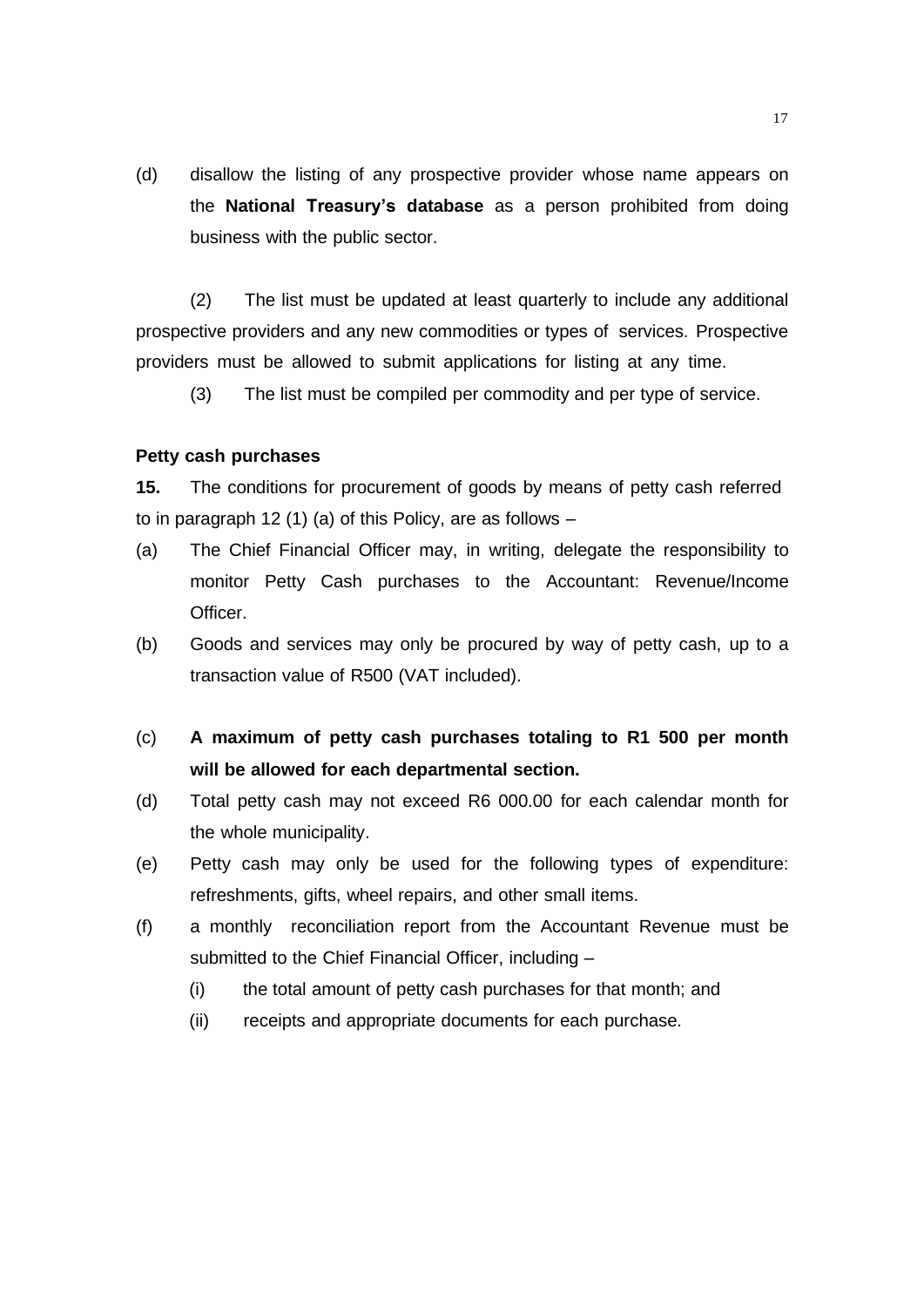### **Written or verbal quotations**

**16.** The conditions for the procurement of goods or services through written or verbal quotations are as follows:

- (a)(i) Quotations must be obtained from at least three different providers preferably from, but not limited to, providers whose names appear on the list of accredited prospective providers of the municipality, provided that if quotations are obtained from providers who are not listed, such providers must meet the listing criteria set out in paragraph 14(1)(b) and (c) of this Policy;
- (ii) Exception is given to the procurement of advertising services where we go direct to the newspaper company that Mkhambathini Local Municipality intends to use, ie> Isolezwe, Ilanga, The Witness and Sunday Times Newspapers. Should we need to use agents for this services, the provisions of paragraph16(a)(i) will apply;
- (b) to the extent feasible, providers must be requested to submit such quotations in writing;
- (c) if it is not possible to obtain at least three quotations, the reasons must be recorded and reported quarterly to the municipal manager or another official designated by the municipal manager;
- (d) the municipal manager must record the names of the potential providers requested to provide such quotations with their quoted prices;
- (e) if a quotation was submitted verbally, the order may be placed only against written confirmation by the selected provider;
- ( f ) and /or to apply Risk Management Policy, Delegation of Powers Authority, SCM Policy, Delegation of Powers MFMA, Petty Cash as well as Budgeting Policy.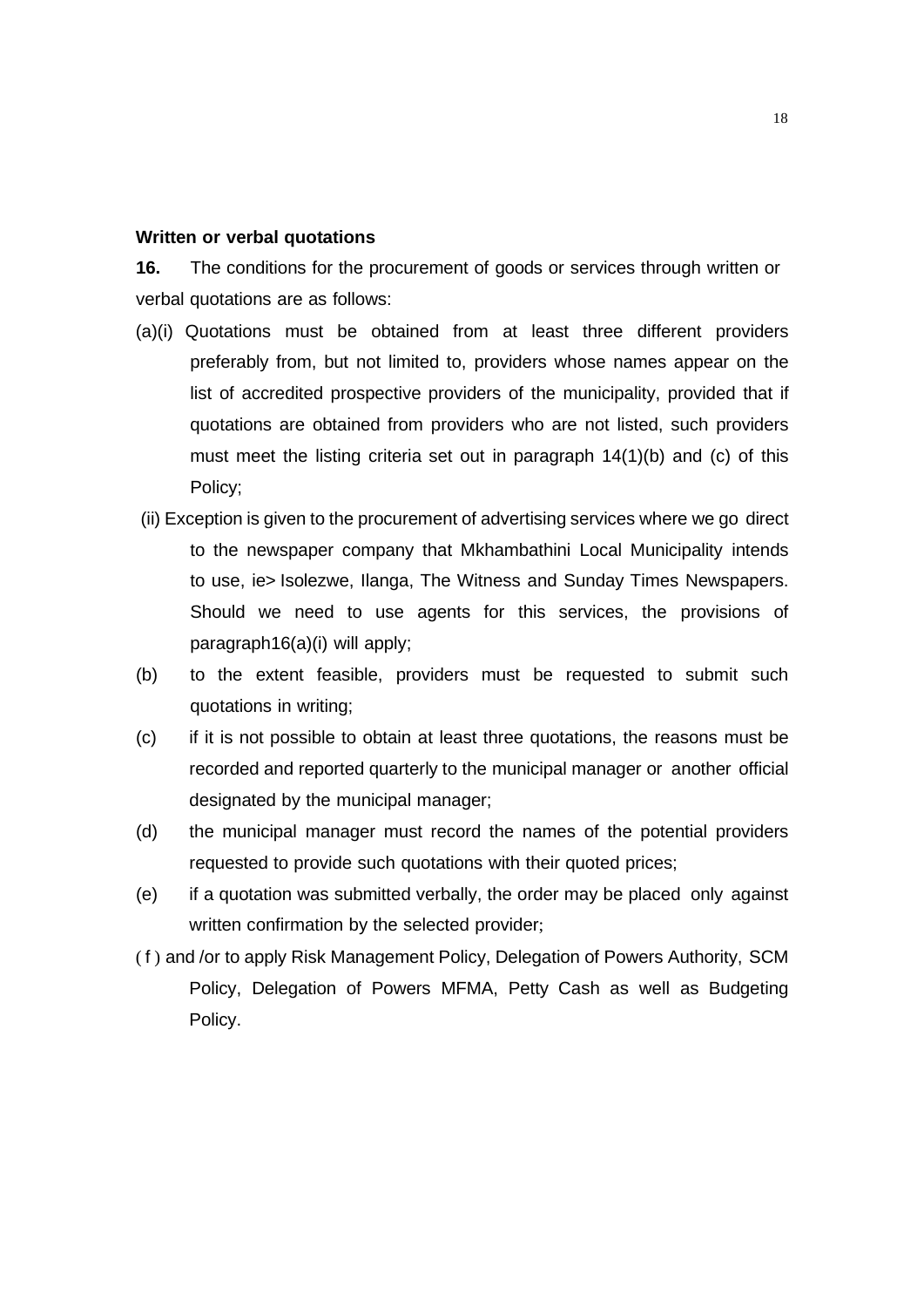#### **Formal written quotations**

**17.** (1) The conditions for the procurement of goods or services through formal written price quotations are as follows:

- (a) quotations above **R3 500.00** must be obtained in writing from at least three different providers whose names appear on the list of accredited prospective providers of the municipality;
- (b) quotations may be obtained from providers who are not listed, provided that such providers meet the listing criteria set out in paragraph 14(1)(b) and (c) of this Policy;
- (c) if it is not possible to obtain at least three quotations, the reasons must be recorded and approved by the chief financial officer or an official designated by the chief financial officer,
- (d) the municipal manager must record the names of the potential providers and their written quotations, and

(2) A designated official referred to in subparagraph (1) (c) must within three days of the end of each month report to the chief financial officer on any approvals given during that month by that official in terms of that subparagraph.

# **Procedures for procuring goods or services through written or verbal quotations and formal written price quotations**

**18.** The procedure for the procurement of goods or services through written or verbal quotations or formal written price quotations, is as follows:

- (a) when using the list of accredited prospective providers the accounting officer must promote ongoing competition amongst providers by inviting providers to submit quotations on a rotation basis;
- (b) Goods and services procured from the value of R15 000.00(VAT included) and above to be accompanied by the declaration forms from service provider awarded;
- (c) all requirements in excess of R30 000 (VAT included) that are to be procured by means of formal written price quotations must, in addition to the requirements of paragraph 17, be scored on price and targeted goals points designed in terms of the Preferential Procurement Points Framework Act (PPPFA) and its regulations and Broad Base Black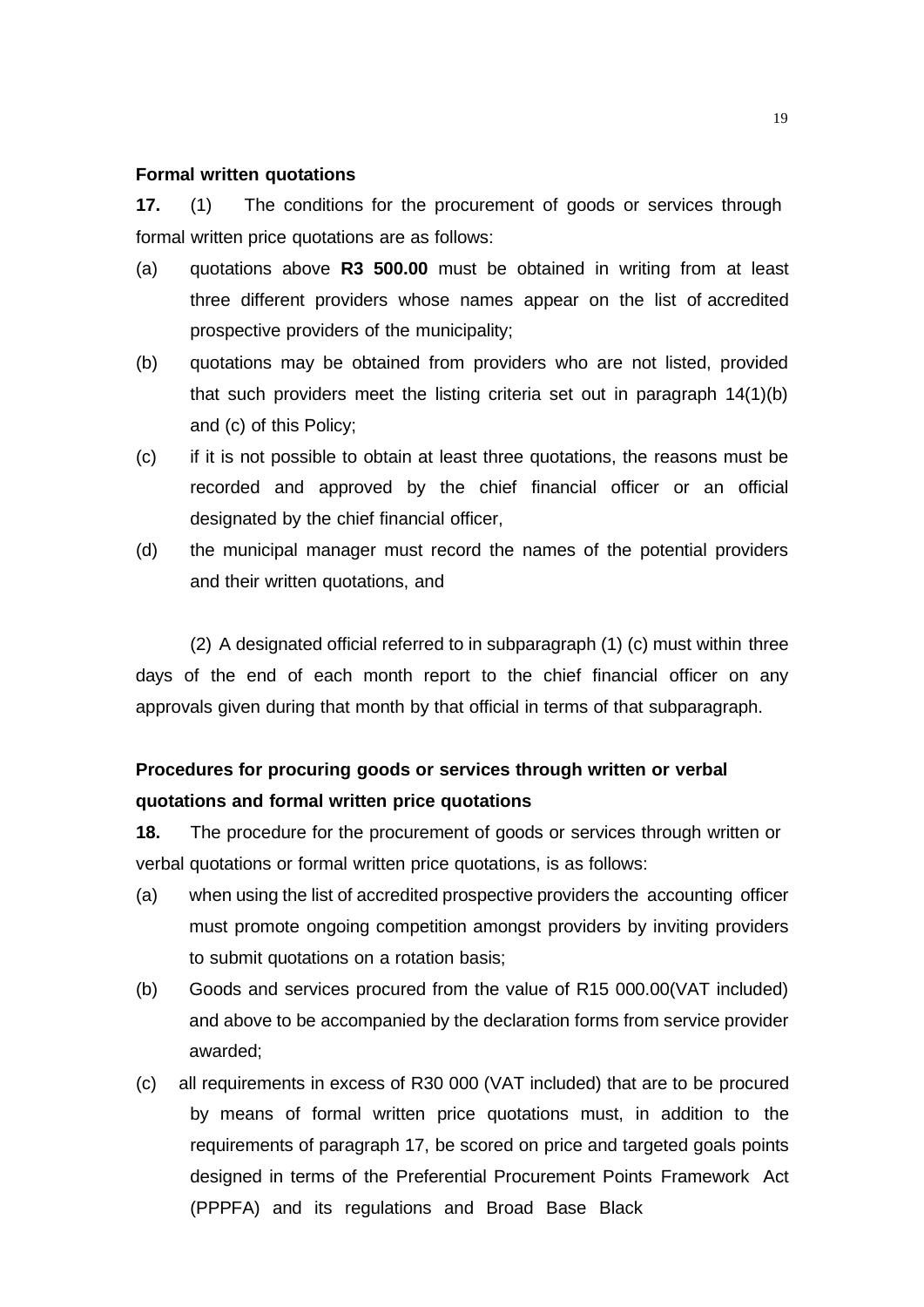Economic Empowerment 2003 and be advertised for at least seven days on the website and an official notice board of Mkhambathini Local Municipality;

- (d) offers received must be evaluated on a comparative basis taking into account unconditional discounts;
- (e) the municipal manager or chief financial officer must on a monthly basis be notified in writing of all written or verbal quotations and formal written price quotations accepted by an official acting in terms of a subdelegation;
- (f) offers below R30 000 (VAT included) must be awarded based on compliance to specifications and conditions of contract, ability and capability to deliver the goods and services and lowest price;
- (g) acceptable offers, which are subject to the preference points system (Preferential Procurement Points Framework Act (PPPFA) and its regulations PPPFA and associated regulations), must be awarded to the bidder who scored the highest points; where that bidder has been already awarded another tender
- (h) **for proper record keeping and audit purposes, the following documentation must be kept by Finance and department procuring goods or services**;
	- (i) the authorised purchase requisition produced by the department requiring goods and services.
	- (ii) formal written price quotations
	- (iii) the order authorised by the Chief Financial Officer.
	- (iv) formal signed delivery note submitted by the successful supplier.
	- (v) formal invoice or certificate of work performed submitted by the successful supplier.
	- (vi) goods received voucher, as prepared by expenditure: creditors section.
	- (vii) the cheque voucher prepared by the Accountant: Expenditure and authorised by the Chief Financial Officer.
	- (viii) the authorised payment cheque.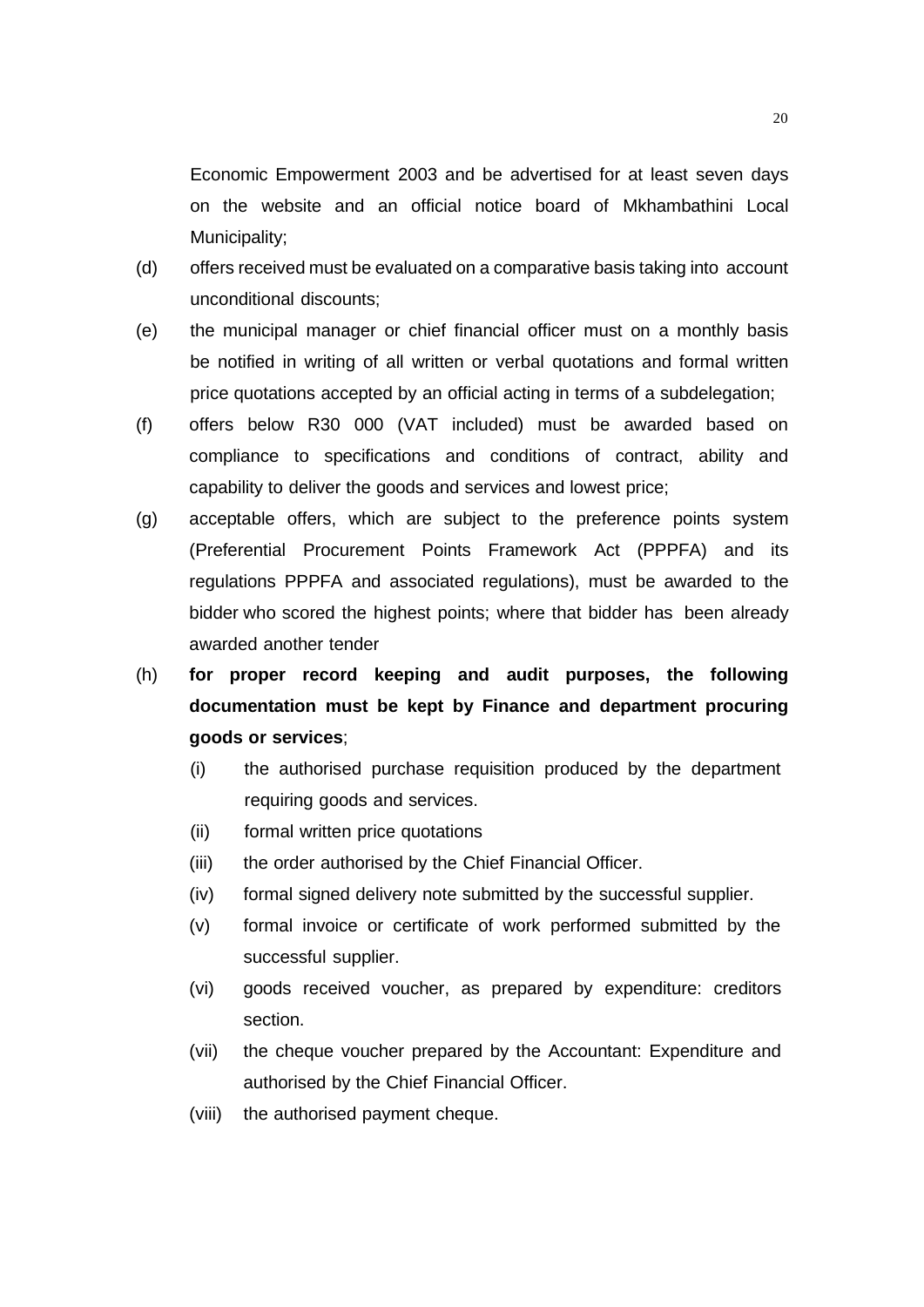- (ix) Any minutes of a bid resolution by the Bid Adjudication or Awarding Committee.
- (x) Proof of authorised direct payment (cash focus) processed for each transaction

# **Competitive bids**

**19.** (1) Goods or services above a transaction value of R200 000 (VAT included) and long term contracts may only be procured through a competitive bidding process, subject to paragraph 11(2) of this Policy.

(2) No requirement for goods or services above an estimated transaction value of R200 000 (VAT included), may deliberately be split into parts or items of lesser value merely for the sake of procuring the goods or services otherwise than through a competitive bidding process.

# **Process for competitive bidding**

**20.** The procedures for the following stages of a competitive bidding process are as follows:

- (a) Compilation of bidding documentation as detailed in paragraph 21;
- (b) Public invitation of bids as detailed in paragraph 22;
- (c) Site meetings or briefing sessions as detailed in paragraph 22;
- (d) Handling of bids submitted in response to public invitation as detailed in paragraph 23;
- (e) Evaluation of bids as detailed in paragraph 28;
- (f) Award of contracts as detailed in paragraph 29;
- (g) Administration of contracts
	- (i) After approval of a bid, the accounting officer and the bidder must enter into a written agreement.
- (h) Proper record keeping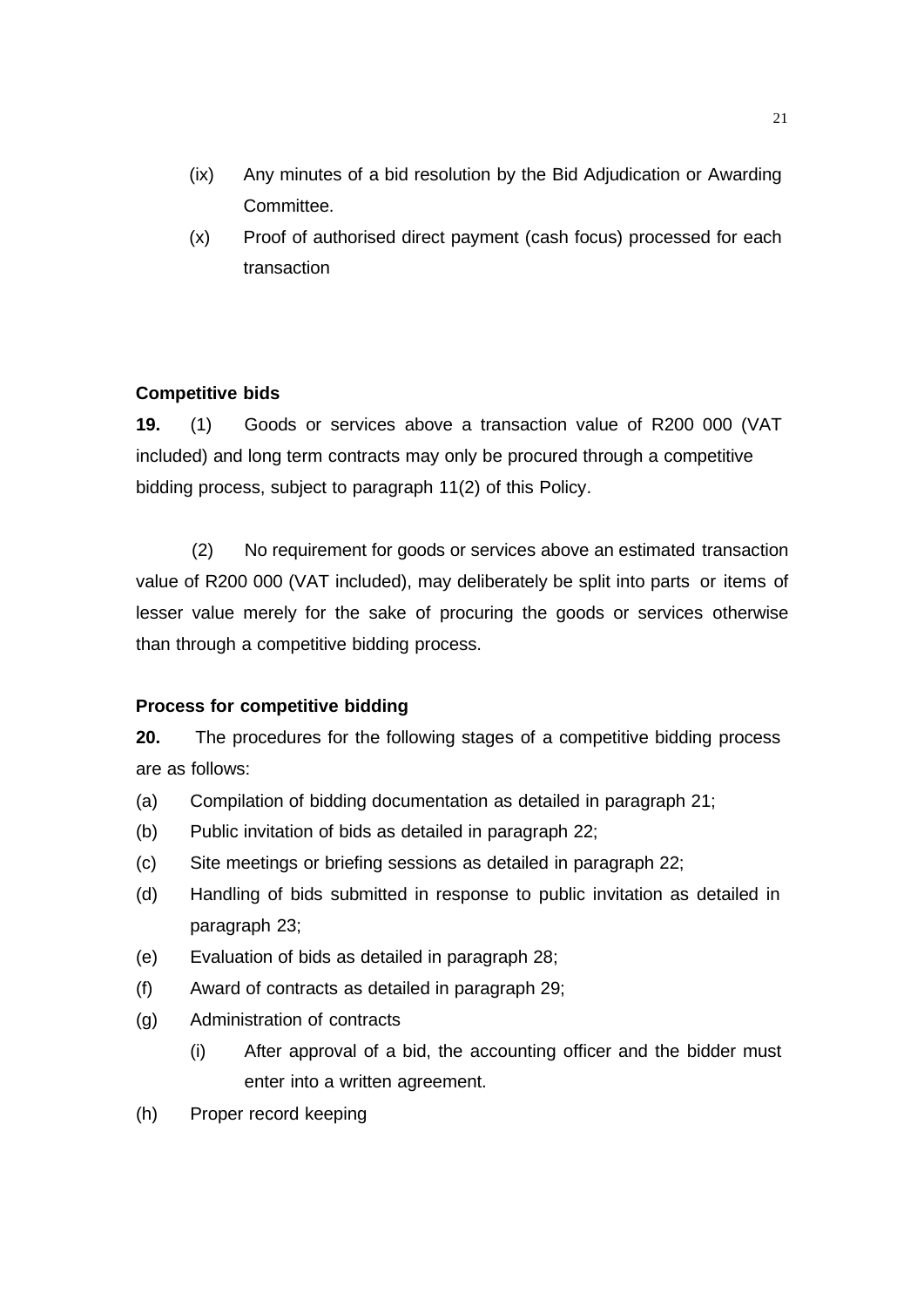(i) Original / legal copies of written contracts agreements should be kept in a secure place for reference purposes.

## **Bid documentation for competitive bids**

**21.** The criteria with which bid documentation for a competitive bidding process must –

- $(a)$  take into account
	- (i) the general conditions of contract and any special conditions of contract, if specified;
	- (ii) any Treasury guidelines on bid documentation; and
	- (iii) the requirements of the Construction Industry Development Board (CIDB), in the case of a bid relating to construction, upgrading or refurbishment of buildings or infrastructure;
- (b) include the preference points system to be used, goals as contemplated in the Preferential Procurement Regulations and evaluation and adjudication criteria, including any criteria required by other applicable legislation;
- (c) compel bidders to declare any conflict of interest they may have in the transaction for which the bid is submitted;
- (d) if the value of the transaction is expected to exceed R10 million (VAT included), require bidders to furnish–
	- (i) if the bidder is required by law to prepare annual financial statements for auditing, their audited annual financial statements –
		- (aa) for the past three years; or
		- (bb) since their establishment if established during the past three years;
	- (ii) a certificate signed by the bidder certifying that the bidder has no undisputed commitments for municipal services towards a municipality or other service provider in respect of which payment is overdue for more than 30 days;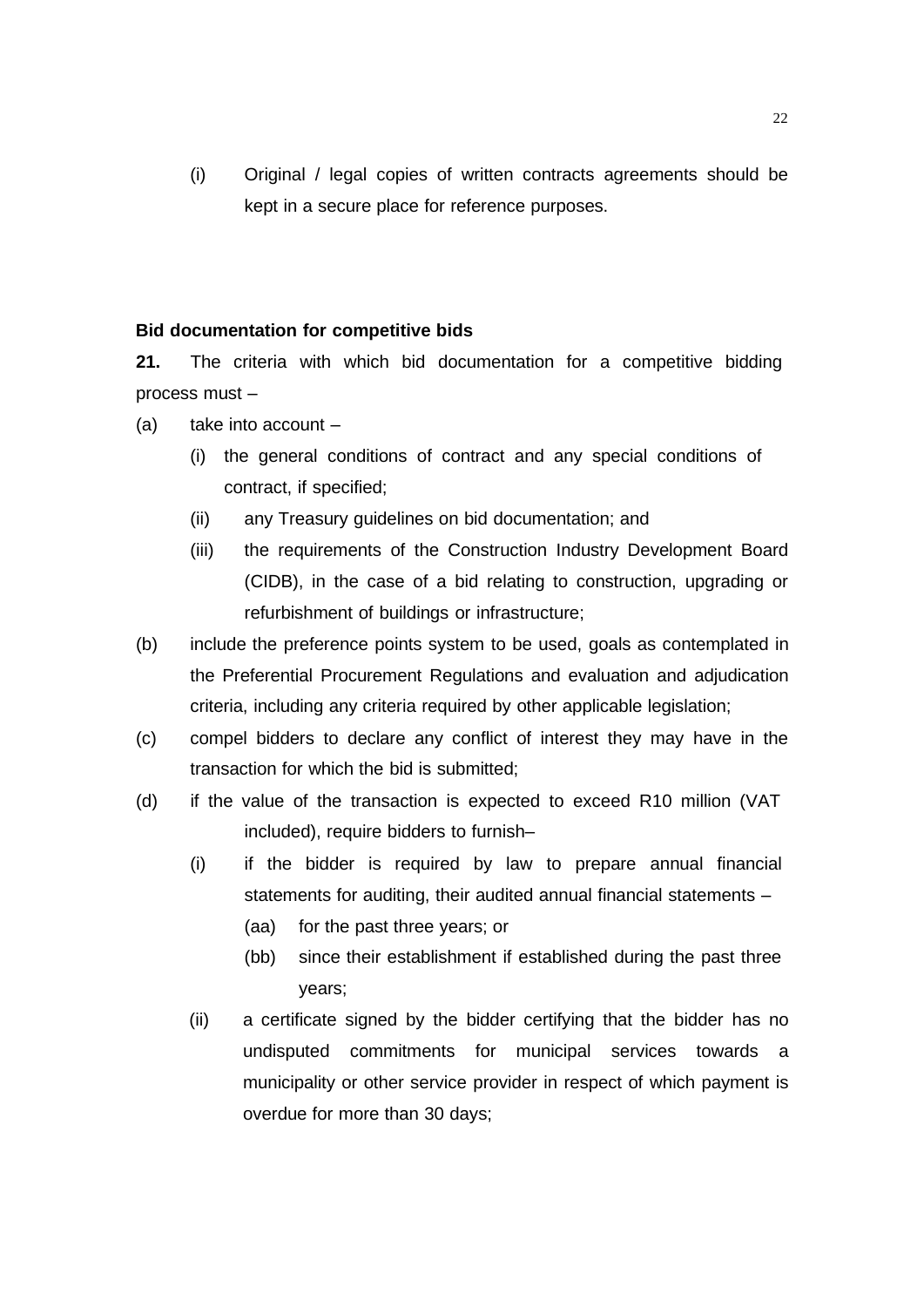- (iii) particulars of any contracts awarded to the bidder by an organ of state during the past five years, including particulars of any material non-compliance or dispute concerning the execution of such contract;
	- (iv) a statement indicating whether any portion of the goods or services are expected to be sourced from outside the Republic, and, if so, what portion and whether any portion of payment from Mkhambathini Local Municipality is expected to be transferred out of the Republic; and
- (e) stipulate that disputes must be settled by means of mutual consultation, mediation (with or without legal representation), or, when unsuccessful, in a South African court of law.

### **Public invitation for competitive bids**

- **22.** (1) The procedure for the invitation of competitive bids, is as follows:
- (a) Any invitation to prospective providers to submit bids must be by means of a public advertisement in newspapers commonly circulating locally, the website of the municipality or any other appropriate ways (which may include an advertisement in the Government Tender Bulletin); and
- (b) The information contained in a public advertisement, must include
	- (i) the closure date for the submission of bids, which may not be less than **30 days** in the case of transactions over R10 million (VAT included), or which are of a long term nature, or 14 days in any other case, from the date on which the advertisement is placed in a newspaper, subject to sub-paragraph (2) of this policy;
	- (ii) a statement that bids may only be submitted on the bid documentation provided by Mkhambathini Local Municipality ;and
	- (iii) date, time and venue of any proposed site meetings or briefing sessions.;
	- (iv) statement stating that no late bid proposal will be accepted.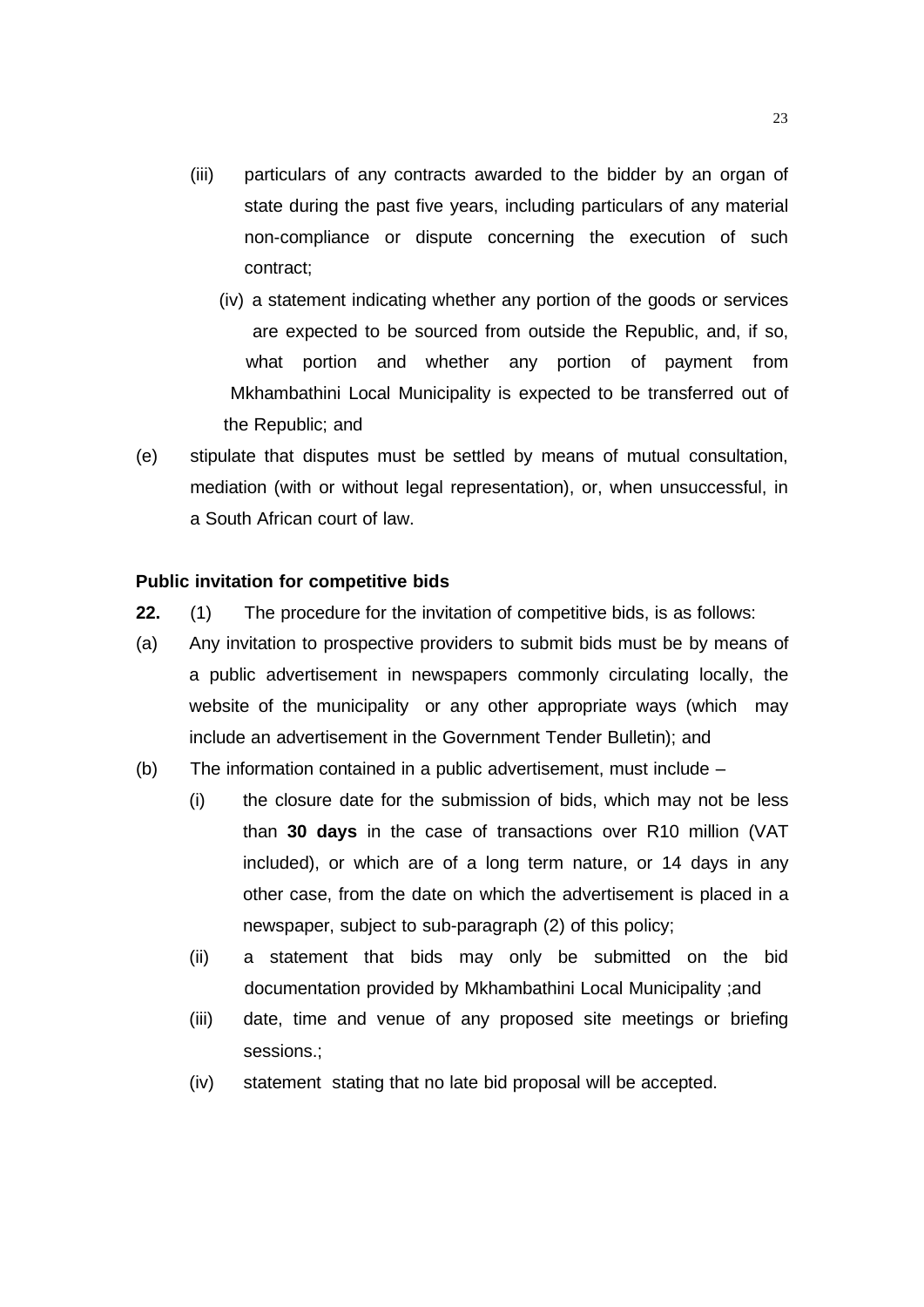(2) The municipal manager may determine a closure date for the submission of bids which is less than the 30 or 14 days requirement, but only if such shorter period can be justified on the grounds of urgency or emergency or any exceptional case where it is impractical or impossible to follow the official procurement process.

- (3) Bids submitted must be sealed.
- (4) Where bids are requested in electronic format, such bids must be supplemented by sealed hard copies.

# **Procedure for handling, opening and recording of bids**

**23.** The procedures for the handling, opening and recording of bids, are as follows:

- (a) Bids–
	- (i) must be opened only in public;
	- (ii) must be opened at the same time and as soon as possible after the period for the submission of bids has expired; and
	- (iii) received after the closing time should not be considered and returned unopened immediately.
- (b) Any bidder or member of the public has the right to request that the names of the bidders who submitted bids in time must be read out and, if practical, also each bidder's total bidding price;
- (c) No information, except the provisions in subparagraph (b), relating to the bid should be disclosed to bidders or other persons until the successful bidder is notified of the award; and
- (d) The municipal manager must
	- (i) record in a register all bids received in time;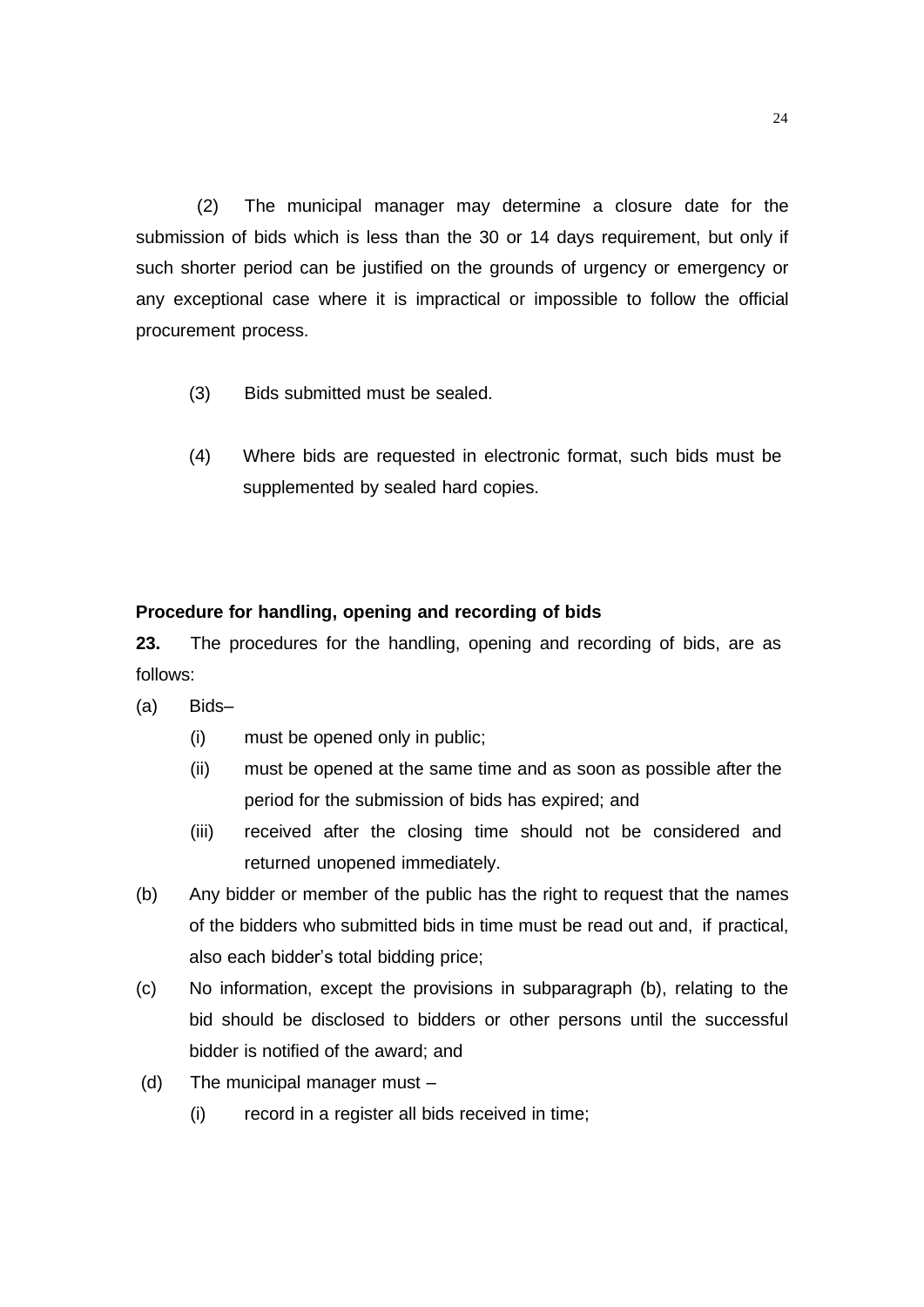- (ii) make the register available for public inspection; and
- (iii) publish the entries in the register and the bid results on the website.

# **Negotiations with preferred bidders**

**24.** (1) The municipal manger may negotiate the final terms of a contract with bidders identified through a competitive bidding process as preferred bidders, provided that such negotiation –

- (a) does not allow any preferred bidder a second or unfair opportunity;
- (b) is not to the detriment of any other bidder; and
- (c) does not lead to a higher price than the bid as submitted.
	- (2) Minutes of such negotiations must be kept for record purposes.

### **Two-stage bidding process**

- **25.** (1) A two-stage bidding process is allowed for –
- (a) large, complex projects;
- (b) projects where it may be undesirable to prepare complete detailed technical specifications; or
- (c) long term projects with a duration period exceeding three years.

(2) In the first stage technical proposals on conceptual design or performance specifications should be invited, subject to technical as well as commercial clarifications and adjustments.

(3) In the second stage final technical proposals and priced bids should be invited.

### **Committee system for competitive bids**

**26.** (1) A committee system for competitive bids is hereby established, consisting of the following committees for each procurement or cluster of procurements as the accounting officer may determine:

(a) a bid specification committee;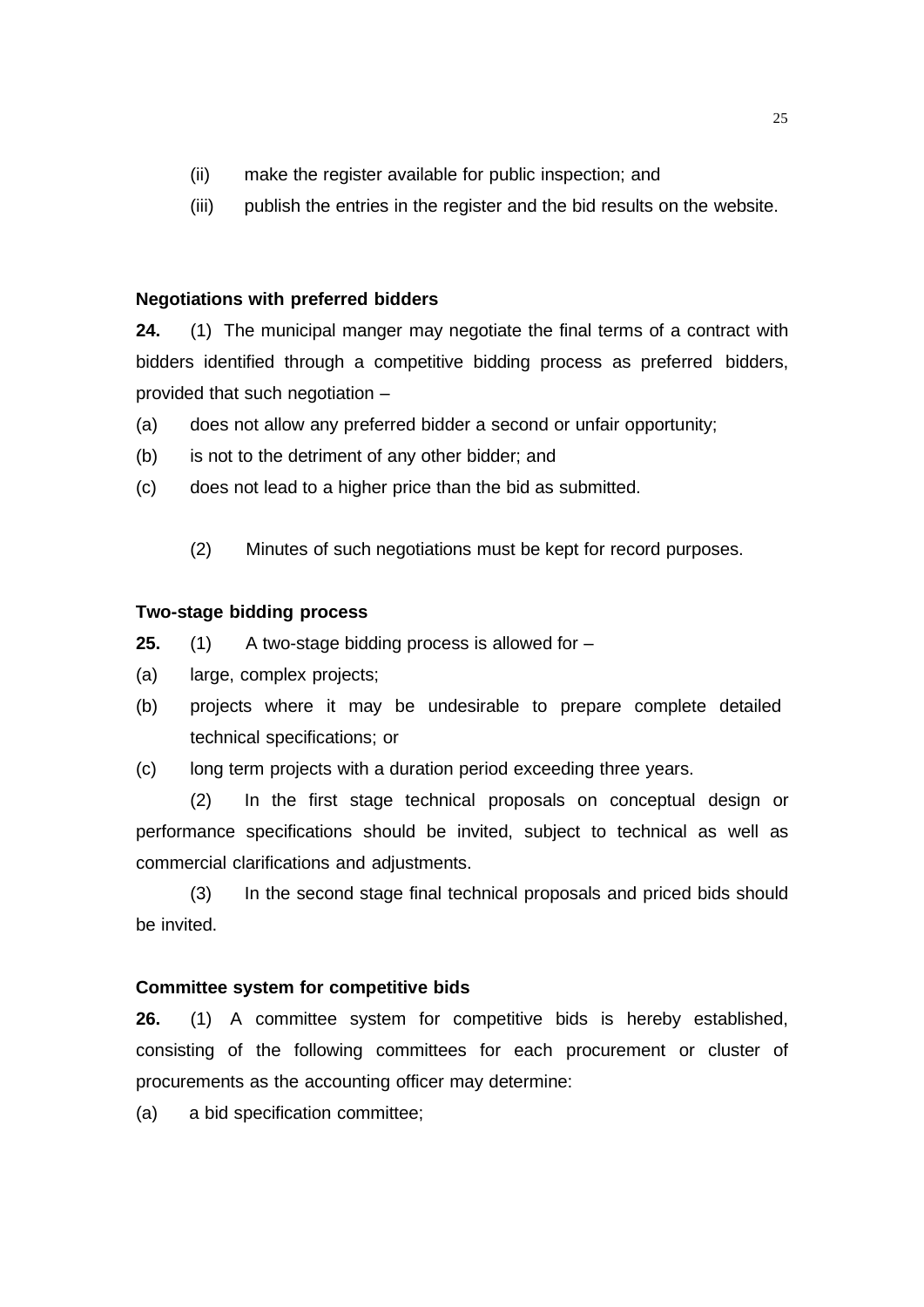(b) a bid evaluation committee; and

(c) a bid adjudication committee;

(2) The municipal manager appoints the members of each committee, taking into account section 117 of the Act; and

(3) A neutral or independent observer, appointed by the municipal manager, must attend or oversee a committee when this is appropriate for ensuring fairness and promoting transparency.

(4) The committee system must be consistent with –

- (a) paragraph 27, 28 and 29 of this Policy; and
- (b) any other applicable legislation.

(5) The municipal manager may apply the committee system to formal written price quotations.

### **Bid specification committees**

**27.** (1) A bid specification committee must compile the specifications for each procurement of goods or services by the municipality.

(2) Specifications –

- (a) must be drafted in an unbiased manner to allow all potential suppliers to offer their goods or services;
- (b) must take account of any accepted standards such as those issued by Standards South Africa, the International Standards Organisation, or an authority accredited or recognised by the South African National Accreditation System with which the equipment or material or workmanship should comply;
- (c) must, where possible, be described in terms of performance required rather than in terms of descriptive characteristics for design;
- (d) may not create trade barriers in contract requirements in the forms of specifications, plans, drawings, designs, testing and test methods, packaging, marking or labeling of conformity certification;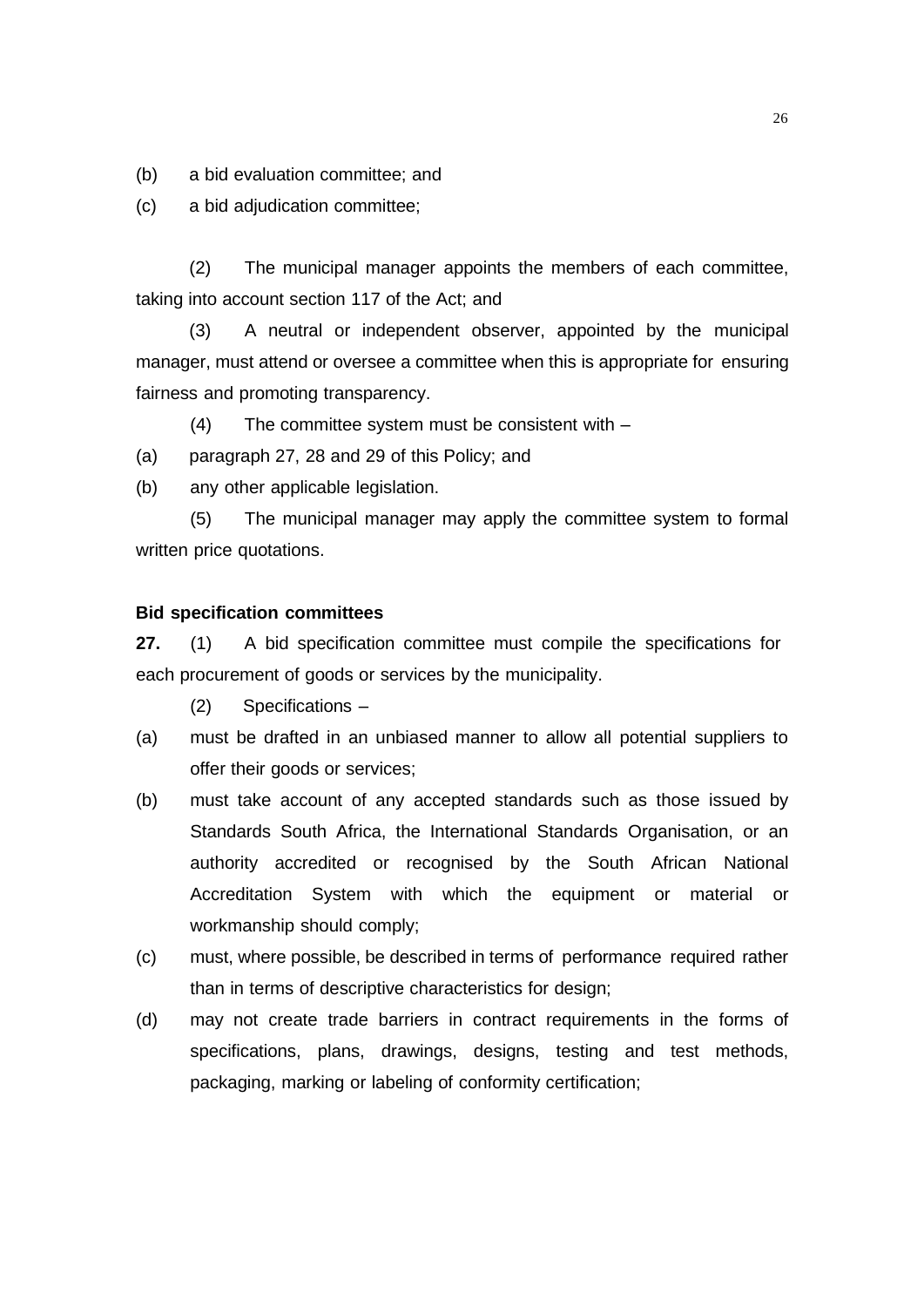- (e) may not make reference to any particular trade mark, name, patent, design, type, specific origin or producer unless there is no other sufficiently precise or intelligible way of describing the characteristics of the work, in which case such reference must be accompanied by the word "equivalent";
- (f) must indicate each specific goal for which points may be awarded in terms of the points system set out in the Preferential Procurement Regulations 2001; and
- (g) must be approved by the municipal manager prior to publication of the invitation for bids in terms of paragraph 22 of this Policy.

# (3) **A bid specification committee must be composed of:**

(a) two officials of the municipality who must serve as standing members; **one from the Supply Chain Management Unit** who will chair and the other

from **Technical Services.**

- (b) an official to be co-opted from the **end user department** preferably a **manager** and **a knowledgeable official responsible for the function involved;**
- (c) **co-opted external specialized expert.**
- (d) **must be appointed in writing for a period of 12 months** which is in line with the financial year end of the municipality, subject to the annual renewal of this policy;
- (e) the quorum must be equal to 50% of the number of permanent (as opposed to co-opted) committee members, plus one member.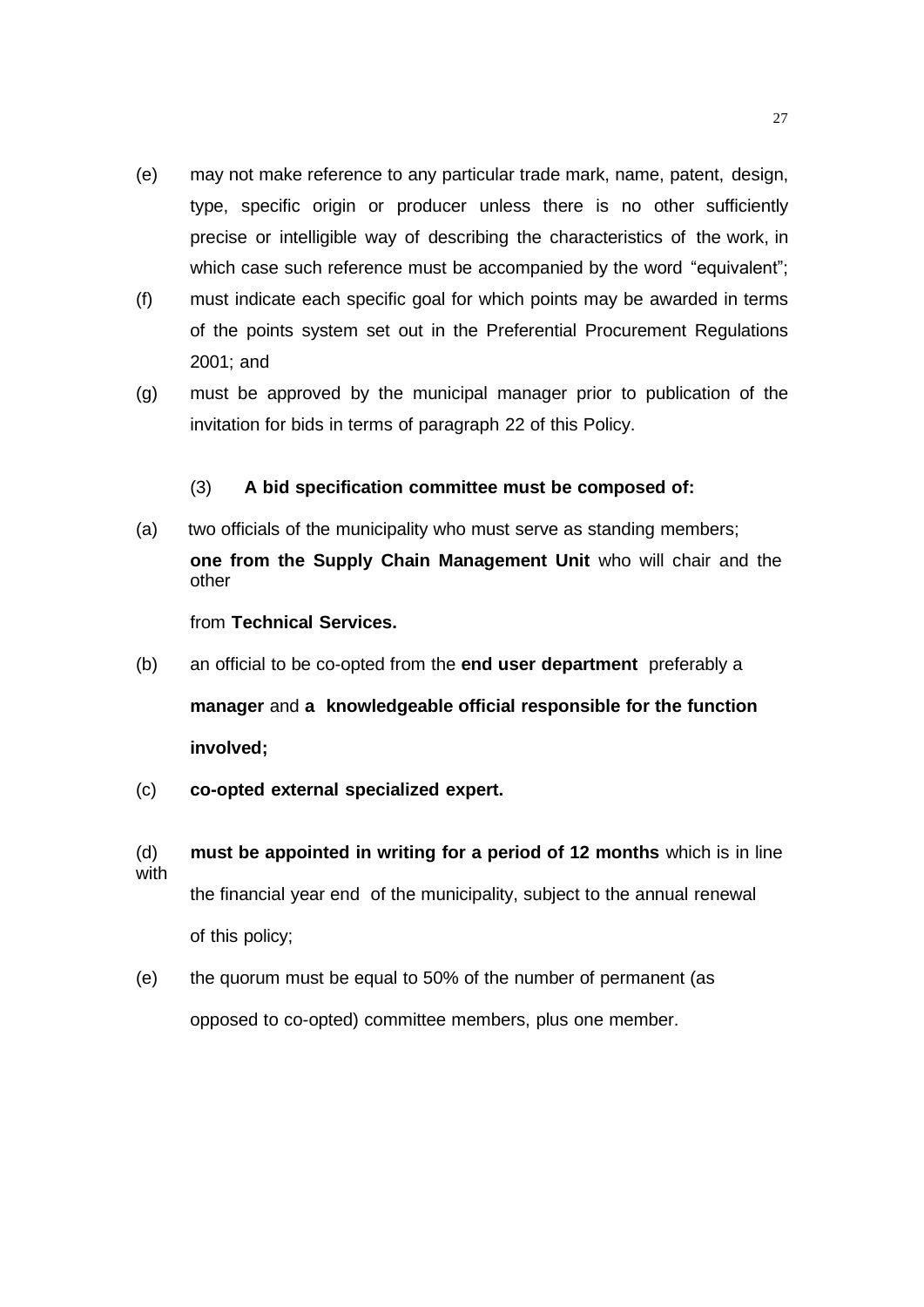(4) No person, advisor or corporate entity involved with the bid specification committee, or director of such a corporate entity, may bid for any resulting contracts.

# **Bid evaluation committees**

- **28.** (1) A bid evaluation committee must –
- (a) evaluate bids in accordance with
	- (i) the specifications for a specific procurement; and
	- (ii) the points system set out in terms of paragraph  $27(2)(f)$ .
- (b) evaluate each bidder's ability to execute the contract;
- (c) check in respect of the recommended bidder whether municipal rates and taxes and municipal service charges are not in arrears (get a statement not a receipt to prove this), and;
- (d) submit to the adjudication committee a report and recommendations regarding the award of the bid or any other related matter.

# **(2) A bid evaluation committee must as far as possible be composed of** :-

- (a) two officials of the municipality who must serve as standing members; **one from the Supply Chain Management Unit who will Chair** and the other **from Technical Services**.
- (b) an official to be **co-opted from end user department** preferably a **manager and a knowledgeable official responsible for the function involved ;**
- (c) co- opted external specialised expert;
- (d) must be appointed for a period of 12 months which is in line with the

financial year end of the municipality, subject to the annual reviewal of this policy

(e) the quorum must be equal to 50% of the number of permanent (as

opposed to co-opted) committee members, plus one member.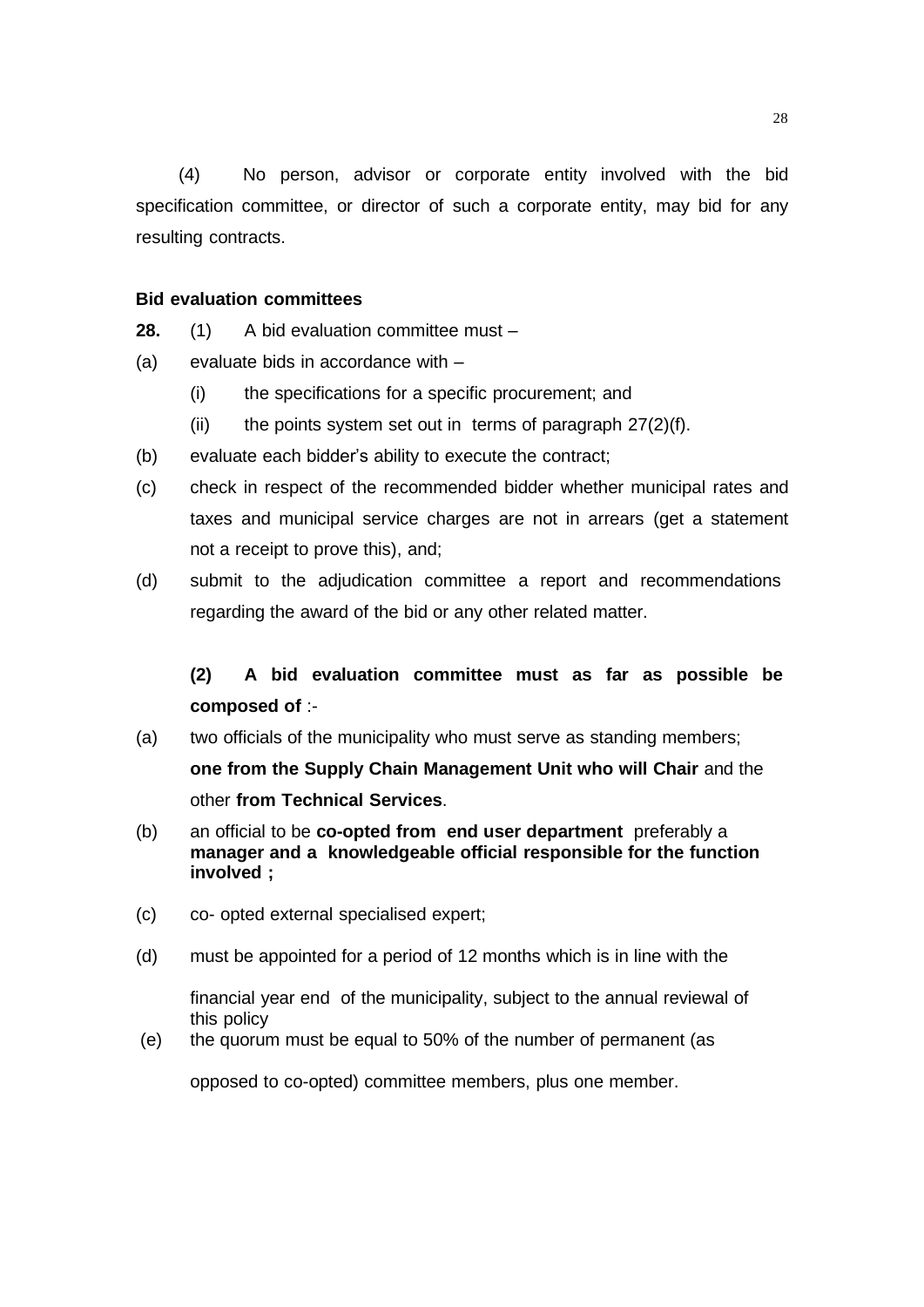### **Bid adjudication committees**

- **29.** (1) A bid adjudication committee must –
- (a) consider the report and recommendations of the bid evaluation committee; and
- (b) either
	- (i) depending on its delegations, make a final award or a recommendation to the municipal manager to make the final award; or
	- (ii) make another recommendation to the municipal manager how to proceed with the relevant procurement.

**(2)** A bid adjudication committee must consist of **at least four senior managers** of the municipality which must include –

- (a) Chief financial Officer
- (b) Manager: Corporate Services
- (c) Executive Manager: Technical Services
- (d) Manager: Human Resources /or any senior manager
- (e) co-opted external specialised expert.
- (f) the quorum must be equal to 50% of the number of permanent (as

opposed to co-opted) committee members, plus one member.

(3) The municipal manager must appoint the chairperson of the committee. If the chairperson is absent from a meeting, the members of the committee who are present must elect one of them to preside at the meeting.

(4) Neither a member of a bid evaluation committee, nor an advisor or person assisting the evaluation committee, may be a member of a bid adjudication committee.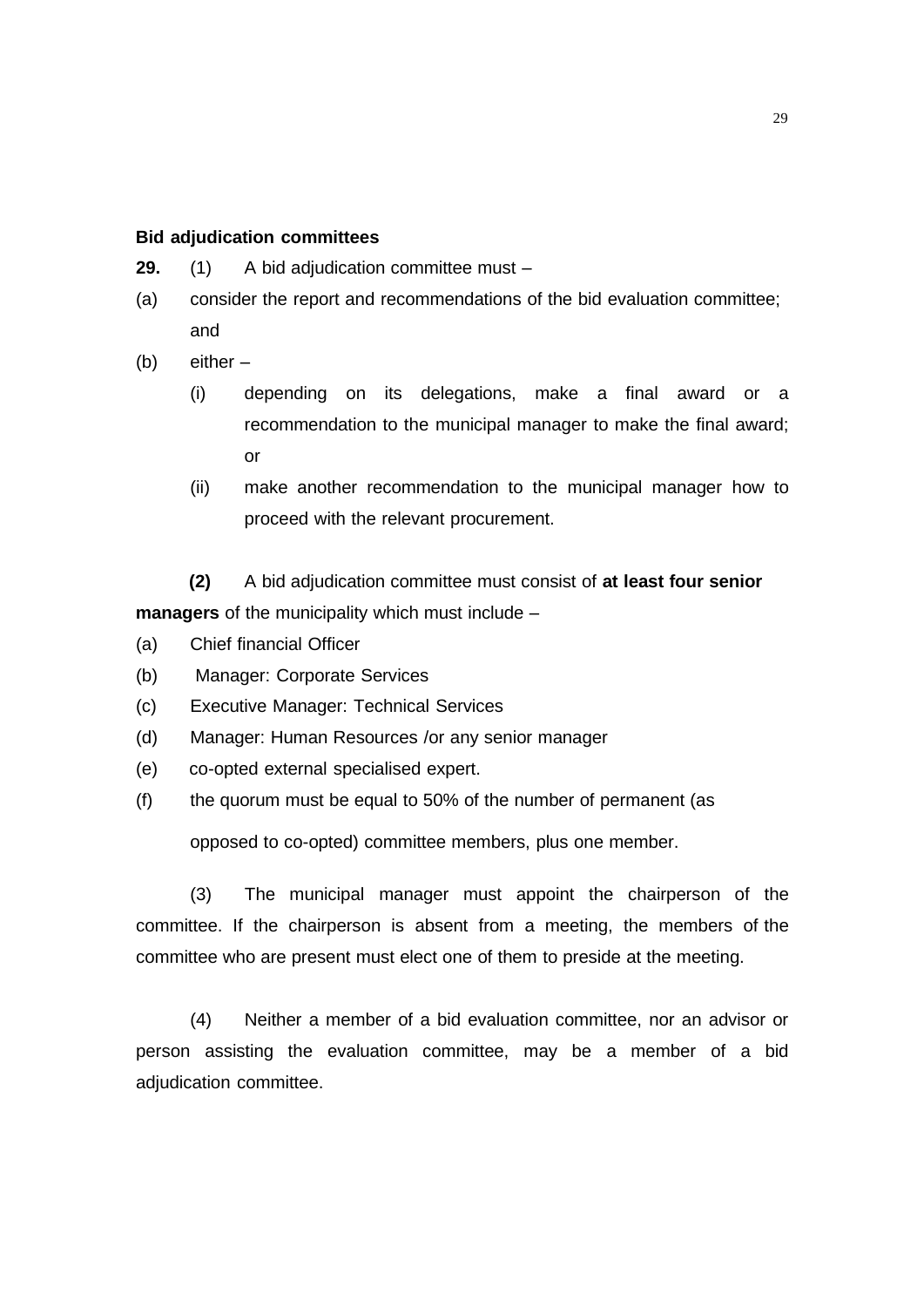(5) (a) If the bid adjudication committee decides to award a bid other than the one recommended by the bid evaluation committee, the bid adjudication committee must prior to awarding the bid –

(i) check in respect of the preferred bidder whether that bidder's municipal rates and taxes and municipal service charges are not in arrears, and;

(ii) notify the municipal manager.

(b) The municipal manager may –

- (i) after due consideration of the reasons for the deviation, ratify or reject the decision of the bid adjudication committee referred to in paragraph (a); and
- (ii) if the decision of the bid adjudication committee is rejected, refer the decision of the adjudication committee back to that committee for reconsideration.

(6) The municipal manager may at any stage of a bidding process, refer any recommendation made by the evaluation committee or the adjudication committee back to that committee for reconsideration of the recommendation.

(7) The municipal manager must comply with section 114 of the Act within 10 working days

### **Procurement of banking services**

**30.** (1) A contract for banking services –

- (a) must be procured through competitive bids;
- (b) must be consistent with section 7 or 85 of the Act; and
- (c) may not be for a period of more than five years at a time.

(2) The process for procuring a contract for banking services must commence at least nine months before the end of an existing contract.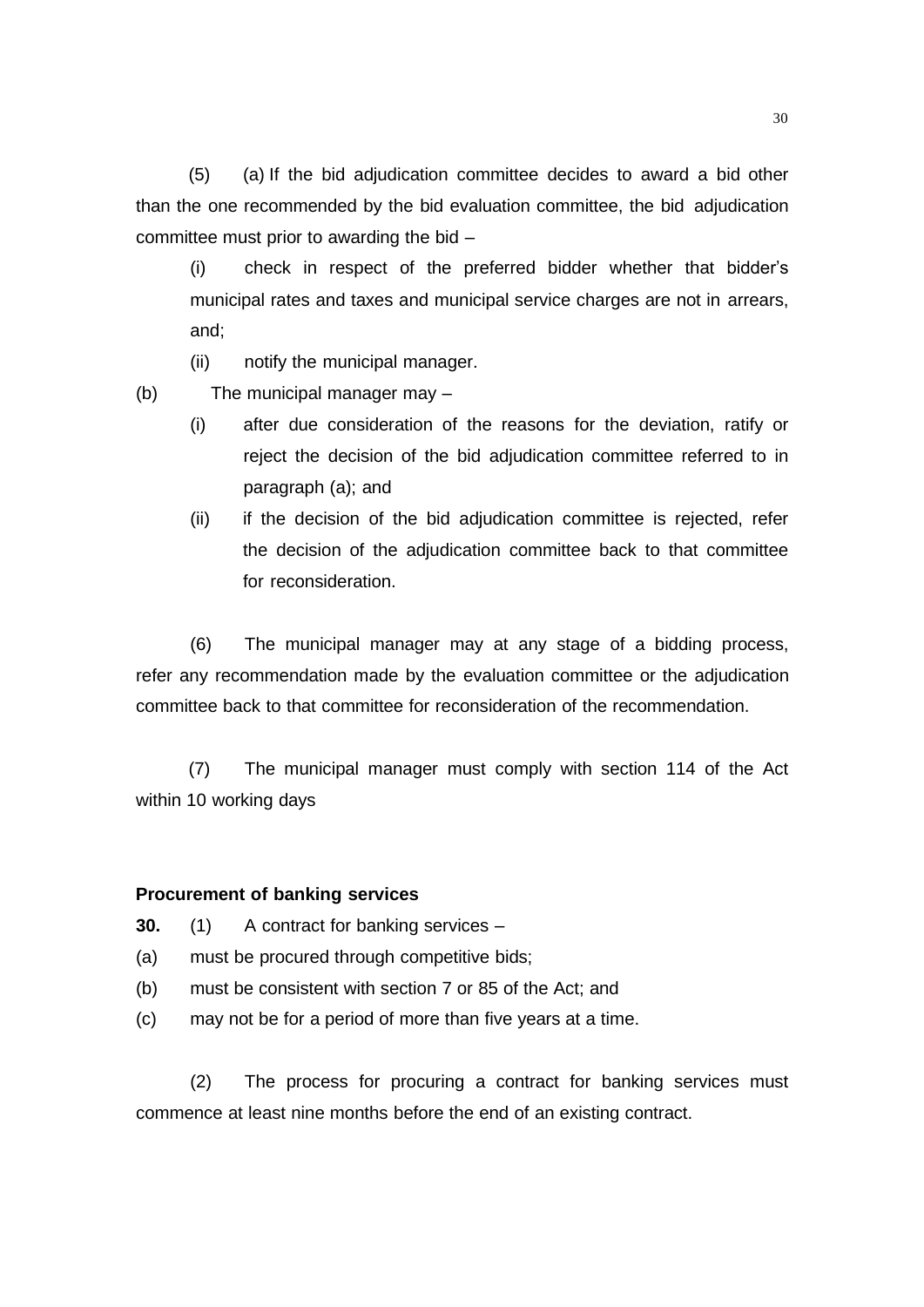(3) The closure date for the submission of bids may not be less than 60 days from the date on which the advertisement is placed in a newspaper in terms of paragraph 22(1). Bids must be restricted to banks registered in terms of the Banks Act, 1990 (Act No. 94 of 1990).

### **Procurement of IT related goods or services**

**31.** (1) The municipal manager may request the State Information Technology Agency (SITA) to assist with the acquisition of IT related goods or services through a competitive bidding process.

(2) Both parties must enter into a written agreement to regulate the services rendered by, and the payments to be made to, SITA.

(3) The accounting officer must notify SITA together with a motivation of the IT needs if  $-$ 

- (a) the transaction value of IT related goods or services required in any financial year will exceed R50 million (VAT included); or
- (b) the transaction value of a contract to be procured whether for one or more years exceeds R50 million (VAT included).

(4) If SITA comments on the submission and the municipality disagrees with such comments, the comments and the reasons for rejecting or not following such comments must be submitted to the council, the National Treasury, the relevant provincial treasury and the Auditor General.

# **Procurement of goods and services under contracts secured by other organs of state**

**32.** (1) The municipal manager may procure goods or services under a contract secured by another organ of state, but only if –

- (a) the contract has been secured by that other organ of state by means of a competitive bidding process applicable to that organ of state;
- (b) there is no reason to believe that such contract was not validly procured;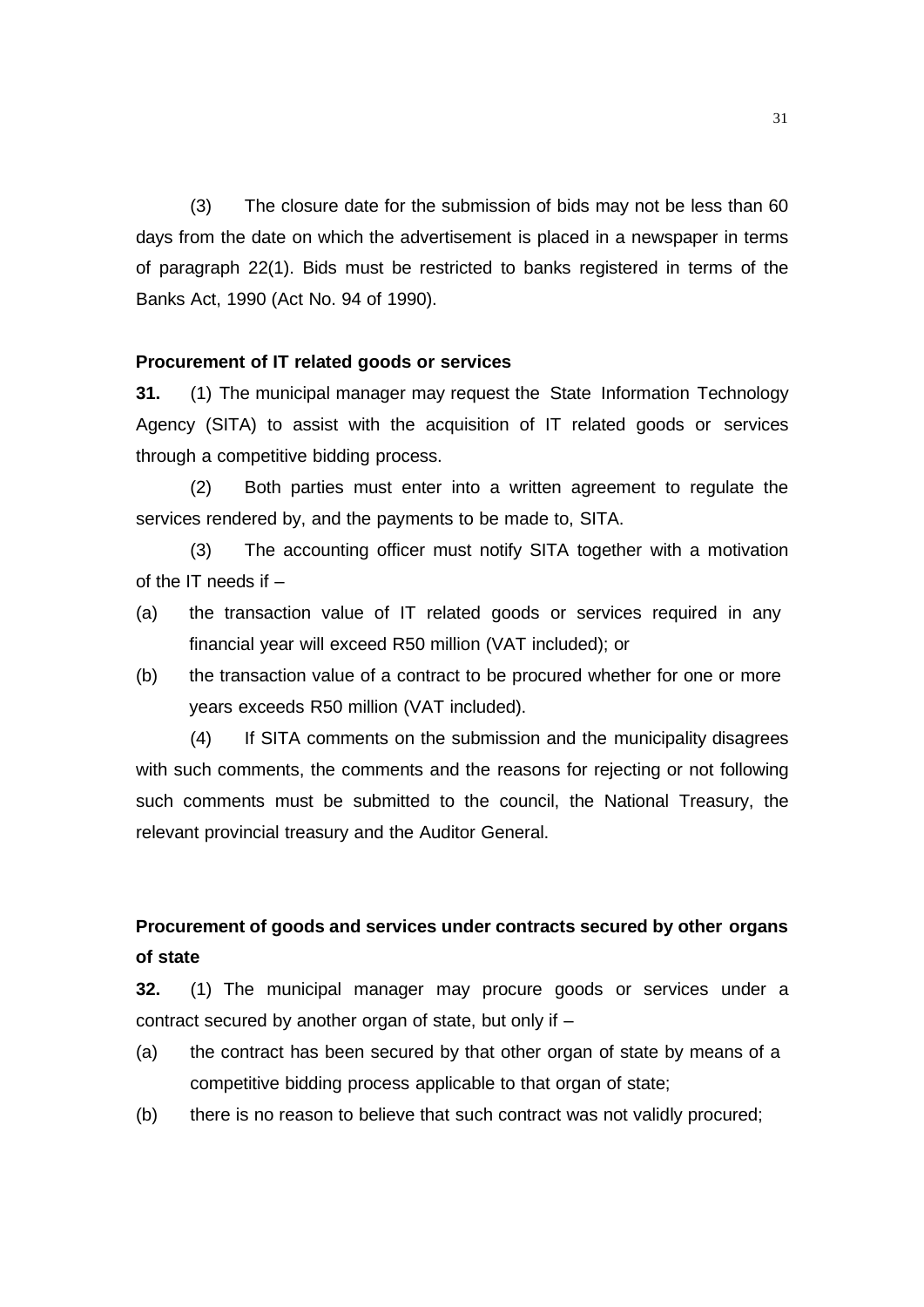- (c) there are demonstrable discounts or benefits to do so; and
- (d) that other organ of state and the provider have consented to such procurement in writing.
	- (2) Subparagraphs  $(1)(c)$  and  $(d)$  do not apply if  $-$
- (a) a municipal entity procures goods or services through a contract secured by its parent municipality; or
- (b) a municipality procures goods or services through a contract secured by a municipal entity of which it is the parent municipality.

# **Procurement of goods necessitating special safety arrangements**

**33.** (1) The acquisition and storage of goods in bulk (other than water), which necessitate special safety arrangements, including gasses and fuel, should be avoided where ever possible.

(2) Where the storage of goods in bulk is justified, such justification must be based on sound reasons, including the total cost of ownership, cost advantages and environmental impact and must be approved by the accounting officer.

## **Proudly SA Campaign**

**34.** Mkhambathini Local Municipality

supports the Proudly SA Campaign to the extent that, all things being equal, preference is given to procuring local goods and services from:

- Firstly suppliers and businesses within the municipality or district;
- Secondly suppliers and businesses within the relevant province;
- Thirdly suppliers and businesses within the Republic.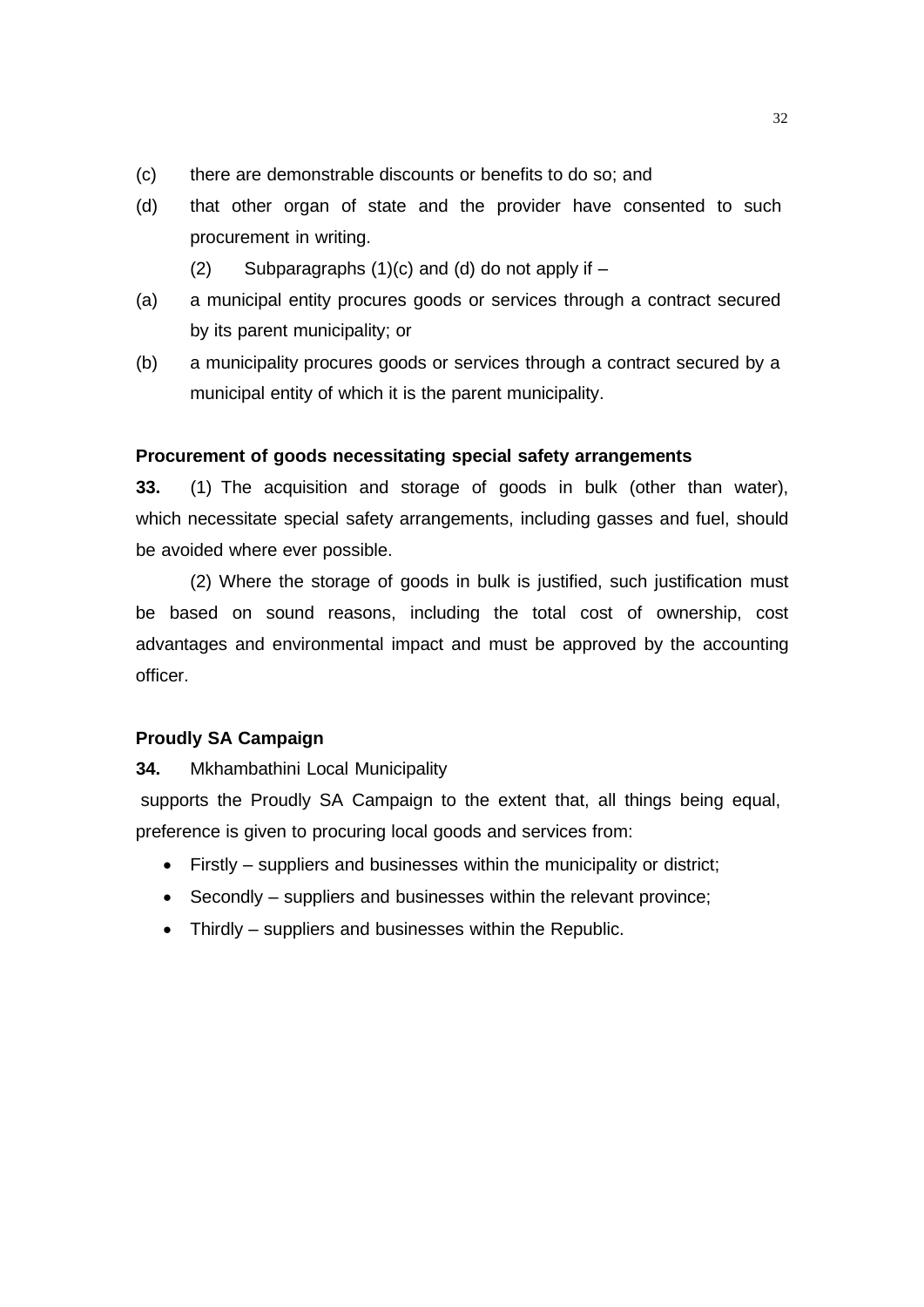#### **Appointment of consultants**

**35.** (1) The municipal manager may procure consulting services provided that any Treasury guidelines in respect of consulting services are taken into account when such procurements are made.

(2) Consultancy services must be procured through competitive bids if

(a) the value of the contract exceeds R200 000 (VAT included); or

(b) the duration period of the contract exceeds one year.

(3) In addition to any requirements prescribed by this policy for competitive bids, bidders must furnish particulars of –

- (a) all consultancy services provided to an organ of state in the last five years; and
- (b) any similar consultancy services provided to an organ of state in the last five years.

(4) The municipal manager must ensure that copyright in any document produced, and the patent rights or ownership in any plant, machinery, thing, system or process designed or devised, by a consultant in the course of the consultancy service is vested in the municipality.

# **Deviation from, and ratification of minor breaches of, procurement processes**

**36.** (1) The municipal manager may –

- (a) dispense with the official procurement processes established by this Policy and to procure any required goods or services through any convenient process, which may include direct negotiations, but only –
	- (i) in an emergency;
	- (ii) if such goods or services are produced or available from a single provider only; or if such goods are procured from a local supplier.
	- (iii) for the acquisition of special works of art or historical objects where specifications are difficult to compile;
	- (iv) acquisition of animals for zoos and/or nature and game reserves; or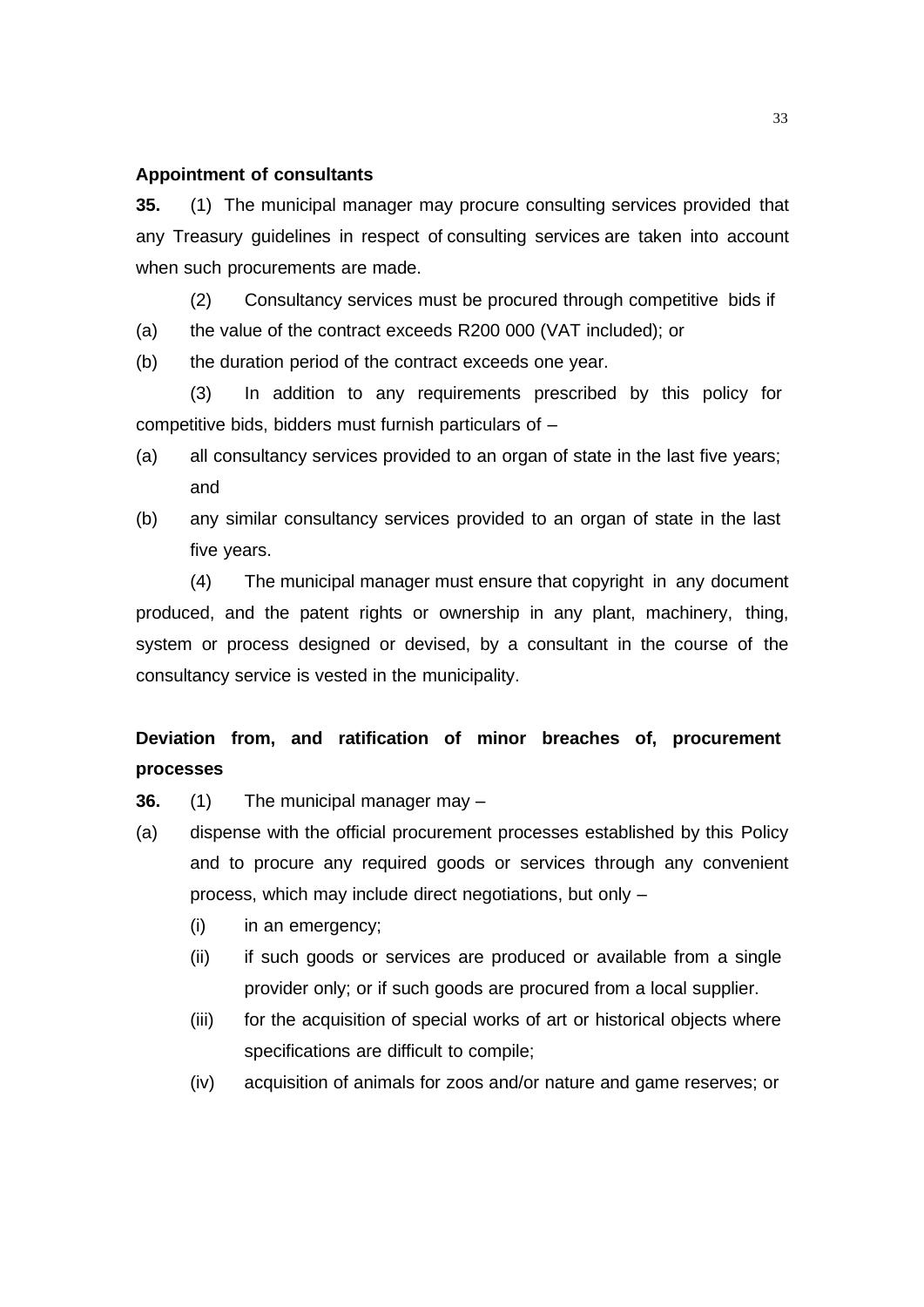- (v) in any other exceptional case where it is impractical or impossible to follow the official procurement processes; and
- (b) ratify any minor breaches of the procurement processes by an official or committee acting in terms of delegated powers or duties which are purely of a technical nature.

(2) The municipal manager must record the reasons for any deviations in terms of subparagraphs (1)(a) and (b) of this policy and report them to the next meeting of the council and include as a note to the annual financial statements.

(3) Subparagraph (2) does not apply to the procurement of goods and services contemplated in paragraph 11(2) of this policy.

# **Unsolicited bids**

**37.** (1) In accordance with section 113 of the Act there is no obligation to consider unsolicited bids received outside a normal bidding process.

(2) The municipal manager may decide in terms of section 113(2) of the Act to consider an unsolicited bid, only if –

- (a) the product or service offered in terms of the bid is a demonstrably or proven unique innovative concept;
- (b) the product or service will be exceptionally beneficial to, or have exceptional cost advantages;
- (c) the person who made the bid is the sole provider of the product or service; and
- (d) the reasons for not going through the normal bidding processes are found to be sound by the accounting officer.

(3) If the municipal manager decides to consider an unsolicited bid that complies with subparagraph (2) of this policy, the decision must be made public in accordance with section 21A of the Municipal Systems Act, together with –

- (a) reasons as to why the bid should not be open to other competitors;
- (b) an explanation of the potential benefits if the unsolicited bid were accepted; and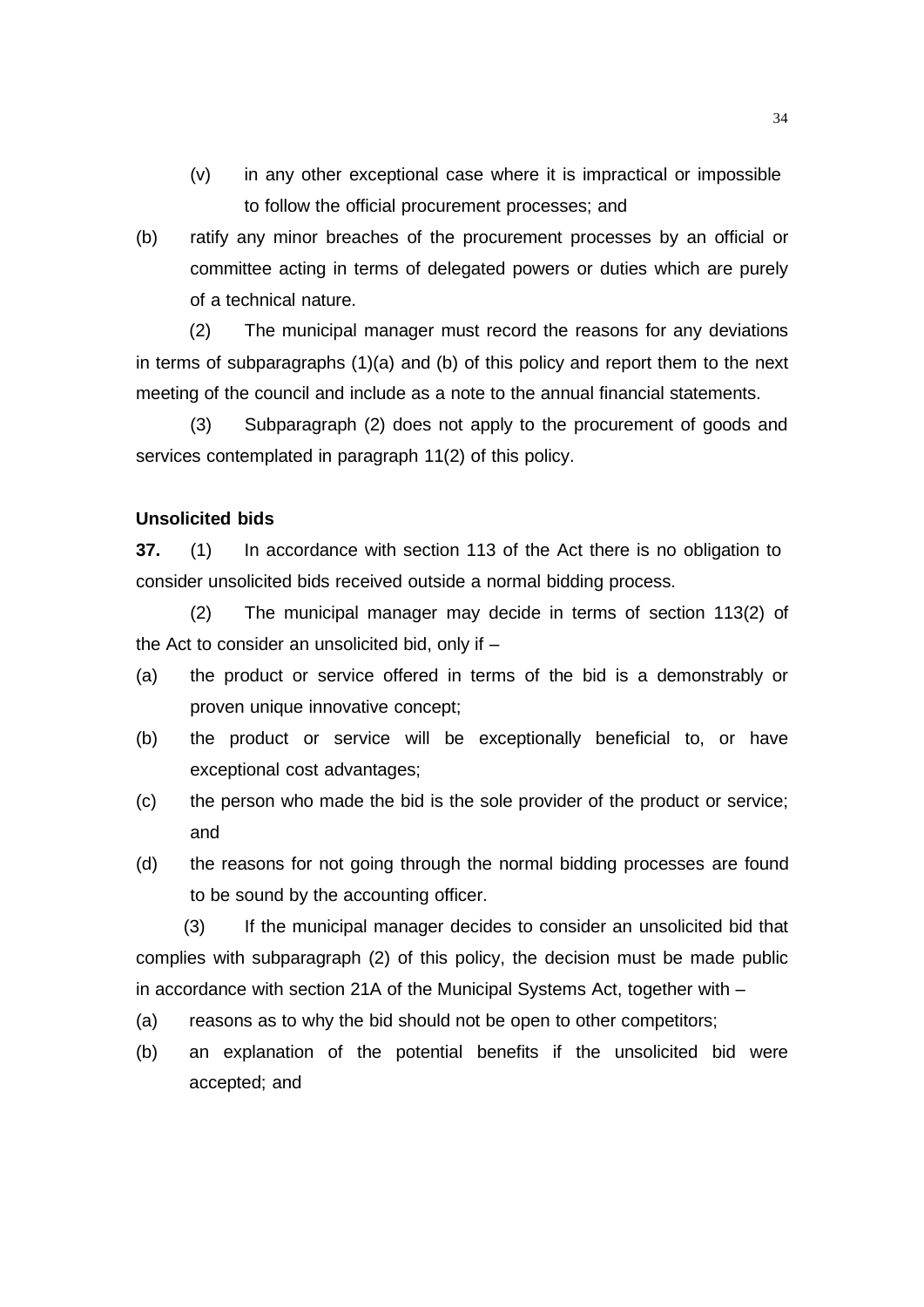(c) an invitation to the public or other potential suppliers to submit their comments within 30 days of the notice.

(4) The municipal manager must submit all written comments received pursuant to subparagraph (3), including any responses from the unsolicited bidder, to the National Treasury and the relevant provincial treasury for comment.

(5) The adjudication committee must consider the unsolicited bid and may award the bid or make a recommendation to the accounting officer, depending on its delegations.

(6) A meeting of the adjudication committee to consider an unsolicited bid must be open to the public.

(7) When considering the matter, the adjudication committee must take into account –

- (a) any comments submitted by the public; and
- (b) any written comments and recommendations of the National Treasury or the relevant provincial treasury.

(8) If any recommendations of the National Treasury or provincial treasury are rejected or not followed, the municipal manager must submit to the Auditor General, the relevant provincial treasury and the National Treasury the reasons for rejecting or not following those recommendations.

(9) Such submission must be made within seven days after the decision on the award of the unsolicited bid is taken, but no contract committing Mkhambathini Local Municipality to the bid may be entered into or signed within 30 days of the submission.

### **Combating of abuse of supply chain management system**

**38.** (1) The municipal manager must–

- (a) take all reasonable steps to prevent abuse of the supply chain management system;
- (b) Investigate any allegations against an official or other role player of fraud, corruption, favouritism, unfair or irregular practices or failure to comply with this Policy, and when justified –

35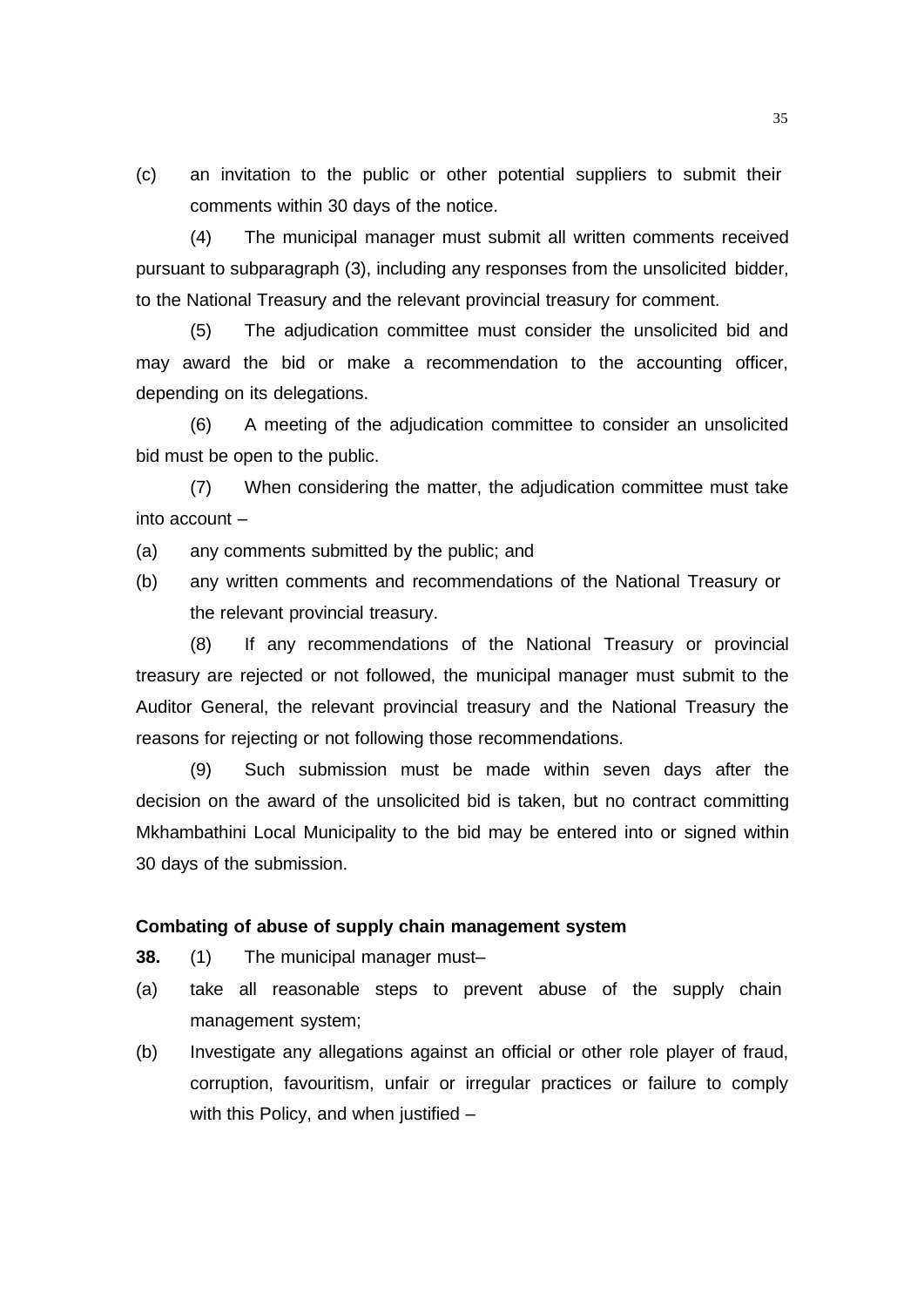- (i) Take appropriate steps against such official or other role player; or
- (ii) Report any alleged criminal conduct to the South African Police Service;
- (c) Check the National Treasury's database prior to awarding any contract to ensure that no recommended bidder, or any of its directors, is listed as a person prohibited from doing business with the public sector;

# (d) **Reject any bid from a bidder–**

- (i) if any municipal rates and taxes or municipal service charges owed by that bidder or any of its directors to the municipality, or to any other municipality or municipal entity, **are in arrears for more than three months;** or
- (ii) who during the last five years has failed to perform satisfactorily on a previous contract with the municipality or any other organ of state after written notice was given to that bidder that performance was unsatisfactory;
- (e) reject a recommendation for the award of a contract if the recommended bidder, or any of its directors, has committed a corrupt or fraudulent act in competing for the particular contract;
- (f) cancel a contract awarded to a person if  $-$ 
	- (i) the person committed any corrupt or fraudulent act during the bidding process or the execution of the contract; or
	- (ii) an official or other role player committed any corrupt or fraudulent act during the bidding process or the execution of the contract that benefited that person; and
- (g) reject the bid of any bidder if that bidder or any of its directors  $-$ 
	- (i) has abused the supply chain management system of the municipality or has committed any improper conduct in relation to such system;
	- (ii) has been convicted for fraud or corruption during the **past five years;**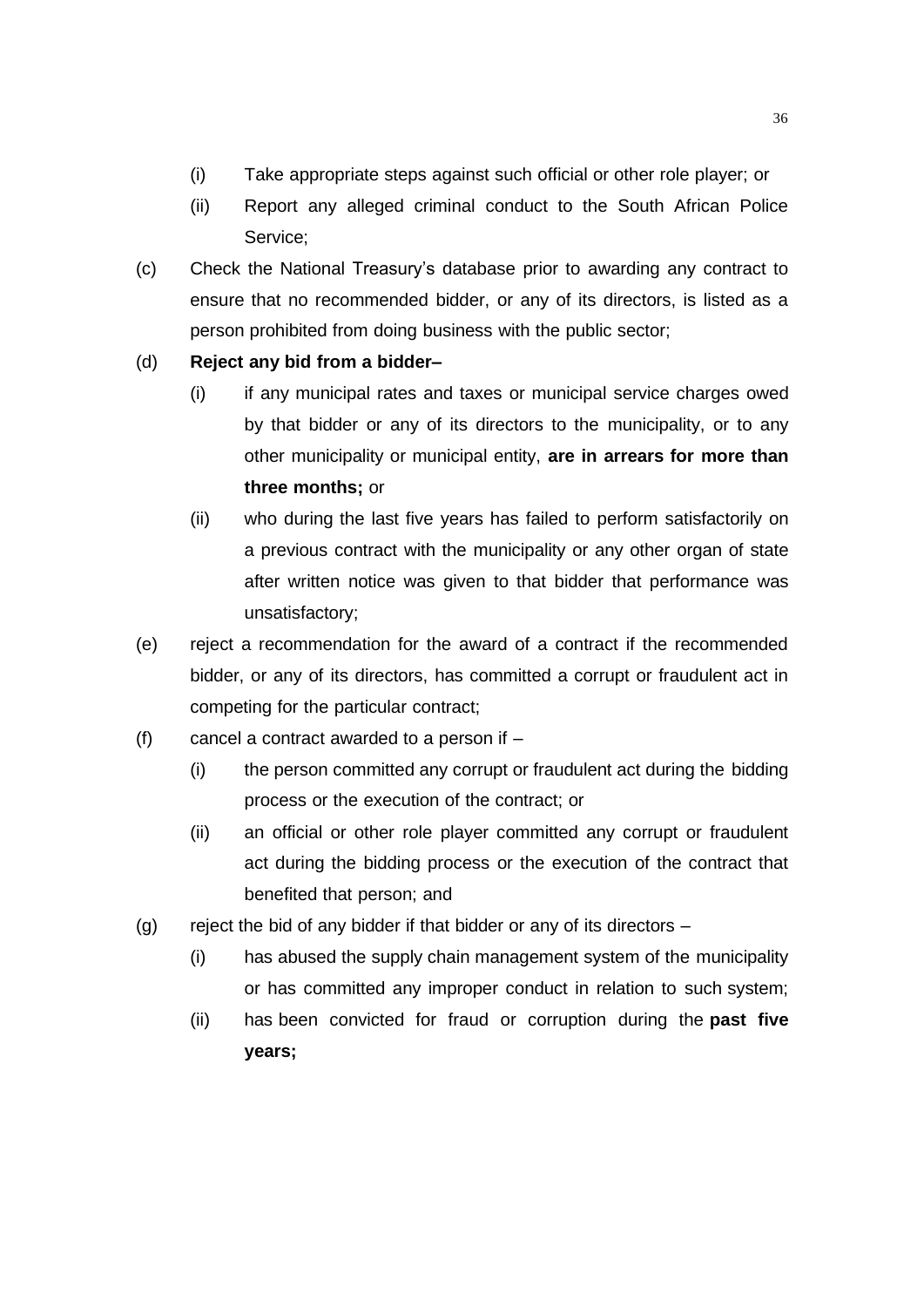- (iii) has willfully neglected, reneged on or failed to comply with any government, municipal or other public sector contract during the **past five years**; or
- (iv) has been listed in the Register for **Tender Defaulters** in terms of **section 29** of the Prevention and Combating of Corrupt Activities Act (No 12 of 2004).

(2) The municipal manager must inform the National Treasury and relevant provincial treasury in writing of any actions taken in terms of subparagraphs  $(1)(b)(ii)$ , (e) or (f) of this policy.

### *Part 3: Logistics, Disposal, Risk and Performance Management*

### **Logistics management**

**39.** The municipal manager must establish and implement an effective system of logistics management, which must include -

- (a) the monitoring of spending patterns on types or classes of goods and services incorporating, where practical, the coding of items to ensure that each item has a unique number;
- (b) the setting of inventory levels that includes minimum and maximum levels and lead times wherever goods are placed in stock;
- (c) the placing of manual or electronic orders for all acquisitions other than those from petty cash;
- (d) before payment is approved , certification by the responsible officer that the goods and services are received or rendered on time and is in accordance with the order, the general conditions of contract and specifications where applicable and that the price charged is as quoted in terms of a contract;
- (e) appropriate standards of internal control and warehouse management to ensure that goods placed in stores are secure and only used for the purpose for which they were purchased;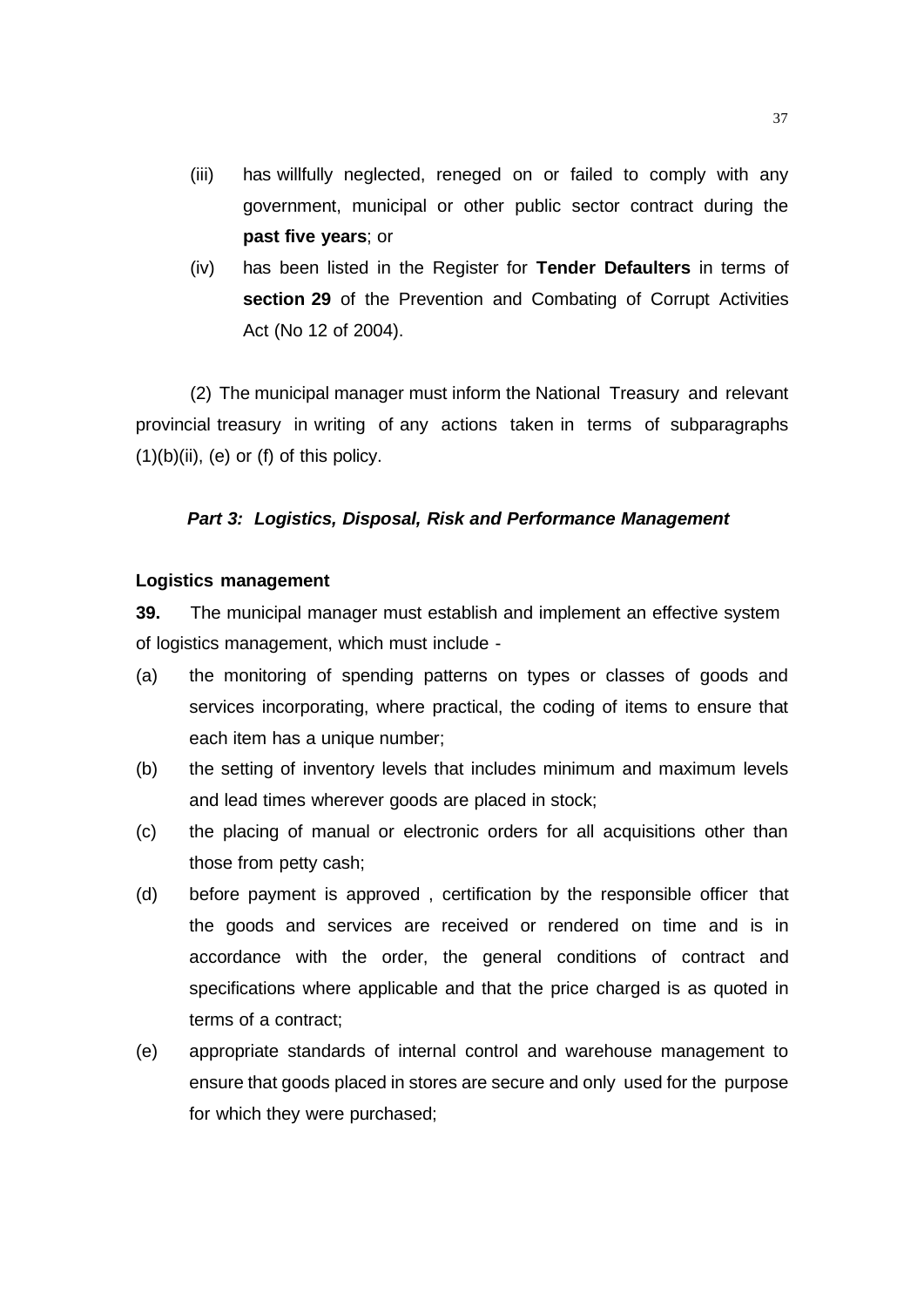- (f) regular checking to ensure that all assets including official vehicles are properly managed, appropriately maintained and only used for official purposes; and
- *(g)* monitoring and review of the supply vendor performance to ensure compliance with specifications and contract conditions for particular goods or services.

### **Disposal management**

**40.** (1) The criteria for the disposal or letting of assets, including

unserviceable, redundant or obsolete assets, subject to sections 14 and 90 of the

Act, are as follows:

(i) An obsolescence plan must be determined for each asset to ensure that

when the asset can no longer be maintained or used for its original

purpose, that there is a plan to replace it.

(iii) A renewal plan must be determined for assets that have reached the

end of its useful life.

- (iv) Asset disposal decisions must be made within an integrated, service and financial planning framework.
	- (2) **Assets may be disposed of by –**
	- (i) transferring the asset to another organ of state in terms of a provision of the Act enabling the transfer of assets;
	- (ii) transferring the asset to another organ of state at market related value or, when appropriate, free of charge;
	- (iii) selling the asset; or
	- (iv) destroying the asset.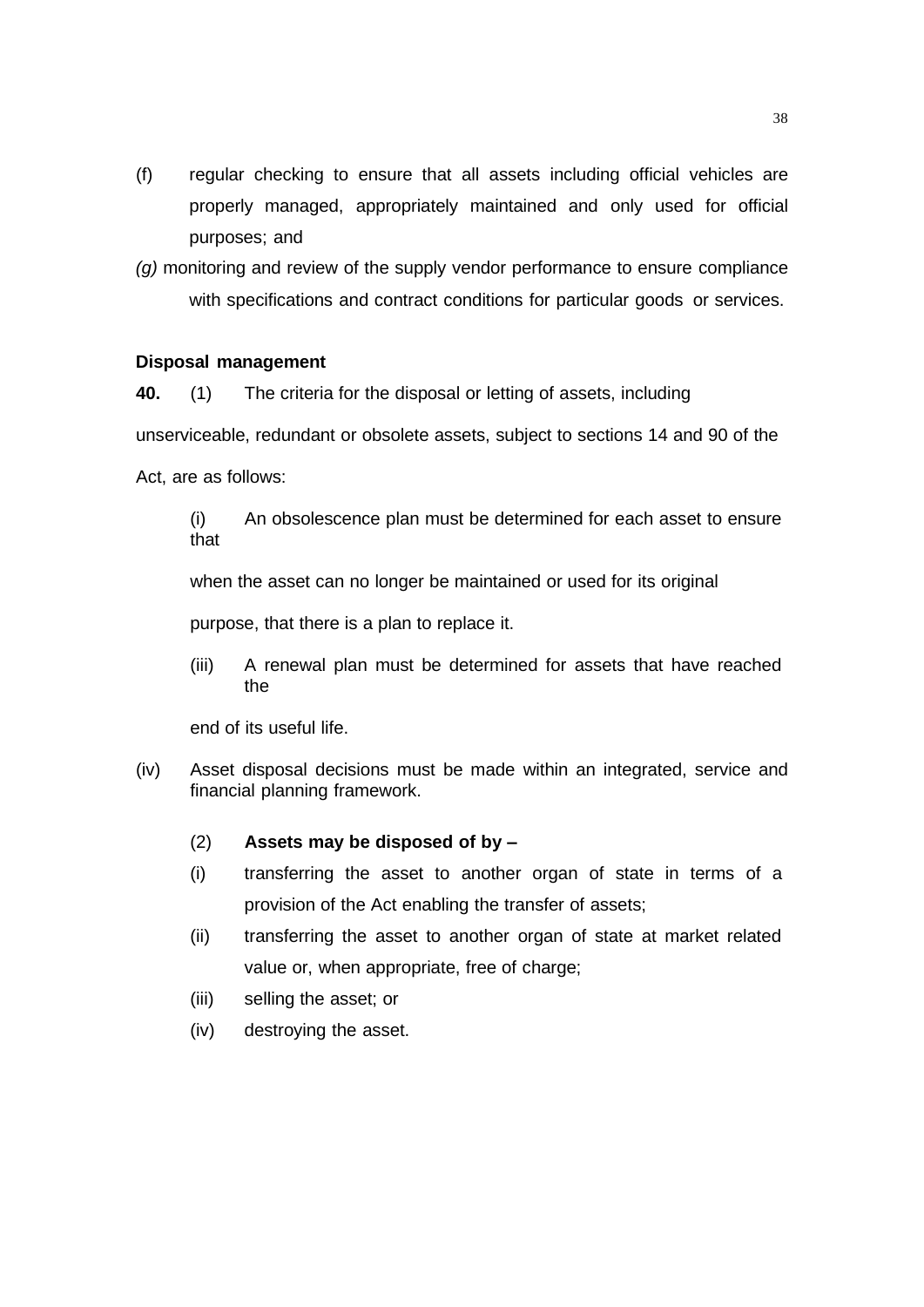(3) Mkhambathini Local Municipality must establish a disposal strategy to determine the best mechanism of disposal for each asset and the municipal manager must ensure that –

- (a) immovable property is sold only at market related prices except when the public interest or the plight of the poor demands otherwise;
- (b) movable assets are sold either by way of written price quotations, a competitive bidding process, auction or at market related prices, whichever is the most advantageous;
- (c) firearms are not sold or donated to any person or institution within or outside the Republic unless approved by the National Conventional Arms Control Committee;
- (d) immovable property is let at market related rates except when the public interest or the plight of the poor demands otherwise;
- (e) all fees, charges, rates, tariffs, scales of fees or other charges relating to the letting of immovable property are annually reviewed;
- (f) where assets are traded in for other assets, the highest possible trade-in price is negotiated; and
- (g) in the case of the free disposal of computer equipment, the provincial department of education is first approached to indicate within 30 days whether any of the local schools are interested in the equipment.

### **Risk management**

**41.** (1) The criteria for the identification, consideration and avoidance of potential risks in the supply chain management system, are as follows:

(a) risk management aspect must be allocated to the Chief Financial Officer, the SCM practitioners, the internal audit function and the Audit Committee, each of which shall ultimately be accountable to the Municipal Manager or the Council for the discharge of their responsibilities.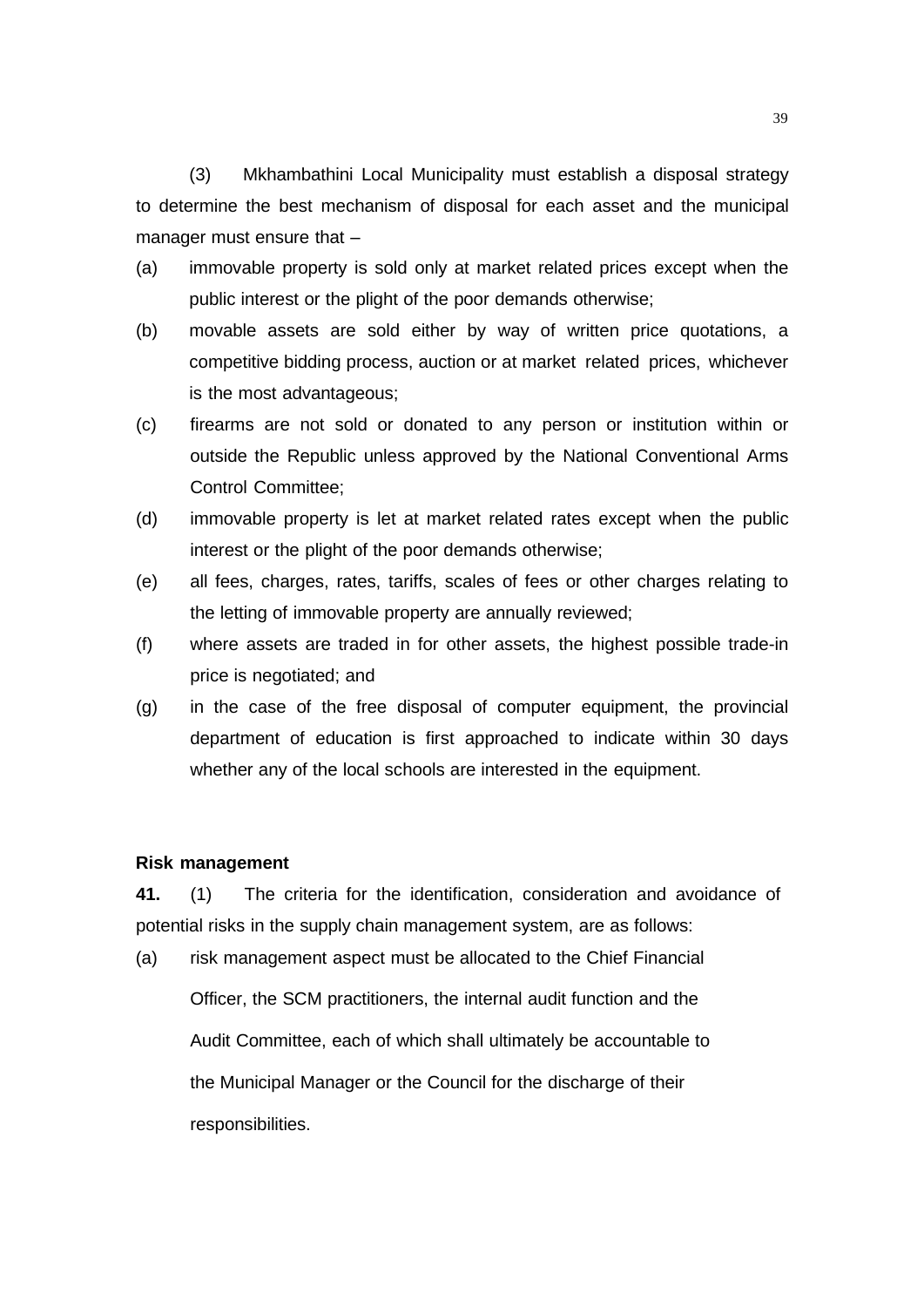- (2) Risk management must include –
- (a) the identification of risks on a case-by-case basis;
- (b) the allocation of risks to the party best suited to manage such risks;
- (c) acceptance of the cost of the risk where the cost of transferring the risk is greater than that of retaining it;
- (d) the management of risks in a pro-active manner and the provision of adequate cover for residual risks; and
- (e) the assignment of relative risks to the contracting parties through clear and unambiguous contract documentation.

### **Performance management**

**42.** The accounting officer must establish and implement an internal monitoring system in order to determine, on the basis of a retrospective analysis, whether the authorised supply chain management processes were followed and whether the objectives of this Policy were achieved.

# *Part 4: Other matters*

### **Prohibition on awards to persons whose tax matters are not in order**

**43.** (1) No award above R15 000 may be made in terms of this Policy to a person whose tax matters have not been declared by the South African Revenue Service to be in order.

(2) Before making an award to a person the municipal manager must first check with SARS whether that person's tax matters are in order.

(3) If SARS does not respond within 7 days such person's tax matters may for purposes of subparagraph (1) be presumed to be in order.

#### **Prohibition on awards to persons in the service of the state**

**44.** Irrespective of the procurement process followed, no award may be made to a person in terms of this Policy –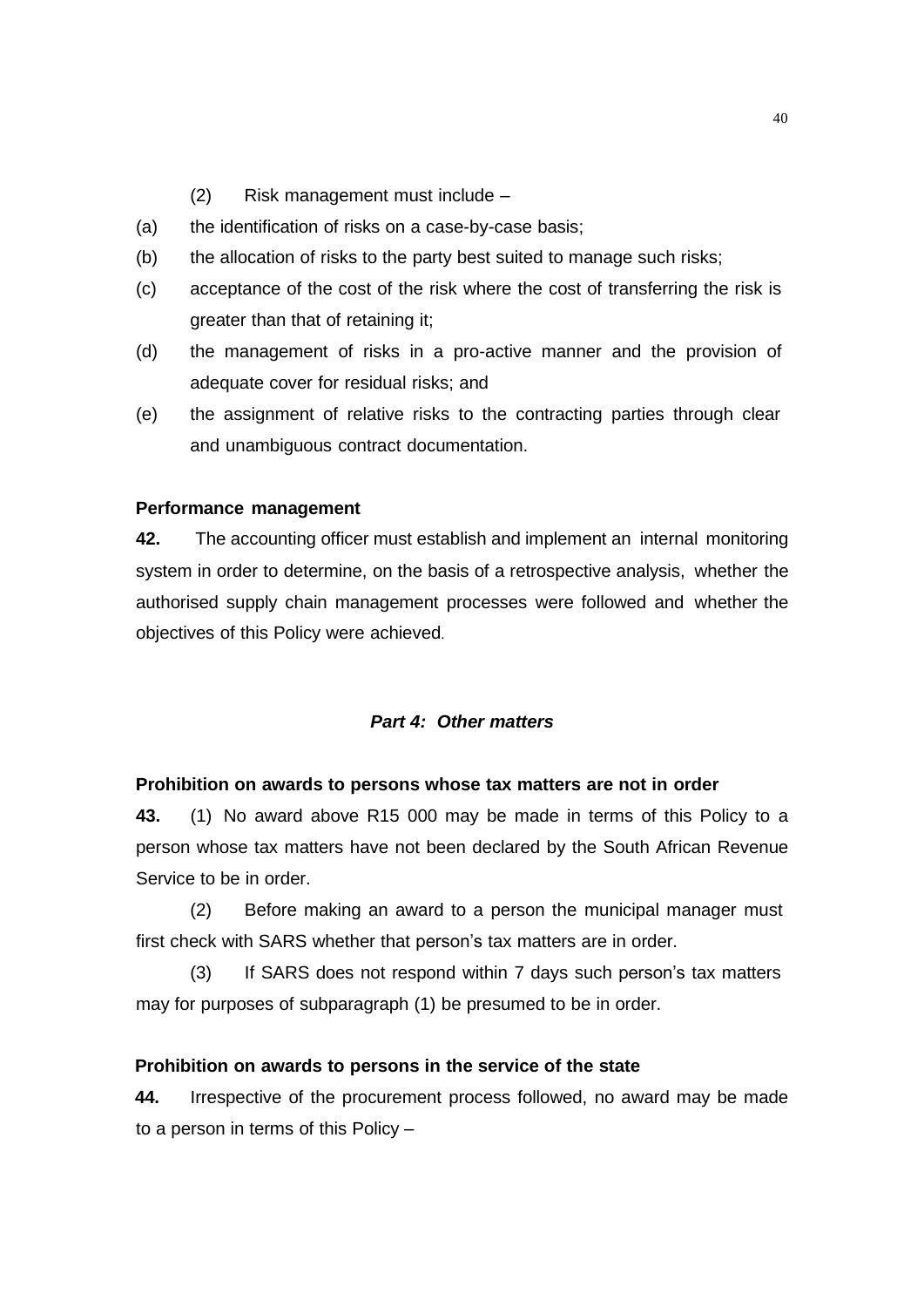- (a) who is in the service of the state;
- (b) if that person is not a natural person, of which any director, manager, principal shareholder or stakeholder is a person in the service of the state; or
- (c) a person who is an advisor or consultant contracted with Mkhambathini Local Municipality.

#### **Awards to close family members of persons in the service of the state**

**45.** The municipal manager must ensure that the notes to the annual financial statements disclose particulars of any award of more than R2000 to a person who is a spouse, child or parent of a person in the service of the state, or has been in the service of the state in the previous twelve months, including –

- (a) the name of that person;
- (b) the capacity in which that person is in the service of the state; and
- (c) the amount of the award.

# **Ethical standards**

**46.** (1) A code of ethical standards as set out in the "*National Treasury's code of conduct for supply chain management practitioners and other role players involved in supply chain management"* is hereby established for officials and other role players in the supply chain management system of the municipality in order to promote-

- (a) mutual trust and respect; and
- (b) an environment where business can be conducted with integrity and in a fair and reasonable manner.
	- (2) A breach of the code of ethics must be dealt with as follows -
- (a) in the case of an employee, in terms of the disciplinary procedures of the municipality envisaged in section 67(1)(h) of the Municipal Systems Act;
- (b) in the case a role player who is not an employee, through other appropriate means in recognition of the severity of the breach.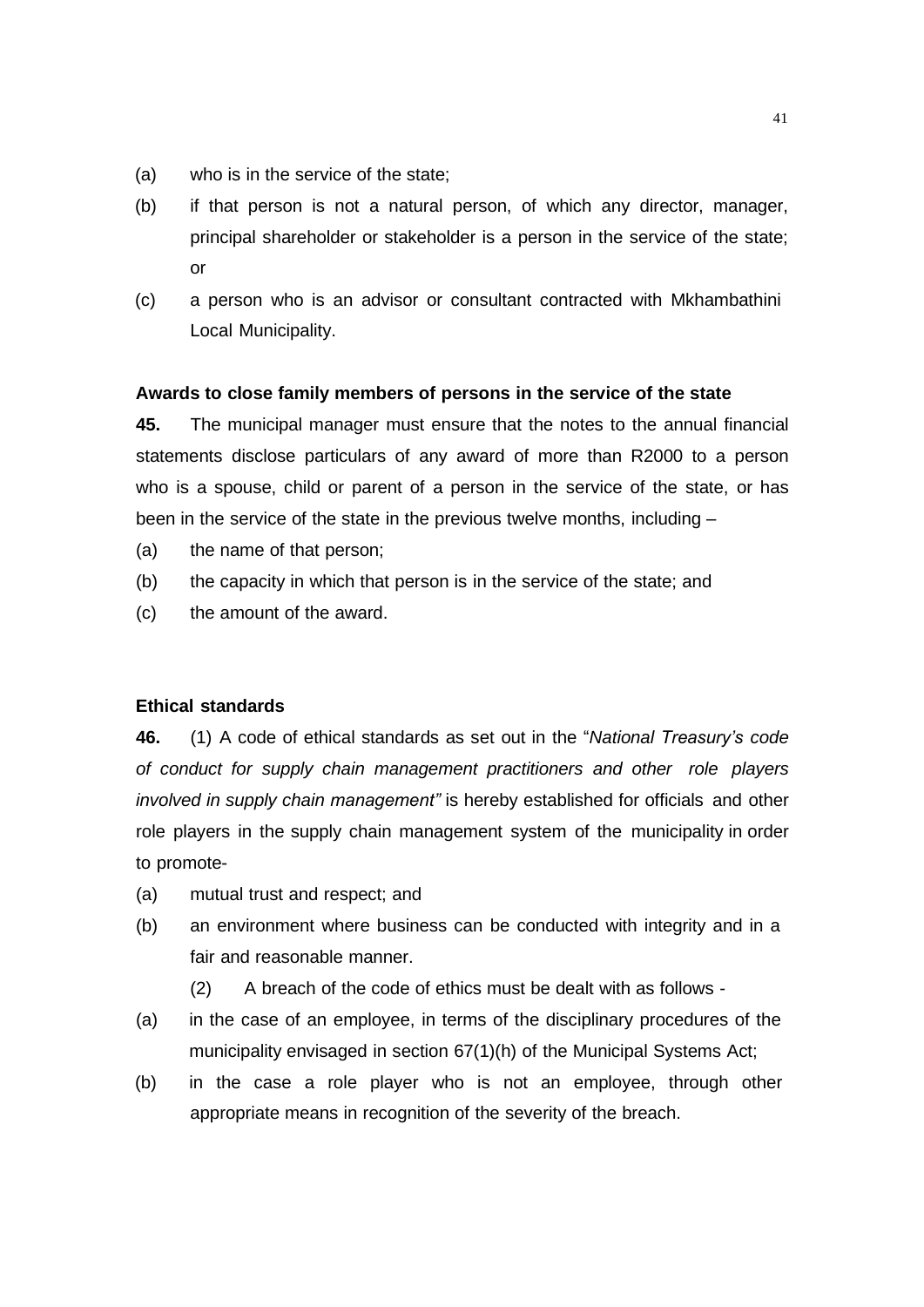(c) In all cases, financial misconduct must be dealt with in terms of chapter 15 of the Act.

# **Inducements, rewards, gifts and favours to municipalities, officials and other role players**

**47.** (1) No person who is a provider or prospective provider of goods or services, or a recipient or prospective recipient of goods disposed or to be disposed of may either directly or through a representative or intermediary promise, offer or grant –

- (a) any inducement or reward to Mkhambathini Local Municipality for or in connection with the award of a contract; or
- (b) any reward, gift, favour or hospitality to  $-$ 
	- (i) any official; or
	- (ii) any other role player involved in the implementation of this Policy.

(2) The municipal manager must promptly report any alleged contravention of subparagraph (1) to the National Treasury for considering whether the offending person, and any representative or intermediary through which such person is alleged to have acted, should be listed in the National Treasury's database of persons prohibited from doing business with the public sector.

(3) Subparagraph (1) does not apply to gifts less than R350 in value.

# **Sponsorships**

**48.** The municipal manager must promptly disclose to the National Treasury and the relevant provincial treasury any sponsorship promised, offered or granted, whether directly or through a representative or intermediary, by any person who is –

- (a) a provider or prospective provider of goods or services; or
- (b) a recipient or prospective recipient of goods disposed or to be disposed.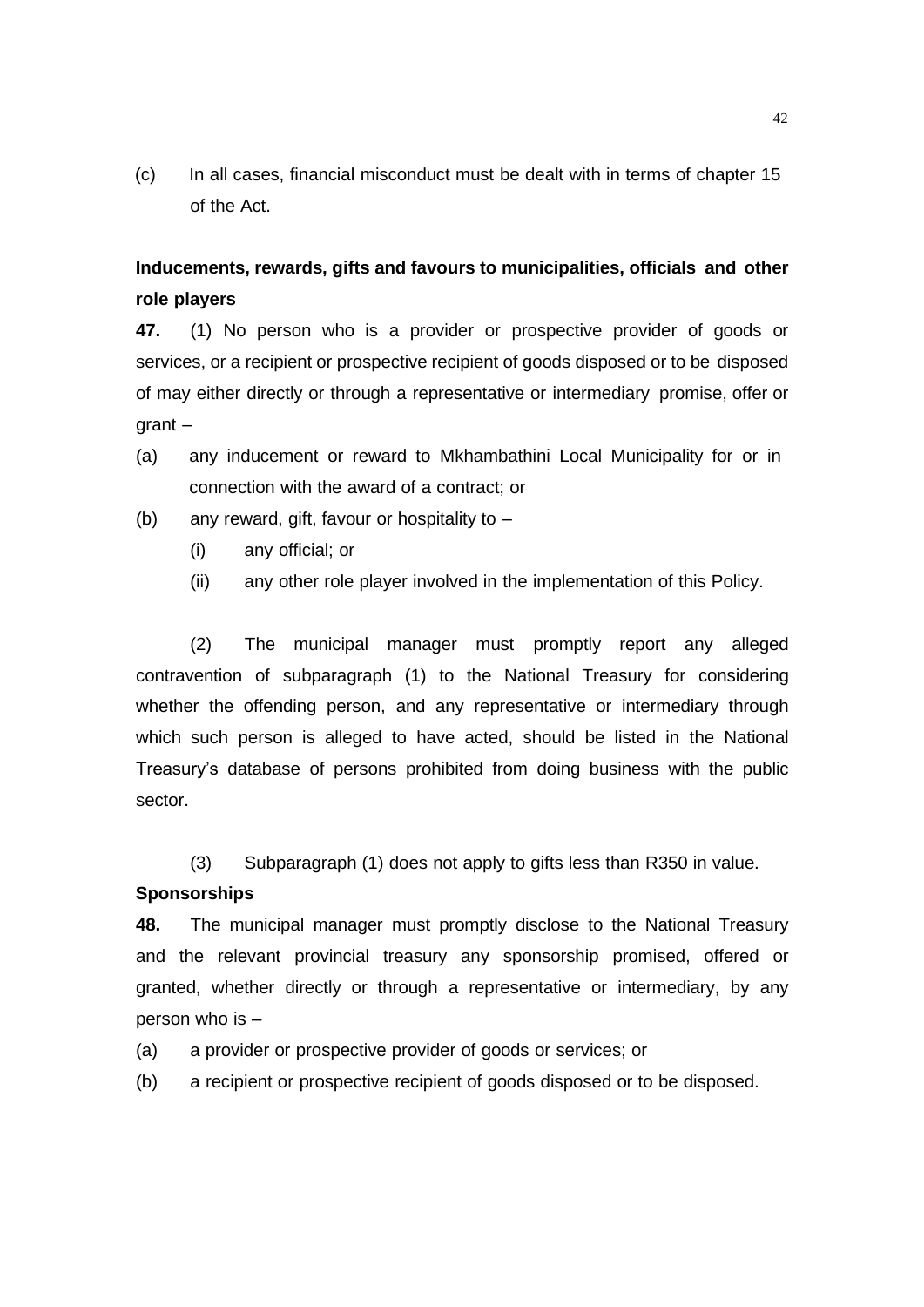### **Objections and complaints**

**49.** Persons aggrieved by decisions or actions taken in the implementation of this supply chain management system, may lodge within 14 days of the decision or action –

- (a) if the objection or complaint is against the procurement process, submit a written objection or complaint against the decision or action to the accounting officer of the municipality who shall, in turn, within 24 hours refer the written objection or complaint to the independent and impartial person referred to in paragraph 50 for resolution or
- (b) if such complaint or objection is against the award of a bid, lodge a written appeal with the Municipal Bid Appeals Tribunal in accordance with the provisions of paragraph 50A.

### **Resolution of objections and complaints against procurement process**

**50.** (1) The accounting officer must appoint an independent and impartial person, not directly involved in the supply chain management processes to assist in the resolution of objections and complaints between the municipality and any other person regarding -

- (a) the implementation of the procurement process in terms of the supply chain management system; or
- (b) any matter arising from the implementation of the procurement process in terms of the supply chain management system.

(2) The accounting officer, or another official designated by the accounting officer, is responsible for assisting the appointed person to perform his or her functions effectively.

- (3) The person appointed must –
- (a) strive to resolve promptly all objections and complaints received; and
- (b) submit monthly reports to the accounting officer on all such objections and complaints received, attended to or resolved.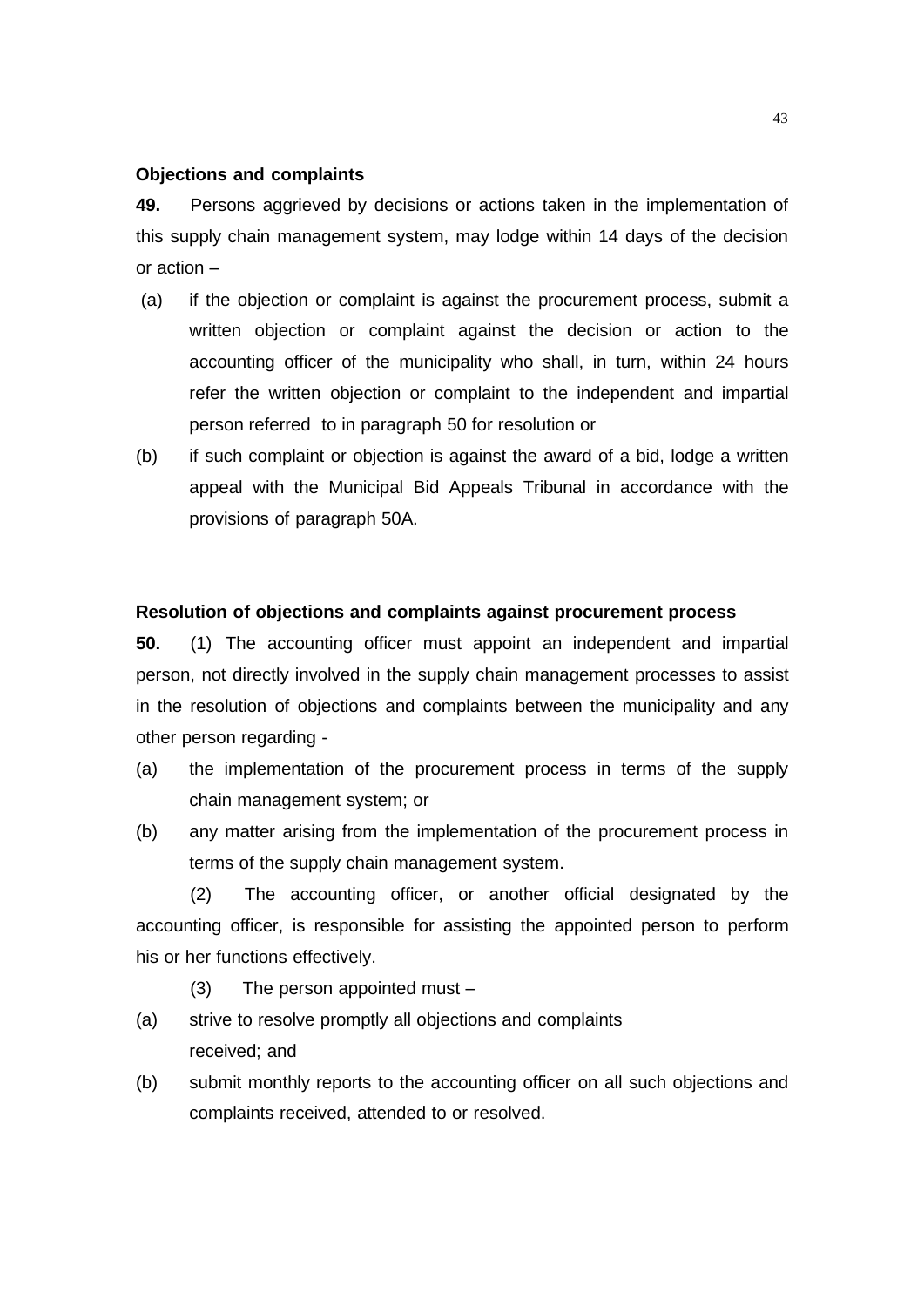(4) If the independent and impartial person referred to in paragraph 50.1, is of the view that a matter which should be dealt with in terms of paragraph 50A, he or she shall forthwith refer the matter to the Municipal Bid Tribunals and that Tribunal shall then hear and determine the matter in accordance with the provisions of paragraph 50A.

(5) An objection or complaint may be referred to the KwaZulu-Natal Provincial Treasury if:

(a) the objection or complaint is not resolved within 60 days; or

(b) no response is forthcoming within 60 days.

(6) If the Provincial Treasury does not or cannot resolve the matter, the objection or complaint may be referred to the National Treasury for resolution.

### **50A. Municipal Bid Appeals Tribunal**

(1) The council shall establish a Municipal Bid Appeals Tribunal for its area of jurisdiction to hear and determine an appeal against the award of a bid.

(2) The accounting officer of the municipality, in consultation with the Provincial Treasury, shall appoint the Chairperson, Deputy Chairperson and Members of the Municipal Bid Appeals Tribunal.

(3) The powers, duties and functions of the Municipal Bid Appeals Tribunal, and matters incidental thereto, are set out in the Rules which are appended to this Supply Chain Management Policy and marked Appendix A.

(4) The administrative and secretarial work involved in the performance of the duties and functions of the Municipal Bid Appeals Tribunal shall be performed by officers of the Provincial Treasury as set out in the Rules referred to in paragraph 50A.3.

(5) There shall be no further appeal against a decision of the Municipal Bid Appeals Tribunal.

## **Contracts providing for compensation based on turnover**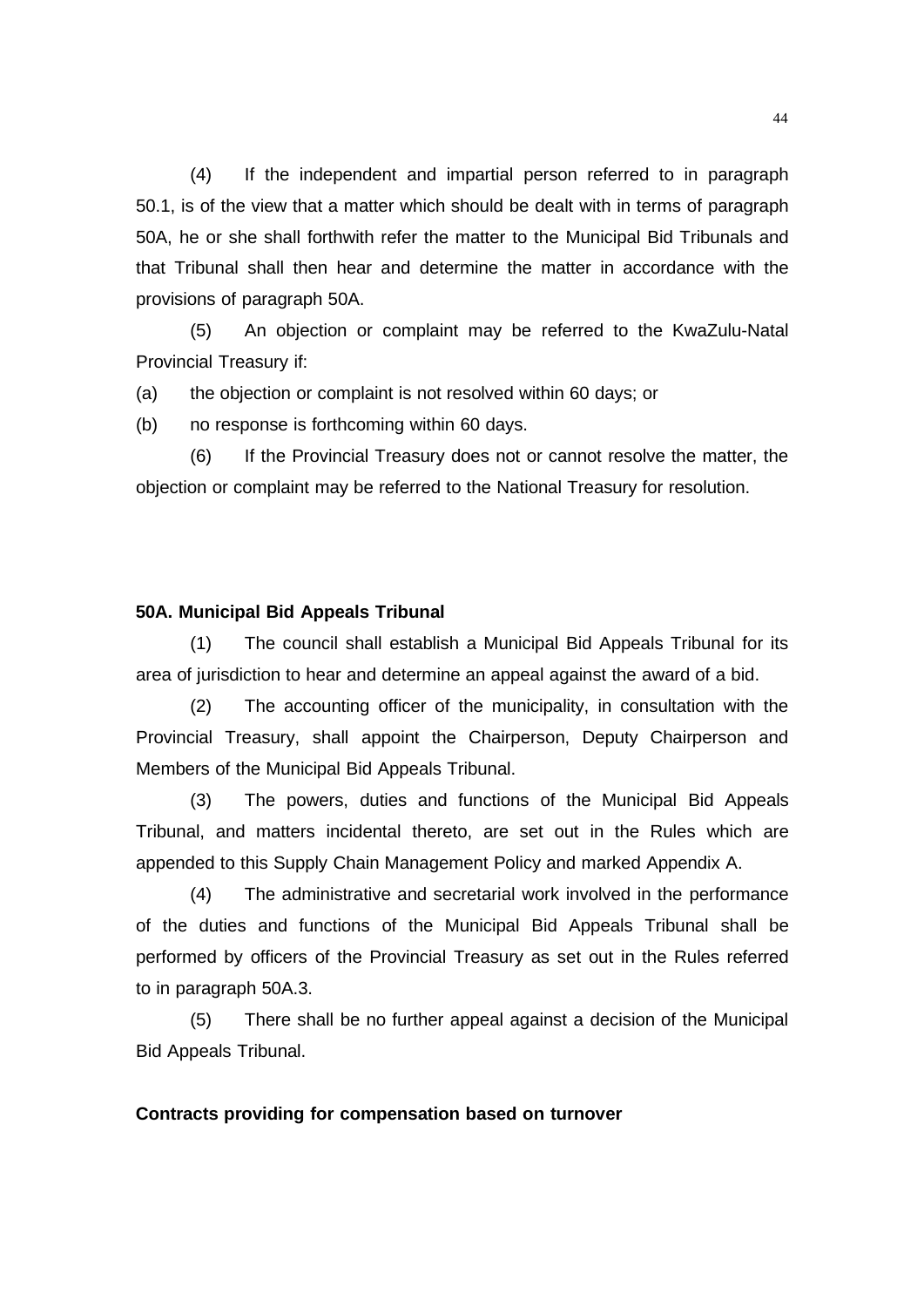**51.** If a service provider acts on behalf of Mkhambathini Local Municipality to provide any service or act as a collector of fees, service charges or taxes and the compensation payable to the service provider is fixed as an agreed percentage of turnover for the service or the amount collected, the contract between the service provider and the Mkhambathini Local Municipality must stipulate –

- (a) a cap on the compensation payable to the service provider; and
- (b) that such compensation must be performance based.

# **CALCULATION OF THE PREFERENT POINT SYSTEM**

# **52. The 80/20 or 90/10 Preference Point System**

## **Preference point systems**

- (a) **The 80/20 preference point system** is applicable to bids\* with a Rand value equal to, or above R30 000 and up to a Rand value of R50 million (all applicable taxes included). Institutions may apply the 80/20 preference point system to price quotations with a value less than R30 000 if and when appropriate.
- (b) **The 90/10 preference point system** is applicable to bids with a Rand value above R50 million (all applicable taxes included).

### **Calculation of points for price**

The PPPFA prescribes that the lowest acceptable bid will score 80 or 90 points for price. Bidders that quoted higher prices will score lower points for price on a pro-rata basis.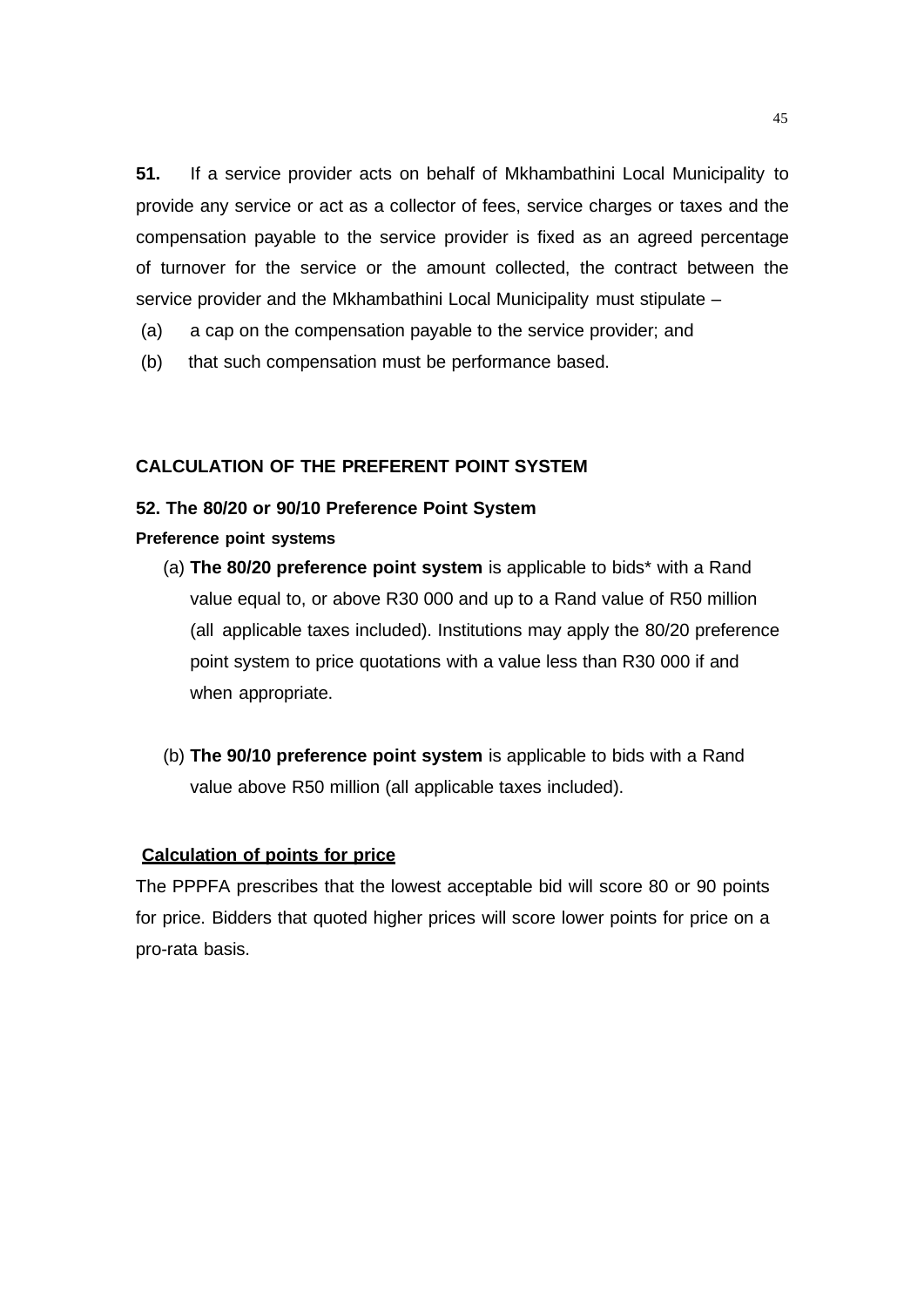The formulae to be utilised in calculating points scored for price are as follows: *80/20 Preference point system [(for acquisition of services, works or goods up to a Rand value of R50million) (all applicable taxes included)]*

$$
Ps = 80(1 - \underline{Pt - Pmin)}
$$
  
Prmin

Where

Ps = Points scored for comparative price of bid or offer under consideration

Pt = Comparative price of bid or offer under consideration

Pmin = Comparative price of lowest acceptable bid or offer.

*Preference point system [(for acquisition of services, works or goods with a Rand value above R50million) (all applicable taxes included)]*

$$
Ps = 90(1 - \frac{Pt - Pmin)}{Pmin}
$$

Where

Ps = Points scored for comparative price of bid or offer under consideration

Pt = Comparative price of bid or offer under consideration

Pmin = Comparative price of lowest acceptable bid or offer.

Points scored must be rounded off to the nearest 2 decimal places.

# **Calculation of points for B-BBEE status level of contributor**

Points must be awarded to a bidder for attaining the B-BBEE status level of contribution in accordance with the table below:

| <b>B-BBEE Status Level of</b><br>Contributor | Number of points<br>(90/10 system) | Number of points<br>$(80/20$ system) |
|----------------------------------------------|------------------------------------|--------------------------------------|
|                                              |                                    |                                      |
|                                              |                                    |                                      |
|                                              | 10                                 | 20                                   |
| っ                                            |                                    | 18                                   |
| 3                                            | 6                                  | 14                                   |
|                                              | 5                                  | 12                                   |
| 5                                            |                                    |                                      |
| 6                                            |                                    |                                      |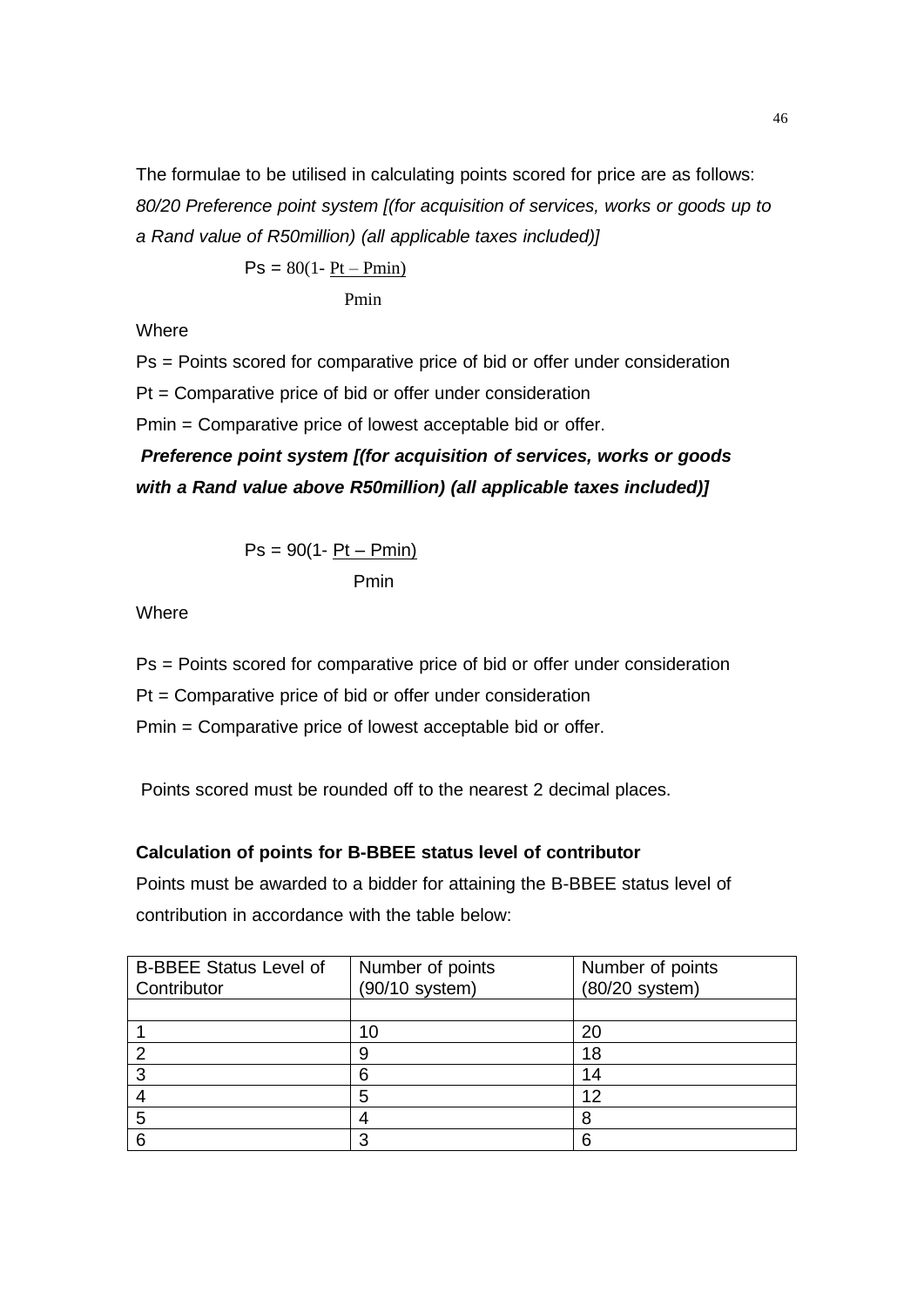| Non-compliant                                      |  |
|----------------------------------------------------|--|
| the contract of the contract of the<br>contributor |  |

A bid must not be disqualified from the bidding process if the bidder does not submit a certificate substantiating the B-BBEE status level of contribution or is a non-compliant contributor. Such a bidder will score zero (0) out of a maximum of 10 or 20 points respectively for B-BBEE

# **Calculation of total points scored for price and B-BBEE status level of contribution**

The points scored for price must be added to the points scored for B-BBEE status level of contribution to obtain the bidder's total points scored out of 100.

# **EVALUATION OF BIDS THAT SCORED EQUAL POINTS**

In the event that two or more bids have scored equal total points, the successful bid must be the one that scored the highest points for B-BBEE. If two or more bids have equal points, including equal preference points for BBBEE, the successful bid must be the one scoring the highest score for functionality, if functionality is part of the evaluation process.

In the event that two or more bids are equal in all respects, the award must be decided by the drawing of lots.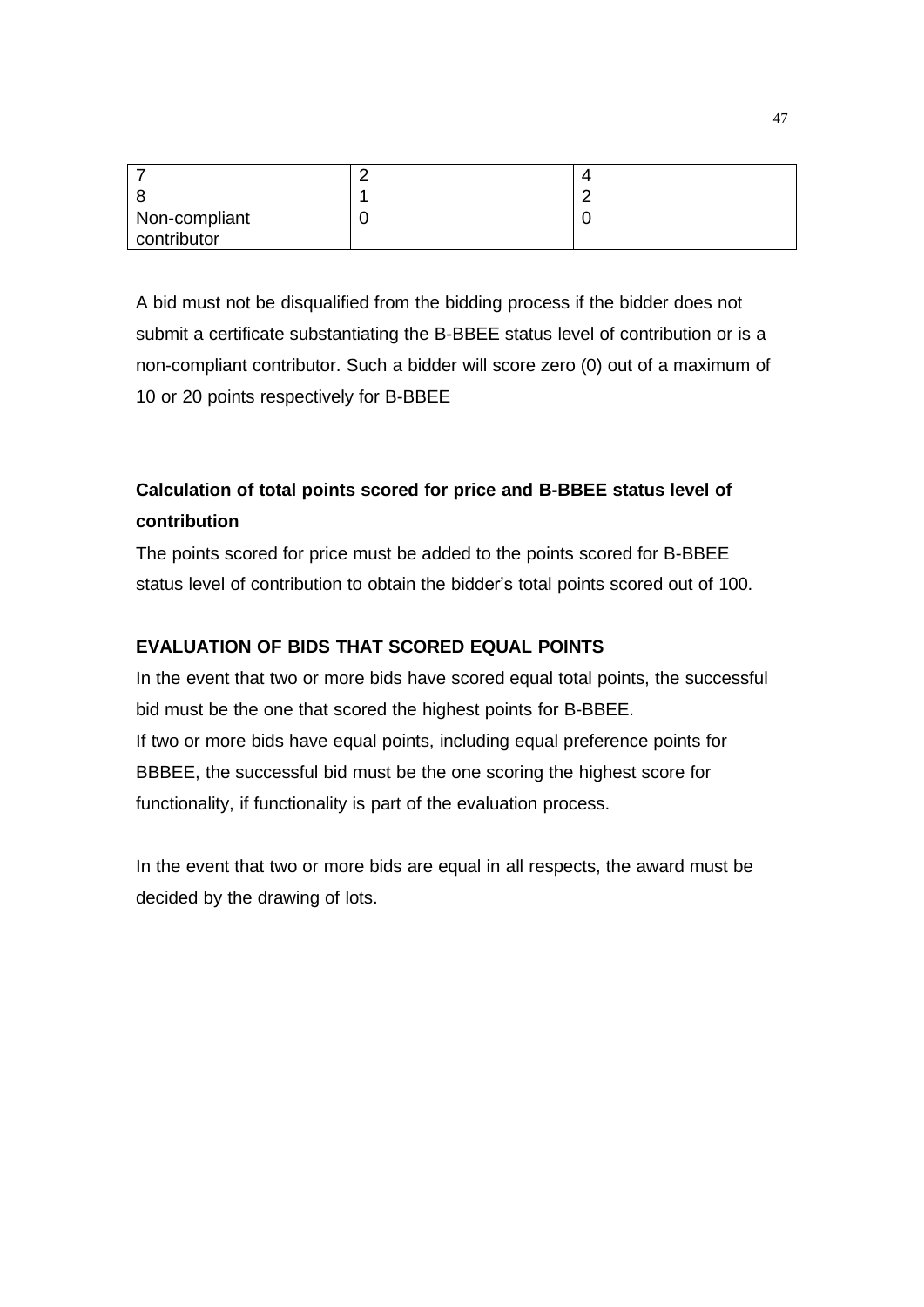### **CANCELLATION AND RE-INVITATION OF BIDS**

- (a) In the application of **the 80/20 preference point system**, if **all** bids received exceed R50 000 000, the bid must be cancelled. If one or more of the acceptable bid(s) received are within the R50 000 000 threshold, **all bids received must be evaluated on the 80/20** preference point system.
- (b) (b) In the application of **the 90/10 preference point system**, if **all** bids received are equal to or below R50 000 000, the bid must be cancelled. If one or more of the acceptable bid(s) received are above the R50 000 000 threshold, **all bids received must be evaluated on the 90/10 preference** point system.
- (c) If a bid was cancelled in terms of paragraph (a) or (b), the correct preference point system must be stipulated in the bid documents of the reinvited bid.

An AO may, prior to the award of a bid, cancel the bid if:

- (a) Due to changed circumstances, there is no longer a need for the services, works or goods requested. [AOs / AAs must ensure that only goods, services or works that are required to fulfill the needs of the institution are procured]; or
- (b) Funds are no longer available to cover the total envisaged expenditure. [AO has to ensure that the budgetary provisions exist]; or
- (c) No acceptable bids are received. [If all bids received are rejected, the institution must review the reasons justifying the rejection and consider making revisions to the specific conditions of contract, design and specifications, scope of the contract, or a combination of these, before inviting new bids].